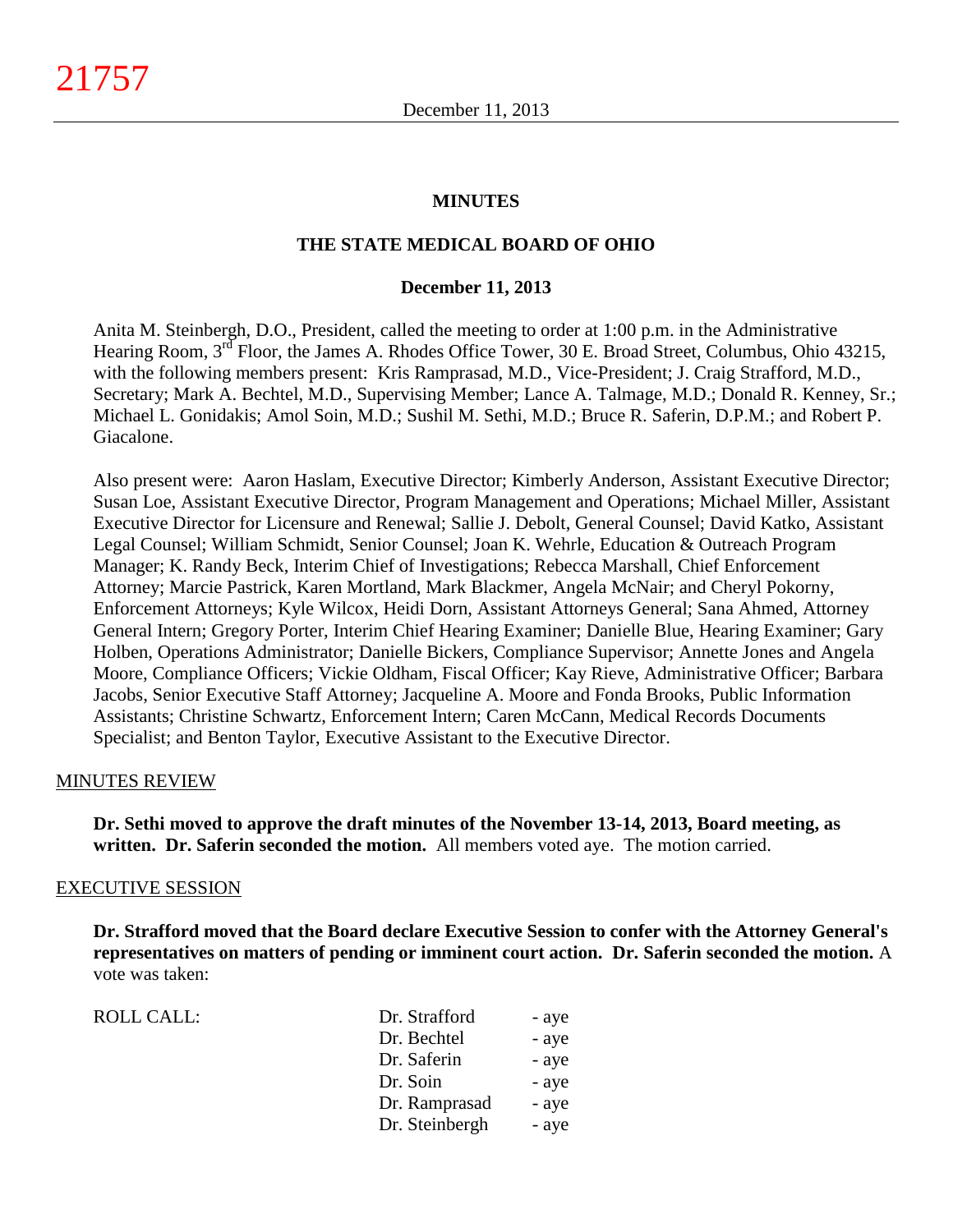| Dr. Sethi     | - aye |
|---------------|-------|
| Dr. Talmage   | - aye |
| Mr. Kenney    | - aye |
| Mr. Gonidakis | - aye |
| Mr. Giacalone | - aye |

The motion carried.

Pursuant to Section 121.22(G)(3), Ohio Revised Code, the Board went into executive session with Mr. Haslam, Ms. Anderson, Mr. Miller, Ms. Loe, Ms. Debolt, Mr. Katko, Ms. Wehrle, Mr. Schmidt, Mr. Beck, Ms. Marshall, the Enforcement Attorneys, the Assistant Attorneys General, Ms. Ahmed, Ms. Rieve, Ms. Jacobs, Ms. Moore, Ms. Brooks, Ms. Schwartz, and Mr. Taylor in attendance.

The Board returned to public session.

#### EXECUTIVE SESSION

**Dr. Strafford moved that the Board declare Executive Session to discuss a matter of discipline of a public employee. Dr. Soin seconded the motion.** A vote was taken:

| <b>ROLL CALL:</b> | Dr. Strafford  | - aye |
|-------------------|----------------|-------|
|                   | Dr. Bechtel    | - aye |
|                   | Dr. Saferin    | - aye |
|                   | Dr. Soin       | - aye |
|                   | Dr. Ramprasad  | - aye |
|                   | Dr. Steinbergh | - aye |
|                   | Dr. Sethi      | - aye |
|                   | Dr. Talmage    | - aye |
|                   | Mr. Kenney     | - aye |
|                   | Mr. Gonidakis  | - aye |
|                   | Mr. Giacalone  | - aye |

The motion carried.

Pursuant to Section 121.22(G)(3), Ohio Revised Code, the Board went into executive session with Mr. Haslam, Ms. Anderson, Mr. Miller, and Ms. Loe in attendance.

The Board returned to public session.

#### APPLICANTS FOR LICENSURE

**Dr. Talmage moved to approve for licensure, contingent upon all requested documents being received and approved in accordance with licensure protocols, the physician applicants listed in Exhibit "A," the physician assistant applicants listed in Exhibit "B," the massage therapy applicants**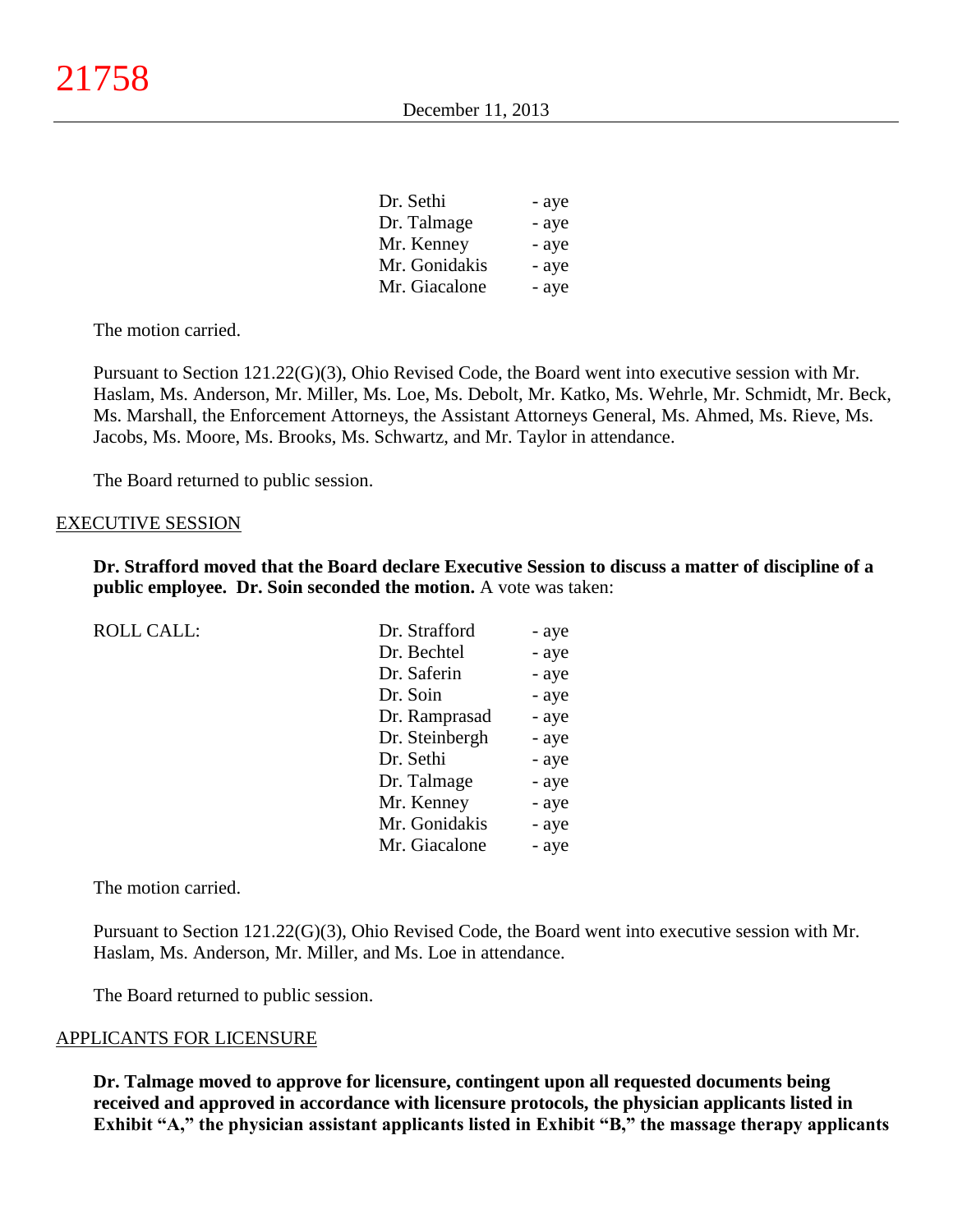**listed in Exhibit "C," the genetic counselor applicants listed in Exhibit "D," and to approve the results of the December 2013 Cosmetic Therapy Examination in Exhibit "E" and to certify as passing and license those receiving a score of 75 or greater on their examination, and to certify as failing and deny licensure to those who received a score of less than 75 on the examination, as listed in the Handout. Dr. Bechtel seconded the motion.** A vote was taken:

| <b>ROLL CALL:</b> | Dr. Strafford  | - aye |
|-------------------|----------------|-------|
|                   | Dr. Bechtel    | - aye |
|                   | Dr. Saferin    | - aye |
|                   | Dr. Soin       | - aye |
|                   | Dr. Ramprasad  | - aye |
|                   | Dr. Steinbergh | - aye |
|                   | Dr. Sethi      | - aye |
|                   | Dr. Talmage    | - aye |
|                   | Mr. Kenney     | - aye |
|                   | Mr. Gonidakis  | - aye |
|                   | Mr. Giacalone  | - aye |

The motion carried.

### REPORTS AND RECOMMENDATIONS

Dr. Steinbergh announced that the Board would now consider the Reports and Recommendations appearing on its agenda.

Dr. Steinbergh asked whether each member of the Board had received, read and considered the hearing records; the Findings of Fact, Conclusions of Law, Proposed Orders, and any objections filed in the matters of: John D. Ammon, M.D.; Waleed Nasr Mansour, M.D.; and Tony E. Noland.

A roll call was taken:

ROLL CALL:

| Dr. Strafford  | - aye |
|----------------|-------|
| Dr. Bechtel    | - aye |
| Dr. Saferin    | - aye |
| Dr. Soin       | - aye |
| Dr. Ramprasad  | - aye |
| Dr. Steinbergh | - aye |
| Dr. Sethi      | - aye |
| Dr. Talmage    | - aye |
| Mr. Kenney     | - aye |
| Mr. Gonidakis  | - aye |
| Mr. Giacalone  | - aye |

Dr. Steinbergh asked whether each member of the Board understands that the disciplinary guidelines do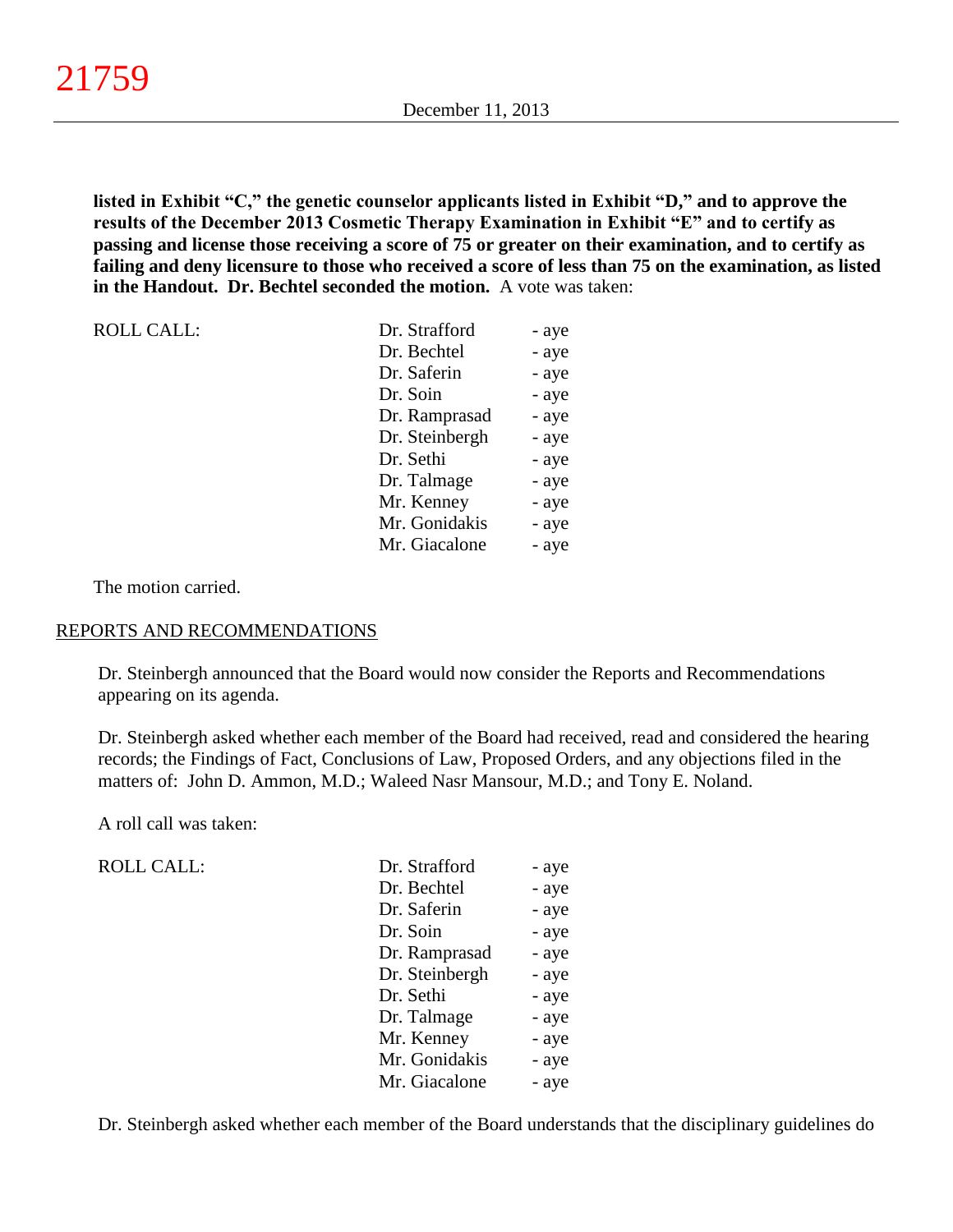not limit any sanction to be imposed, and that the range of sanctions available in each matter runs from dismissal to permanent revocation. A roll call was taken:

ROLL CALL:

| Dr. Strafford  | - aye |
|----------------|-------|
| Dr. Bechtel    | - aye |
| Dr. Saferin    | - aye |
| Dr. Soin       | - aye |
| Dr. Ramprasad  | - aye |
| Dr. Steinbergh | - aye |
| Dr. Sethi      | - aye |
| Dr. Talmage    | - aye |
| Mr. Kenney     | - aye |
| Mr. Gonidakis  | - aye |
| Mr. Giacalone  | - aye |

Dr. Steinbergh noted that, in accordance with the provision in section 4731.22(F)(2), Ohio Revised Code, specifying that no member of the Board who supervises the investigation of a case shall participate in further adjudication of the case, the Secretary and Supervising Member must abstain from further participation in the adjudication of any disciplinary matters. In the matters before the Board today, Dr. Strafford served as Secretary and Dr. Bechtel served as Supervising Member. Dr. Steinbergh noted that Dr. Talmage also served as Secretary on the case of Waleed Nasr Mansour, M.D.

Dr. Steinbergh reminded all parties that no oral motions may be made during these proceedings.

The original Reports and Recommendations shall be maintained in the exhibits section of this Journal.

### JOHN D. AMMON, M.D. Case No. 13-CRF-062

Dr. Steinbergh directed the Board's attention to the matter of John D. Ammon, M.D. She advised that no objections were filed. Mr. Porter was the Hearing Examiner.

### **Dr. Soin moved to approve and confirm Mr. Porter's Findings of Fact, Conclusions of Law, and Proposed Order in the matter of John D. Ammon, M.D. Dr. Talmage seconded the motion.**

Dr. Steinbergh stated that she would now entertain discussion in the above matter.

Dr. Talmage noted that Dr. Ammon had initially claimed that he had been a *locum tenens* physician at Kentucky Bariatric and Pain Management; as such, Dr. Ammon had only acted as a caretaker for the practice, continuing prescriptions and seeing only one new patient. However, Dr. Talmage stated that in reviewing the hearing record, Dr. Ammon was not a typical *locum tenens* physician. Dr. Ammon had practiced in that office a number of times, and therefore was more like a *per diem* worker for the practice than a *locum tenens* physician. Therefore, Dr. Ammon's prescribing was subject to his review. Dr. Talmage further commented that the concept that Dr. Ammon was just following the protocols of the clinic is a principle that was rejected in World War II; orders are not to be followed if they are not proper orders.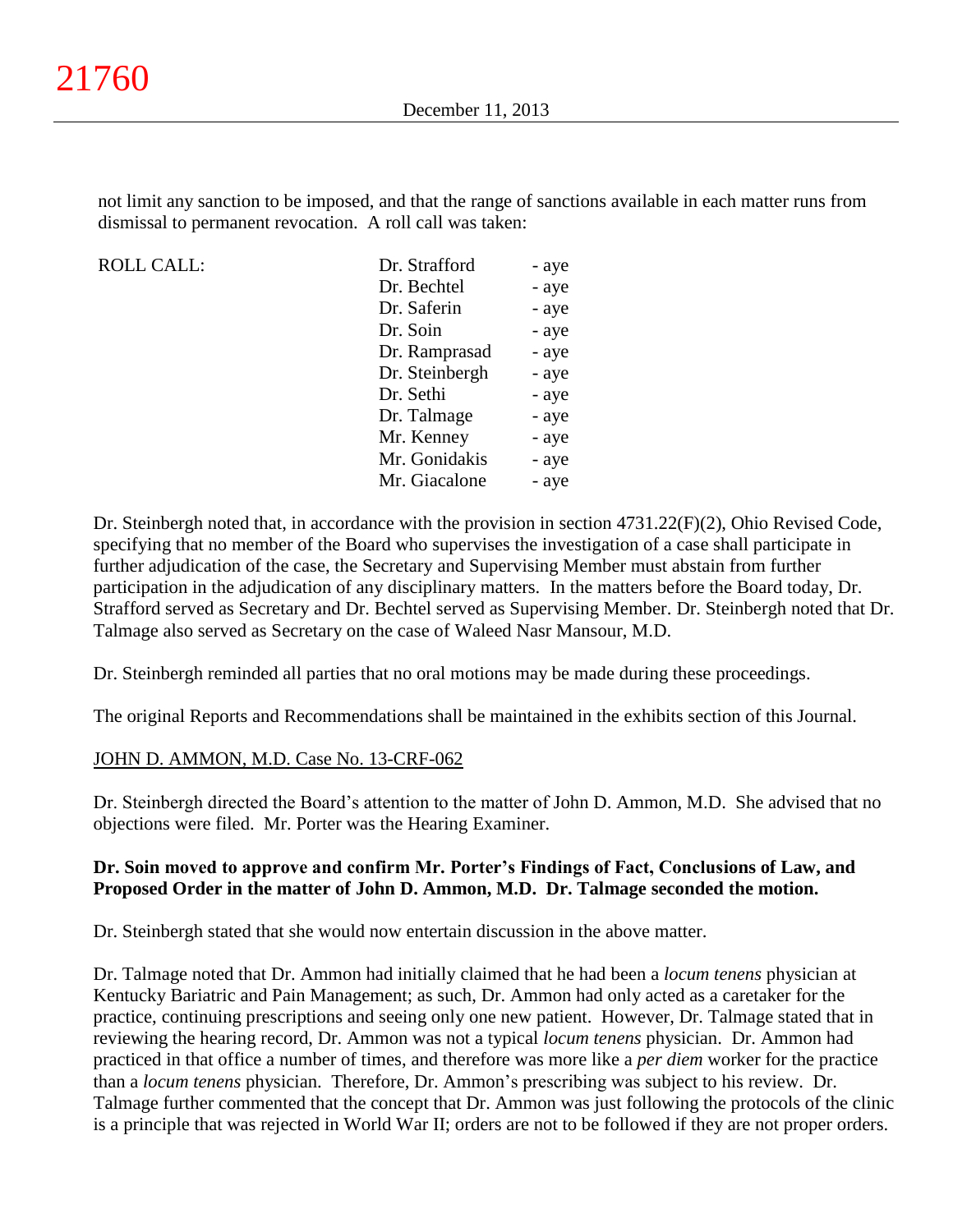Dr. Talmage stated that, although Dr. Ammon did some things right, he also did some things wrong, including continuing large prescriptions for opioids. Dr. Talmage stated that after 28 years of practice, Dr. Ammon should have been aware of how to practice appropriately with opioids. Dr. Talmage commented that the protocols and procedures of Kentucky Bariatric and Pain Management had been obviously behind the times in terms of opioid prescribing. Dr. Talmage opined that the controlled substances prescribing course required by the Proposed Order would be beneficial to Dr. Ammon.

Dr. Talmage stated that he is in favor of the Proposed Order, which includes probationary terms that will allow the Board to make sure Dr. Ammon practices better medicine if he chooses to return to Ohio. Dr. Talmage stated that he is aware that another Board member intends to amend the Proposed Order to make it slightly more punitive, which Dr. Talmage did not object to.

Mr. Giacalone agreed with Dr. Talmage that Dr. Ammon was not a typical *locum tenens* physician, having practiced at Kentucky Bariatric and Pain Management from July 2011 to July 2012. Mr. Giacalone stated that the Stipulated Facts in the Kentucky Board's Agreed Order included Dr. Ammon's use of combinations of controlled substances favored by those who abuse or divert controlled substances, longterm use of controlled substances when short-term use is indicated, family members obtaining the same or similar controlled substances, and patients traveling long distances for medication. Mr. Giacalone also opined that it made no sense that a clinic would combine the practices of bariatric medicine and pain management. Mr. Giacalone further noted that Dr. Ammon is board certified in neither bariatric medicine nor pain management. Mr. Giacalone pointed out instances of improper prescribing found in the Kentucky Board's review.

Mr. Giacalone continued that the most disheartening aspect of this case is Dr. Ammon's inability to take responsibility for his actions, having stated that he was simply following what the clinic told him to do. Mr. Giacalone stated that if this was proper, then a physician would not be needed since a receptionist could just as easily provide the same exorbitant amount of narcotics. Mr. Giacalone observed the following passage from the Kentucky Board's consultant on this case: "In conclusion, I find this case most troubling for what I consider an unwillingness to acknowledge his role or gross ignorance in participating in a healthcare situation where high doses of a single opioid were prescribed." Mr. Giacalone questioned why the Kentucky Board's Order for Dr. Ammon only restricts Dr. Ammon from prescribing controlled substances for a minimum of one year, noting that he would still be allowed to prescribe Tramadol and other medications.

Mr. Giacalone suggested an amendment to the Proposed Order in which Dr. Ammon's Ohio medical license will remain suspended until at least 180 days following the removal of the Kentucky Board's restrictions on his ability to prescribe in that state. Mr. Giacalone noted that Dr. Ammon did not appear at his Ohio hearing. Mr. Giacalone acknowledged that Dr. Ammon was within his right to not appear, but opined that this is an additional indication that Dr. Ammon does not take responsibility for his actions. Therefore, Mr. Giacalone further suggested that Dr. Ammon be required to appear before the Board to explain his actions and that his appearance not occur on the same day as other probationary appearances. Mr. Giacalone also offered an amendment to Paragraph 3 of the Summary of the Evidence in the Report and Recommendation.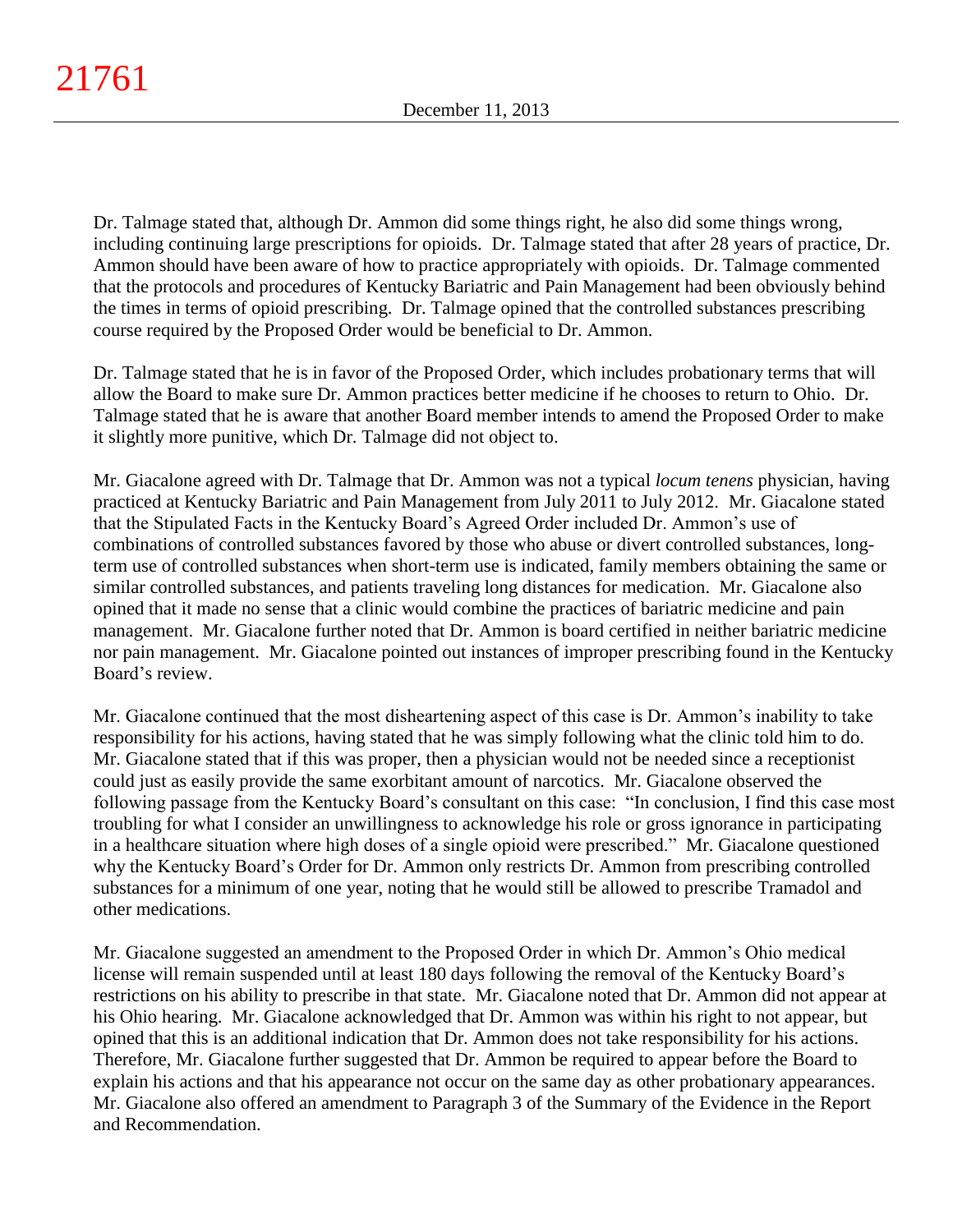# **Mr. Giacalone moved to amend Paragraph 3 of the Summary of the Evidence of the Report and Recommendation to read as follows:**

3. The Kentucky Order was based on Stipulations of Fact that concerned Dr. Ammon's conduct while working as a *locum tenens* physician at Kentucky Bariatric and Pain Management, a clinic in Winchester, Kentucky. In July 2012, as part of its inspection of the clinic, the Kentucky Office of the Inspector General, Division of Health Care, requested a review of Dr. Ammon's prescribing practices. On or about July 8, 2012, Paula York, R.Ph., of the Kentucky Drug Enforcement and Professional Practices Branch of the Cabinet for Health Services reviewed Dr. Ammon's KASPER records dated from July 10, 2011, through July 9, 2012. As set forth in the Stipulations of Fact:

[Ms. York] noted several patterns which may indicate inappropriate prescribing, including:

- Long-term use of one or more controlled substances;
- Combinations of controlled substances favored by persons who abuse or divert controlled substances;
- Long-term use of a controlled substance for which short-term use is generally indicated;
- Family members obtaining the same or similar controlled substances; and
- Patients traveling long distances to obtain their medication.
- Ms. York identified several patient names and recommended that their Kentucky Bariatric and Pain Management Clinic records be reviewed to determine whether the licensee provided appropriate medical care. \* \* \*

(St. Ex. 2 at 1-2)

Subsequently, the Kentucky Board subpoenaed 16 patient records of patients seen at the clinic by Dr. Ammon, and sent them to a Kentucky Board consultant for review. (St. Ex. 2 at 2-3)

As set forth in the Stipulated Facts, the Kentucky Board consultant's findings included the following:

- ... The number of times this physician saw each patient varies between 1-5 visits total. He saw only 1 of the patients as a new patient with completion of a history and physical, evaluation of diagnostics, medical decision-making and treatment plan development. Most often he was refilling medication at the same dose as previously prescribed. He did increase benzodiazepines on several patients, he did not increase opioid medications, but most often he refilled current medications at current doses.
- I have reviewed the entire chart to get a sense of the overall care of patients, their initial presenting symptoms, diagnostic work ups and treatment outside the [care] provided by Dr. Ammon. This was important to understand what care had been provided prior to and in between visits with Dr. Ammon. I then carefully reviewed the individual care provided by [Dr. Ammon]. In the overall review, I found concerns regarding patient selection, the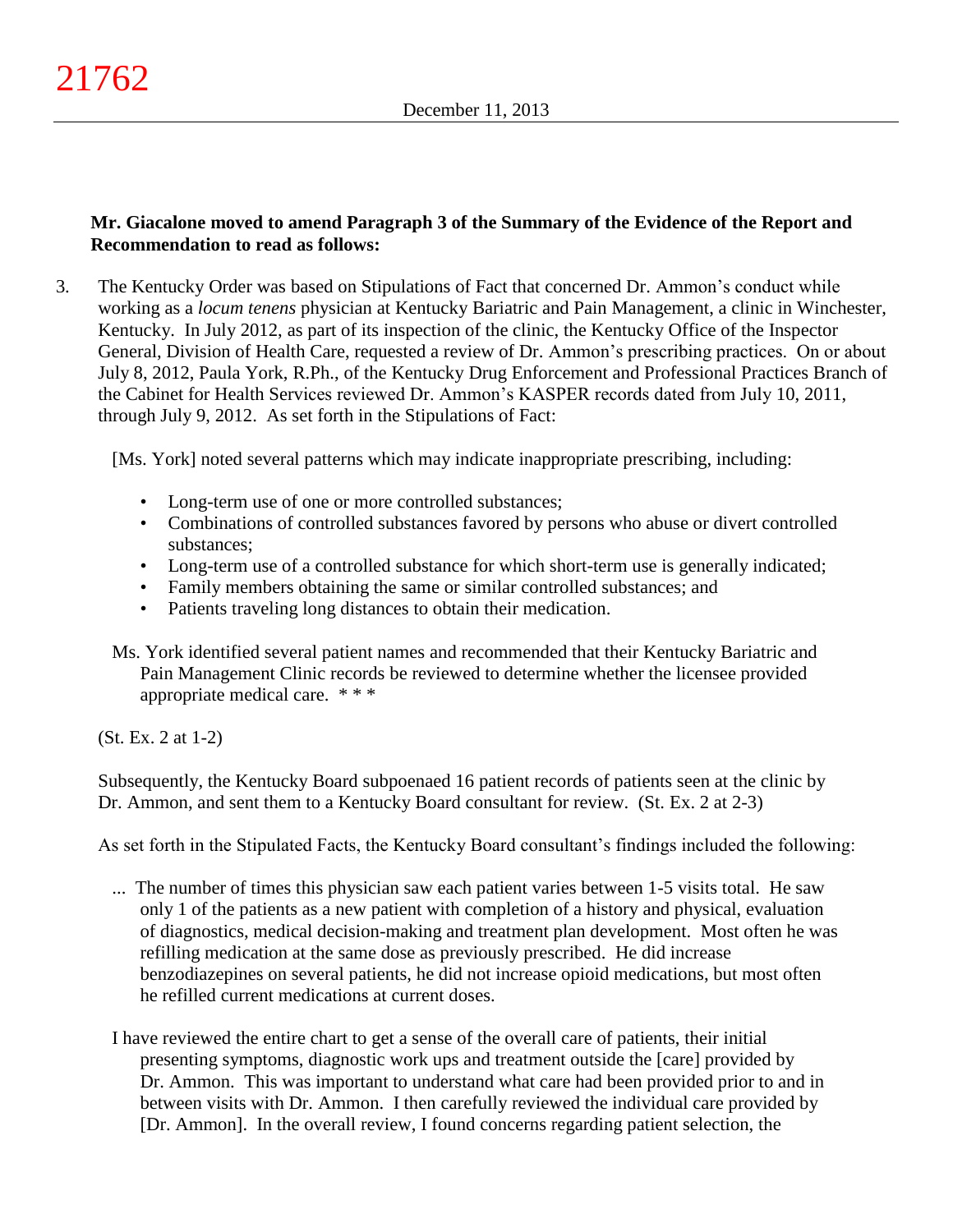clinic's use of a combination of addictive medications including opioids and benzodiazepines, prescribing short acting oxycodone in 15mg and 30mg doses almost exclusively and the prescribing of these medications at doses not supported by documentable pathology... It would be my supposition that, given [Dr. Ammon's] 28 years of medical practice, it would be virtually impossible to see patient after patient on the same opioid oxycodone, either 15mg or 30mg—and not think that he was participating in something less than appropriate. I fault the physician mostly for gross ignorance.

- Dr. Ammon did provide the initial history and physical, as well as medical decision making for one patient (...). His attorney asserts his care of that patient was appropriate. \* \* \* I would argue differently. He was continued [on] high doses of medication (oxycodone 30mg  $QID<sup>1</sup>$ #120 and oxycodone 15mg  $TID^2$  #90) with minimal documentation, and with no notes from the previous pain clinic in this patient's file. The patient was referred to a neurosurgeon, and when the patient failed to make this appointment his doses were decreased. The physician decreased oxycodone  $15mg$  to  $BID<sup>3</sup>$  #60 and left the oxycodone 30mg at the same frequency. The patient was taken on as a new patient, presumably knowing that he had no insurance and that additional medical care would be difficult to obtain at best and potentially impossible. The patient cited financial reasons for not seeking neurosurgical consultation.
- As Dr. Ammon provided follow up care for most of these patients, there is documentation of KASPER being reviewed. There is handwritten documentation of functional outcomes as it is related to the treatment of the pain using opioids. A pain scale is obtained for efficacy of medication. Urine drugs screens are performed on some of the clinic visits. This level of medical documentation meets the minimal standards necessary when it comes to prescribing controlled substances.
- In conclusion, I find this case most troubling for what I consider an unwillingness to acknowledge his role or gross ignorance in participating in a health care situation where high doses of a single opioid were being prescribed. However, in the discrete patient visits conducted by Dr. Ammon appropriate use of KASPER and urine drug screen is documented and there is documentation of therapeutic effect as it relates to the controlled medications. ...

(St. Ex. 2 at 3-4) (Period ellipses (...) in original. Asterisk ellipsis (\* \* \*) added)

# **Mr. Giacalone further moved to amend the Proposed Order of the Report and Recommendation to read as follows:**

It is hereby ORDERED that:

 $\overline{a}$ 

 $<sup>1</sup>$  "QID" is a standard abbreviation that means "four times per day."</sup>

 $2 \text{ "TID"}$  is a standard abbreviation that means "three times per day."

<sup>&</sup>lt;sup>3</sup> "BID" is a standard abbreviation that means "twice per day."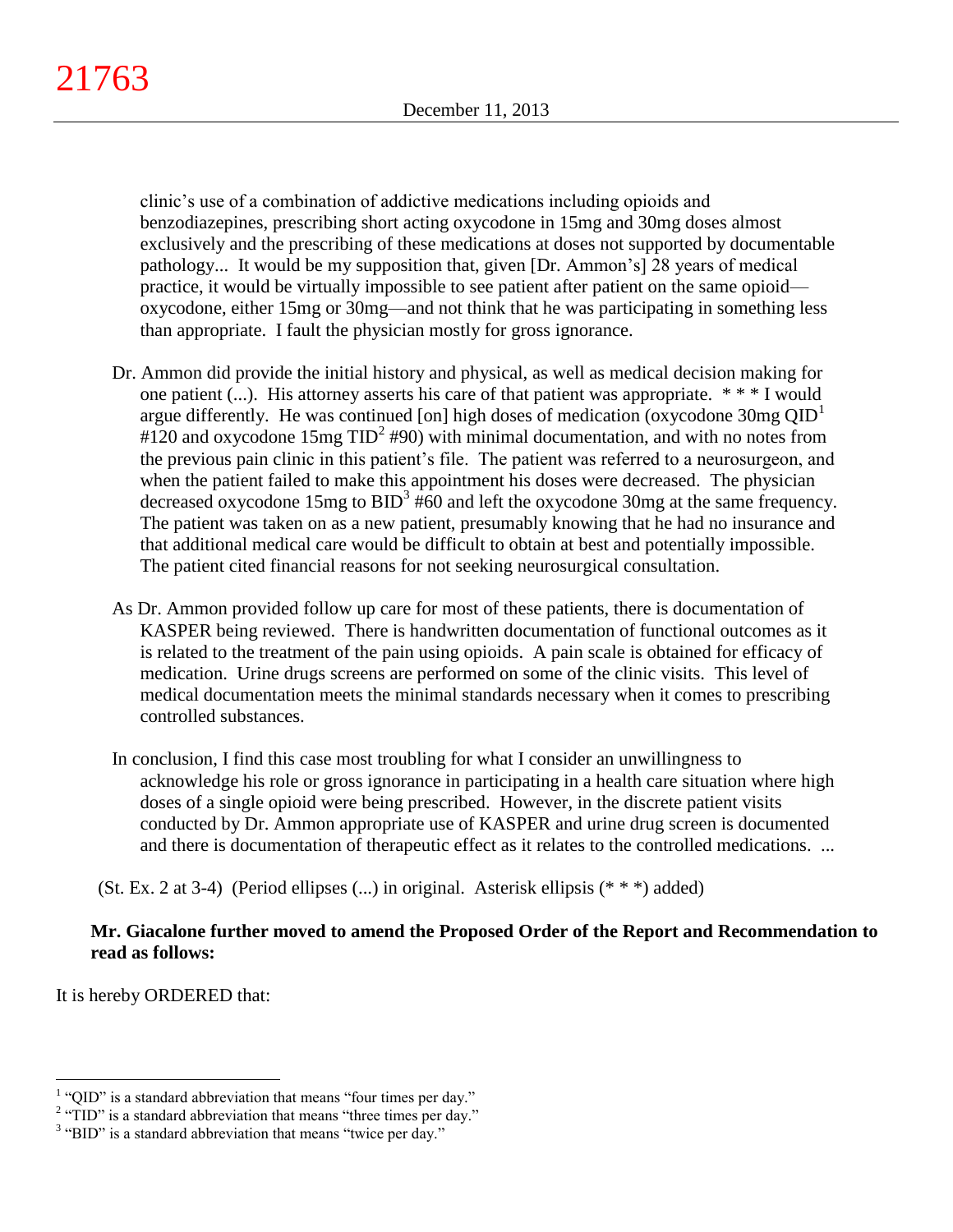- A. **SUSPENSION OF CERTIFICATE**: The certificate of John D. Ammon, M.D., to practice medicine and surgery in the State of Ohio shall be SUSPENDED for an indefinite period of time, but not less than 180 days following the effective date that the Kentucky Board of Medical Licensure removes its restriction on Dr. Ammon prescribing controlled substances in Kentucky.
- B. **CONDITIONS FOR REINSTATEMENT OR RESTORATION**: The Board shall not consider reinstatement or restoration of Dr. Ammon's certificate to practice medicine and surgery until all of the following conditions have been met:
	- 1. **Application for Reinstatement or Restoration**: Dr. Ammon shall submit an application for reinstatement or restoration, accompanied by appropriate fees, if any.
	- 2. **Evidence of Kentucky Board Lifting its**: No fewer than 180 days prior to submitting his application for reinstatement or restoration, Dr. Ammon shall provide the Board with acceptable documentation evidencing that the Kentucky Board of Medical Licensure has removed its restriction on Dr. Ammon prescribing controlled substances in the Commonwealth of Kentucky, as set forth in a March 7, 2013, Agreed Order of Indefinite Restriction between Dr. Ammon and the Kentucky Board of Medical Licensure.
	- 3. **Personal Appearance**: Dr. Ammon shall appear in person for an interview before the full Board prior to the reinstatement of his certificate.
	- 4. **Controlled Substances Prescribing Course(s)**: At the time he submits his application for reinstatement or restoration, or as otherwise approved by the Board, Dr. Ammon shall provide acceptable documentation of successful completion of a course or courses dealing with the prescribing of controlled substances. The exact number of hours and the specific content of the course or courses shall be subject to the prior approval of the Board or its designee. Any course(s) taken in compliance with this provision shall be in addition to the Continuing Medical Education requirements for relicensure for the Continuing Medical Education period(s) in which they are completed. **The Board may consider any course(s) completed by Dr. Ammon pursuant to the March 7, 2013, Agreed Order of Indefinite Restriction between Dr. Ammon and the Kentucky Board of Medical Licensure toward the fulfillment of this condition.**

In addition, at the time Dr. Ammon submits the documentation of successful completion of the course(s) dealing with the prescribing of controlled substances, he shall also submit to the Board a written report describing the course(s), setting forth what he learned from the course(s), and identifying with specificity how he will apply what he has learned to his practice of medicine in the future.

5. **Additional Evidence of Fitness To Resume Practice**: In the event that Dr. Ammon has not been engaged in the active practice of medicine and surgery for a period in excess of two years prior to application for reinstatement or restoration, the Board may exercise its discretion under Section 4731.222, Ohio Revised Code, to require additional evidence of his fitness to resume practice.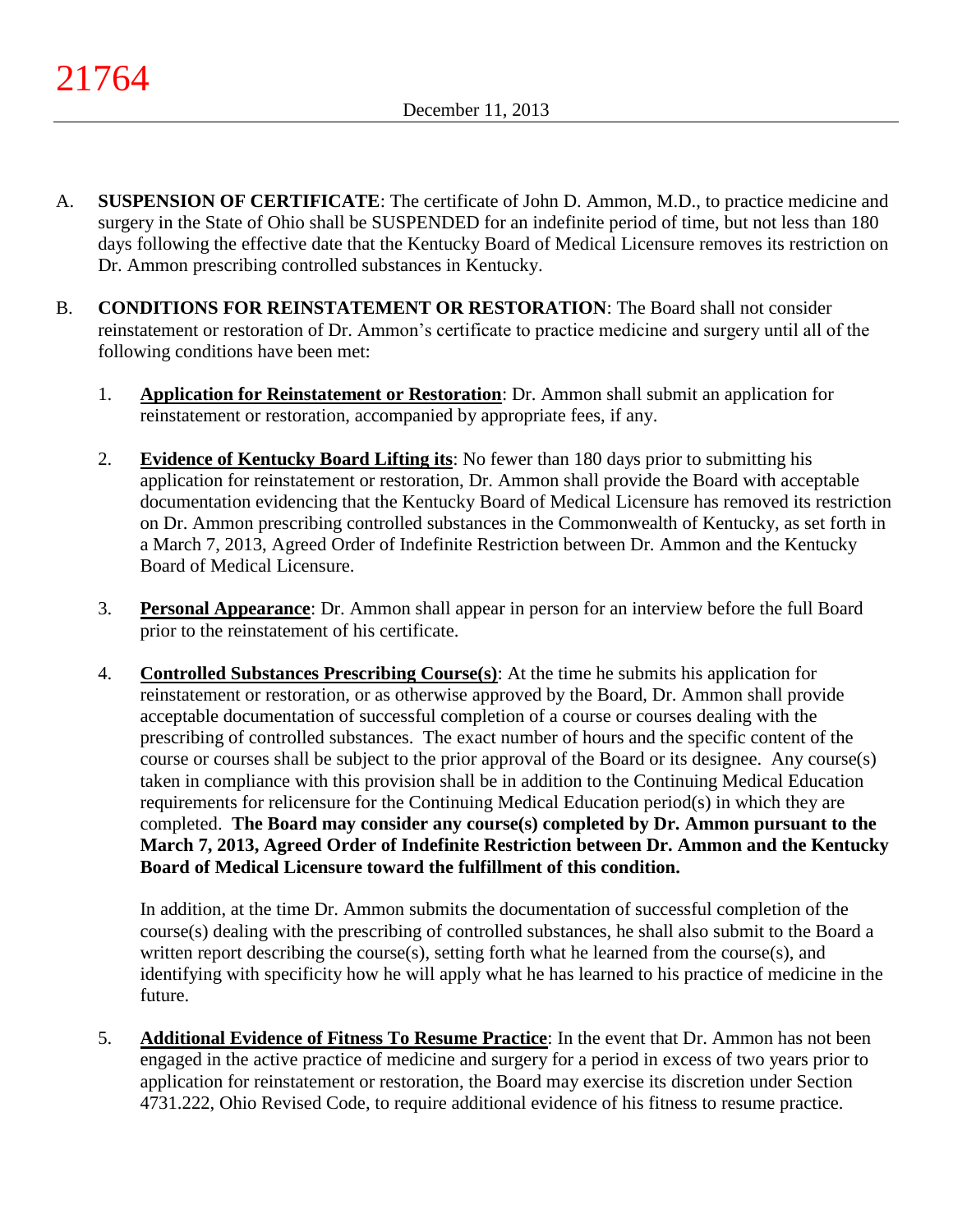- C. **PROBATION**: Upon reinstatement or restoration, Dr. Ammon's certificate shall be subject to the following PROBATIONARY terms, conditions, and limitations for a period of at least three years:
	- 1. **Obey the Law**: Dr. Ammon shall obey all federal, state, and local laws, and all rules governing the practice of medicine and surgery in the state in which he is practicing.
	- 2. **Declarations of Compliance**: Dr. Ammon shall submit quarterly declarations under penalty of Board disciplinary action and/or criminal prosecution, stating whether there has been compliance with all the conditions of this Order. The first quarterly declaration must be received in the Board's offices on or before the first day of the third month following the month in which Dr. Ammon's certificate is restored or reinstated. Subsequent quarterly declarations must be received in the Board's offices on or before the first day of every third month.
	- 3. **Personal Appearances**: Dr. Ammon shall appear in person for an interview before the full Board or its designated representative during the third month following the month in which Dr. Ammon's certificate is restored or reinstated, or as otherwise directed by the Board. Subsequent personal appearances shall occur every **six** months thereafter, and/or as otherwise directed by the Board. If an appearance is missed or is rescheduled for any reason, ensuing appearances shall be scheduled based on the appearance date as originally scheduled.
	- 4. **Refrain from Commencing Practice in Ohio**: Dr. Ammon shall refrain from commencing practice in Ohio without prior written Board approval. Moreover, should Dr. Ammon commence practice in Ohio, the Board may place his certificate under additional probationary terms, conditions, or limitations, including the following:
		- a. **Practice Plan**: Prior to Dr. Ammon's commencement of practice in Ohio, or as otherwise determined by the Board, Dr. Ammon shall submit to the Board and receive its approval for a plan of practice in Ohio. The practice plan, unless otherwise determined by the Board, shall be limited to a supervised structured environment in which Dr. Ammon's activities will be directly supervised and overseen by a monitoring physician approved by the Board. Dr. Ammon shall obtain the Board's prior approval for any alteration to the practice plan approved pursuant to this Order.

At the time Dr. Ammon submits his practice plan, he shall also submit the name and curriculum vitae of a monitoring physician for prior written approval by the Secretary and Supervising Member of the Board. In approving an individual to serve in this capacity, the Secretary and Supervising Member will give preference to a physician who practices in the same locale as Dr. Ammon and who is engaged in the same or similar practice specialty.

The monitoring physician shall monitor Dr. Ammon and his medical practice, and shall review Dr. Ammon's patient charts. The chart review may be done on a random basis, with the frequency and number of charts reviewed to be determined by the Board.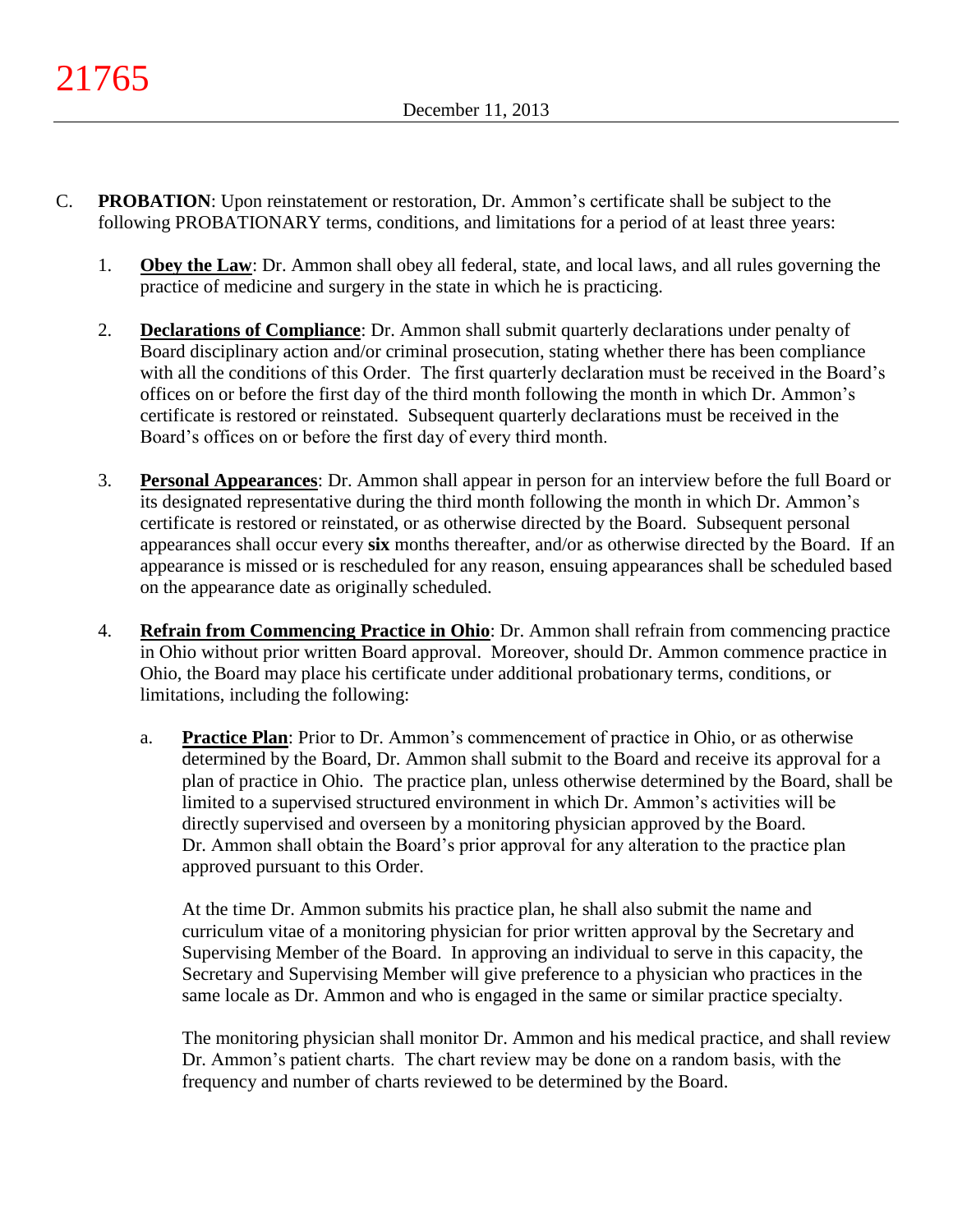Further, the monitoring physician shall provide the Board with reports on the monitoring of Dr. Ammon and his medical practice, and on the review of Dr. Ammon's patient charts. Dr. Ammon shall ensure that the reports are forwarded to the Board on a quarterly basis and are received in the Board's offices no later than the due date for Dr. Ammon's declarations of compliance.

In the event that the designated monitoring physician becomes unable or unwilling to serve in this capacity, Dr. Ammon shall immediately so notify the Board in writing. In addition, Dr. Ammon shall make arrangements acceptable to the Board for another monitoring physician within 30 days after the previously designated monitoring physician becomes unable or unwilling to serve, unless otherwise determined by the Board. Dr. Ammon shall further ensure that the previously designated monitoring physician also notifies the Board directly of his or her inability to continue to serve and the reasons therefor.

The Board, in its sole discretion, may disapprove any physician proposed to serve as Dr. Ammon's monitoring physician, or may withdraw its approval of any physician previously approved to serve as Dr. Ammon's monitoring physician, in the event that the Secretary and Supervising Member of the Board determine that any such monitoring physician has demonstrated a lack of cooperation in providing information to the Board or for any other reason.

- b. **Controlled Substances Log**: Dr. Ammon shall keep a log of all controlled substances he prescribes, orders, administers, or personally furnishes. Such log shall be submitted in a format of Dr. Ammon's choosing and approved in advance by the Board. All such logs required under this paragraph must be received in the Board's offices no later than the due date for Dr. Ammon's declarations of compliance, or as otherwise directed by the Board. Further, Dr. Ammon shall make his patient records with regard to such controlled substances available for review by an agent of the Board upon request.
- 5. **Required Reporting of Change of Address**: Dr. Ammon shall notify the Board in writing of any change of residence address and/or principal practice address within 30 days of the change.
- 6. **Tolling of Probationary Period While Out of Compliance**: In the event Dr. Ammon is found by the Secretary of the Board to have failed to comply with any provision of this Order, and is so notified of that deficiency in writing, such period(s) of noncompliance will not apply to the reduction of the probationary period under this Order.
- D. **TERMINATION OF PROBATION**: Upon successful completion of probation, as evidenced by a written release from the Board, Dr. Ammon's certificate will be fully restored.

# E. **REQUIRED REPORTING WITHIN 30 DAYS OF THE EFFECTIVE DATE OF THIS ORDER**:

1. **Required Reporting to Employers and Others**: Within 30 days of the effective date of this Order, Dr. Ammon shall provide a copy of this Order to all employers or entities with which he is under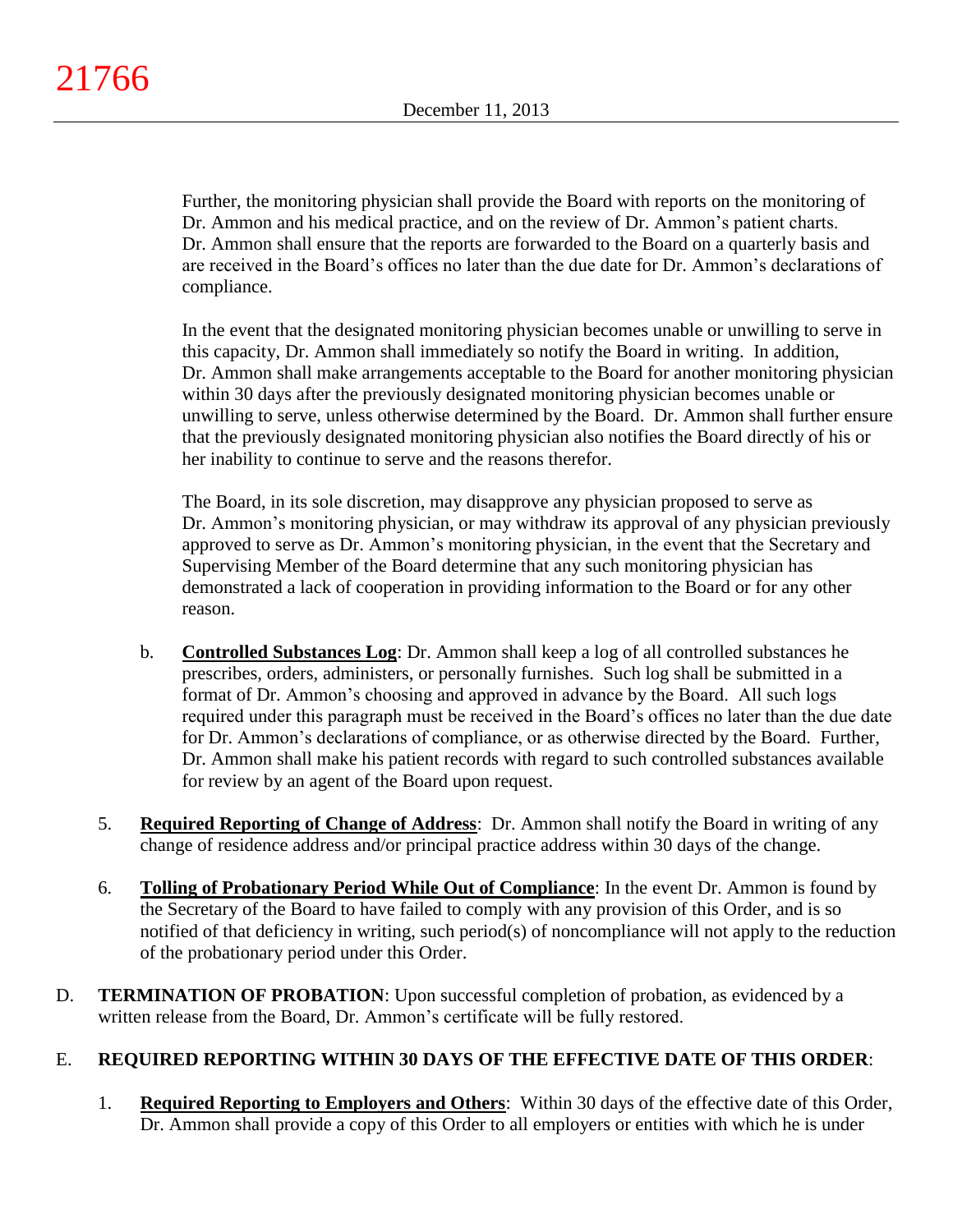contract to provide healthcare services (including but not limited to third-party payors), or is receiving training, and the Chief of Staff at each hospital or healthcare center where he has privileges or appointments. Further, Dr. Ammon shall promptly provide a copy of this Order to all employers or entities with which he contracts in the future to provide healthcare services (including but not limited to third-party payors), or applies for or receives training, and the Chief of Staff at each hospital or healthcare center where he applies for or obtains privileges or appointments.

In the event that Dr. Ammon provides any healthcare services or healthcare direction or medical oversight to any emergency medical services organization or emergency medical services provider in Ohio, within 30 days of the effective date of this Order, he shall provide a copy of this Order to the Ohio Department of Public Safety, Division of Emergency Medical Services.

These requirements shall continue until Dr. Ammon receives from the Board written notification of the successful completion of his probation.

- 2. **Required Reporting to Other Licensing Authorities**: Within 30 days of the effective date of this Order, Dr. Ammon shall provide a copy of this Order to the proper licensing authority of any state or jurisdiction in which he currently holds any professional license, as well as any federal agency or entity, including but not limited to the Drug Enforcement Administration, through which he currently holds any professional license or certificate. Also, Dr. Ammon shall provide a copy of this Order at the time of application to the proper licensing authority of any state or jurisdiction in which he applies for any professional license or reinstatement/restoration of any professional license. This requirement shall continue until Dr. Ammon receives from the Board written notification of the successful completion of his probation.
- 3. **Required Documentation of the Reporting Required by Paragraph E**: Dr. Ammon shall provide this Board with **one** of the following documents as proof of each required notification within 30 days of the date of each such notification: (a) the return receipt of certified mail within 30 days of receiving that return receipt, (b) an acknowledgement of delivery bearing the original ink signature of the person to whom a copy of the Order was hand delivered, (c) the original facsimile-generated report confirming successful transmission of a copy of the Order to the person or entity to whom a copy of the Order was faxed, or (d) an original computer-generated printout of electronic mail communication documenting the e-mail transmission of a copy of the Order to the person or entity to whom a copy of the Order was e-mailed.
- F. **VIOLATION OF THE TERMS OF THIS ORDER**: If Dr. Ammon violates the terms of this Order in any respect, the Board, after giving him notice and the opportunity to be heard, may institute whatever disciplinary action it deems appropriate, up to and including the permanent revocation of his certificate.

**EFFECTIVE DATE OF ORDER**: This Order shall become effective immediately upon the mailing of the notification of approval by the Board.

**Mr. Gonidakis seconded the motion.**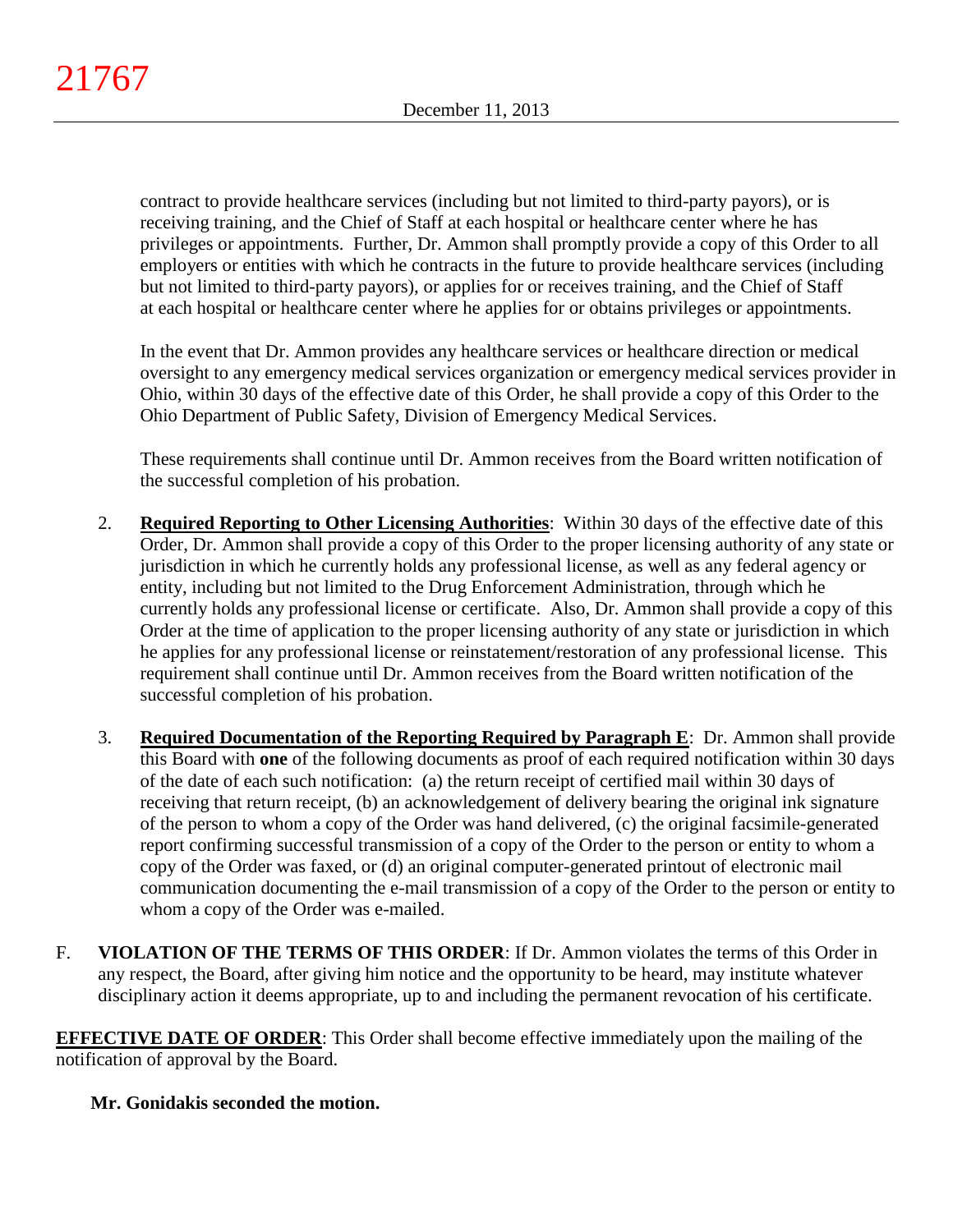Dr. Steinbergh stated that she will now entertain discussion in the above matter.

Dr. Soin noted the report made by Dr. Ammon's expert witness, Dr. James Patrick Murphy, to the Kentucky Board. Dr. Soin stated that Dr. Murphy's report, which was somewhat favorable to Dr. Ammon, opined that Dr. Ammon had met the expectations of a *locum tenens* physician in terms of continuity of care. However, Dr. Soin opined that any physician who is working *locum tenens* for what appears to be a pill mill should be questioning themselves about what they are doing. Dr. Soin stated that the Board has seen other cases in which a physician not trained in pain management find themselves in situations where they are overprescribing medications. Dr. Soin stated that it is a problem whenever every patient of a practice is receiving high quantities of the same opioid or same class of drug at every visit.

Dr. Steinbergh stated that, although Dr. Ammon was employed intermittently from July 2011 to July 2012, he saw each patient a variety of times. Dr. Steinbergh agreed with earlier comments that physicians in any situation must be responsible for their decision-making and not simply continue a patient's previous care if it is not appropriate. Dr. Steinbergh supported Mr. Giacalone's proposed amendment and noted that it included a requirement that Dr. Ammon present a practice plan for approval by the Board prior to commencing practice in Ohio.

A vote was taken on Mr. Giacalone's motion to amend:

| <b>ROLL CALL:</b> | Dr. Strafford  | - abstain |
|-------------------|----------------|-----------|
|                   | Dr. Bechtel    | - abstain |
|                   | Dr. Saferin    | - aye     |
|                   | Dr. Soin       | - aye     |
|                   | Dr. Ramprasad  | - aye     |
|                   | Dr. Steinbergh | - aye     |
|                   | Dr. Sethi      | - aye     |
|                   | Dr. Talmage    | - aye     |
|                   | Mr. Kenney     | - aye     |
|                   | Mr. Gonidakis  | - aye     |
|                   | Mr. Giacalone  | - aye     |
|                   |                |           |

The motion to amend carried.

**Dr. Saferin moved to approve and confirm Mr. Porter's Findings of Fact, Conclusions of Law, and Proposed Order, as amended, in the matter of John D. Ammon, M.D. Dr. Talmage seconded the motion.** A vote was taken:

| <b>ROLL CALL:</b> |  |
|-------------------|--|
|-------------------|--|

| ROLL CALL: | Dr. Strafford  | - abstain |
|------------|----------------|-----------|
|            | Dr. Bechtel    | - abstain |
|            | Dr. Saferin    | - aye     |
|            | Dr. Soin       | - aye     |
|            | Dr. Ramprasad  | - aye     |
|            | Dr. Steinbergh | - aye     |
|            |                |           |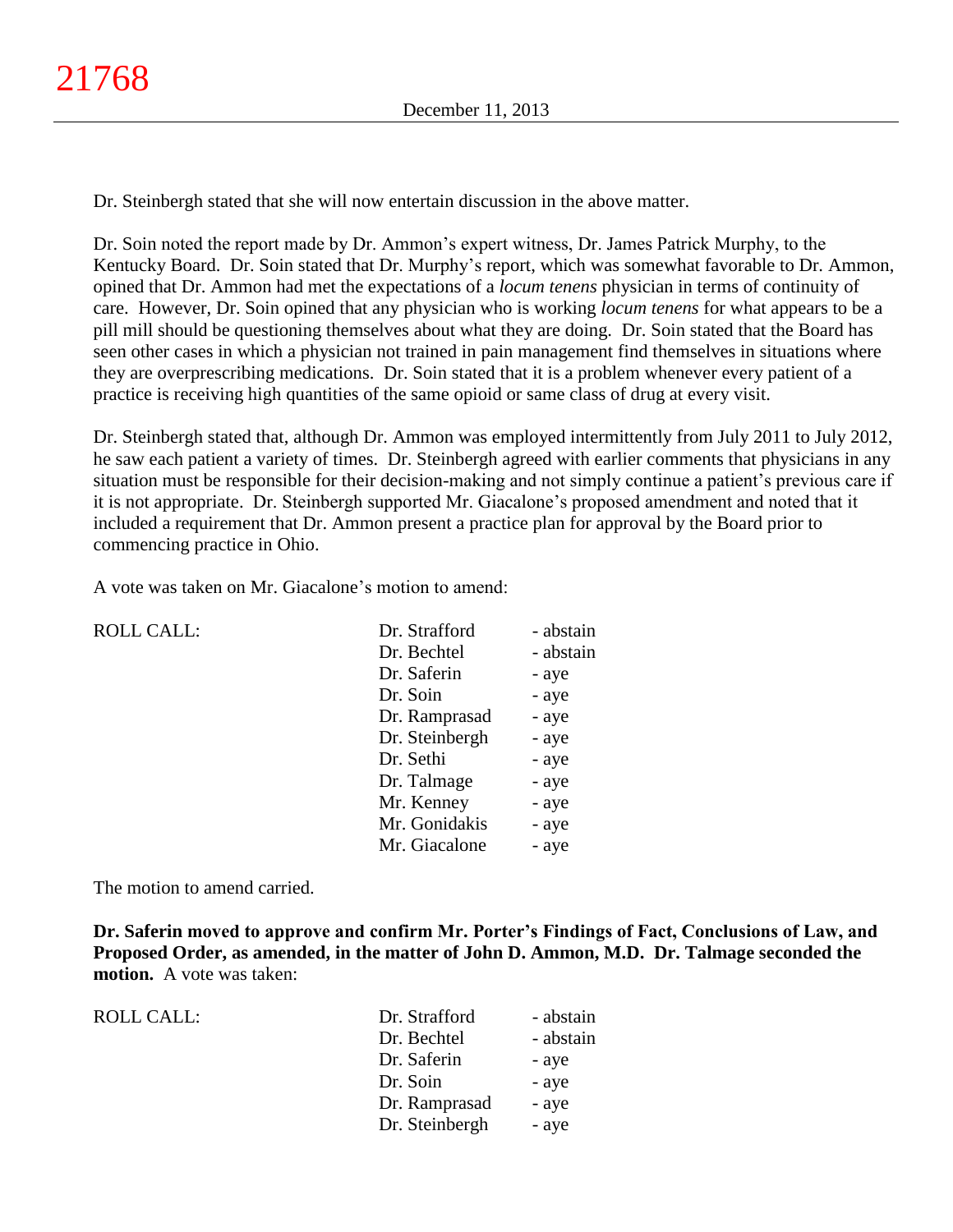| - aye |
|-------|
| - aye |
| - aye |
| - aye |
| - aye |
|       |

The motion to approve carried.

### WALEED NASR MANSOUR, M.D., Case No. 13-CRF-081

Dr. Steinbergh directed the Board's attention to the matter of Waleed Nasr Mansour, M.D. Objections have been filed and were previously distributed to Board members. Mr. Porter was the Hearing Examiner.

# **Dr. Ramprasad moved to approve and confirm Mr. Porter's Findings of Fact, Conclusions of Law, and Proposed Order in the matter of Waleen Masr Mansour, M.D. Dr. Saferin seconded the motion.**

Dr. Steinbergh stated that she would now entertain discussion in the above matter.

Dr. Ramprasad stated that on June 3, 2010, Dr. Mansour submitted an online renewal application to the Board. On that application, Dr. Mansour answered "no" to Question #4, which asked, "Has any board, bureau, department, agency, or any other body, including those in Ohio, other than this Board, filed any charges, allegations or complaints against you?" In fact, on or about April 14, 2010, Dr. Mansour was charged with 66 counts of trafficking in drugs, 18 counts of aggravated trafficking in drugs, and two counts of tampering with evidence in the Common Pleas Court of Mahoning County. Dr. Mansour testified that he had answered "no" to Question #4 because he had not believed that the indictment would necessitate an affirmative response to that question and he believed that the Board was already aware of the indictment.

Dr. Ramprasad continued that in August 2013, Dr. Mansour was admitted to the Lindner Center for Hope for a three-day evaluation which resulted in a diagnosis of alcohol abuse, pathological gambling, and adjustment disorder with mixed anxiety and depressed mood. The Lindner Center recommended a 28-day inpatient treatment, which Dr. Mansour did not complete. Dr. Mansour also did not sign an authorization form for the release of his records from the Lindner Center, and therefore the State was unable to obtain those records. Dr. Mansour subsequently went to Glenbeigh Hospital, where he was evaluated and diagnosed with depressive disorder. Dr. Mansour was prescribed Lexapro and he stayed an additional week to stabilize the dosage. Glenbeigh did not diagnose alcohol abuse, alcohol dependence, or pathological gambling, and therefore those issues are not under consideration by the Board due to insufficient evidence.

Dr. Ramprasad stated that the only question remaining is why Dr. Mansour marked "No" to Question #4 on his license renewal application. Dr. Ramprasad stated that he supports the Proposed Order, which reprimands Dr. Mansour and places him on probationary terms for a minimum of one year. Dr. Ramprasad noted that Dr. Mansour's medical license was summarily suspended in September, and therefore he has already been suspended for three months.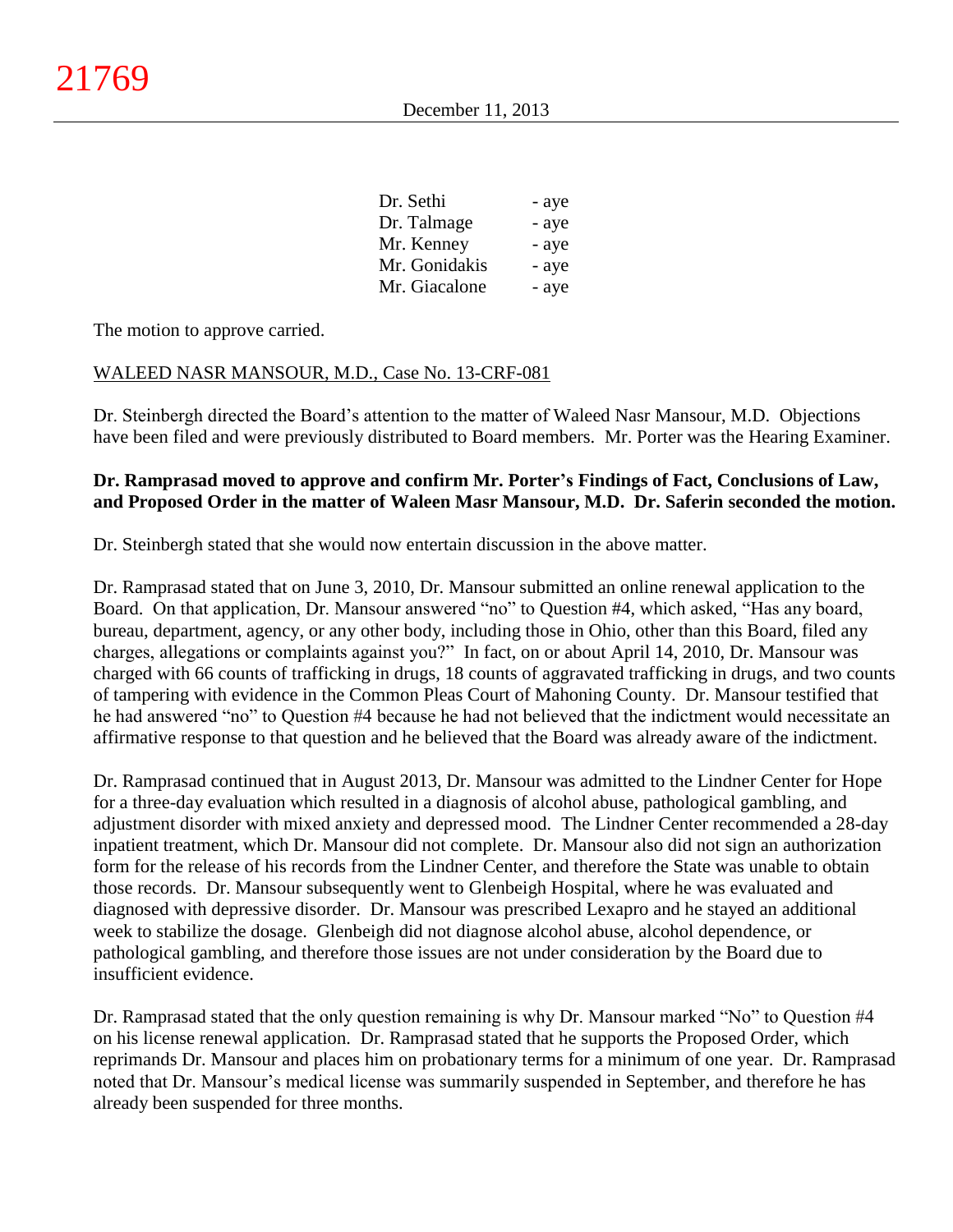Dr. Steinbergh agreed with Conclusion of Law #1 of the Report and Recommendation and felt strongly that the Board was justified in summarily suspending Dr. Mansour's medical license. Dr. Steinbergh also expressed concerns that Dr. Mansour went to one Board-approved treatment provider, was found to be impaired, did not authorize the release of those records to the Board, and then subsequently went to another Board-approved treatment provider which did not find that he was impaired. Dr. Steinbergh also expressed concerns about the level of Dr. Mansour's depression.

Dr. Steinbergh agreed that Dr. Mansour did not answer Question #4 correctly, stating that there is very little doubt in her mind that physicians can read that question and understand its meaning. Dr. Steinbergh agreed with the Proposed Order's reprimand, but opined that the probationary terms should be effective for a minimum of two years based, in part, on concerns regarding Dr. Mansour's depression.

**Dr. Saferin moved to amend the Proposed Order of the Report and Recommendation so that, upon reinstatement or restoration, Dr. Mansour's certificate shall be subject to the probationary terms, conditions, and limitations for a period of at least two years. Dr. Sethi seconded the motion.** A vote was taken:

| Dr. Strafford  | - abstain |
|----------------|-----------|
| Dr. Bechtel    | - abstain |
| Dr. Saferin    | - aye     |
| Dr. Soin       | - aye     |
| Dr. Ramprasad  | - aye     |
| Dr. Steinbergh | - aye     |
| Dr. Sethi      | - aye     |
| Dr. Talmage    | - abstain |
| Mr. Kenney     | - aye     |
| Mr. Gonidakis  | - aye     |
| Mr. Giacalone  | - aye     |

The motion to amend carried.

**Dr. Soin moved to approve and confirm Mr. Porter's Findings of Fact, Conclusions of Law, and Proposed Order, as amended, in the matter of Waleen Masr Mansour, M.D. Dr. Saferin seconded the motion.** A vote was taken:

ROLL CALL: T

ROLL CALL:

| Dr. Strafford  | - abstain |
|----------------|-----------|
| Dr. Bechtel    | - abstain |
| Dr. Saferin    | - aye     |
| Dr. Soin       | - aye     |
| Dr. Ramprasad  | - aye     |
| Dr. Steinbergh | - aye     |
| Dr. Sethi      | - aye     |
| Dr. Talmage    | - abstain |
| Mr. Kenney     | - aye     |
|                |           |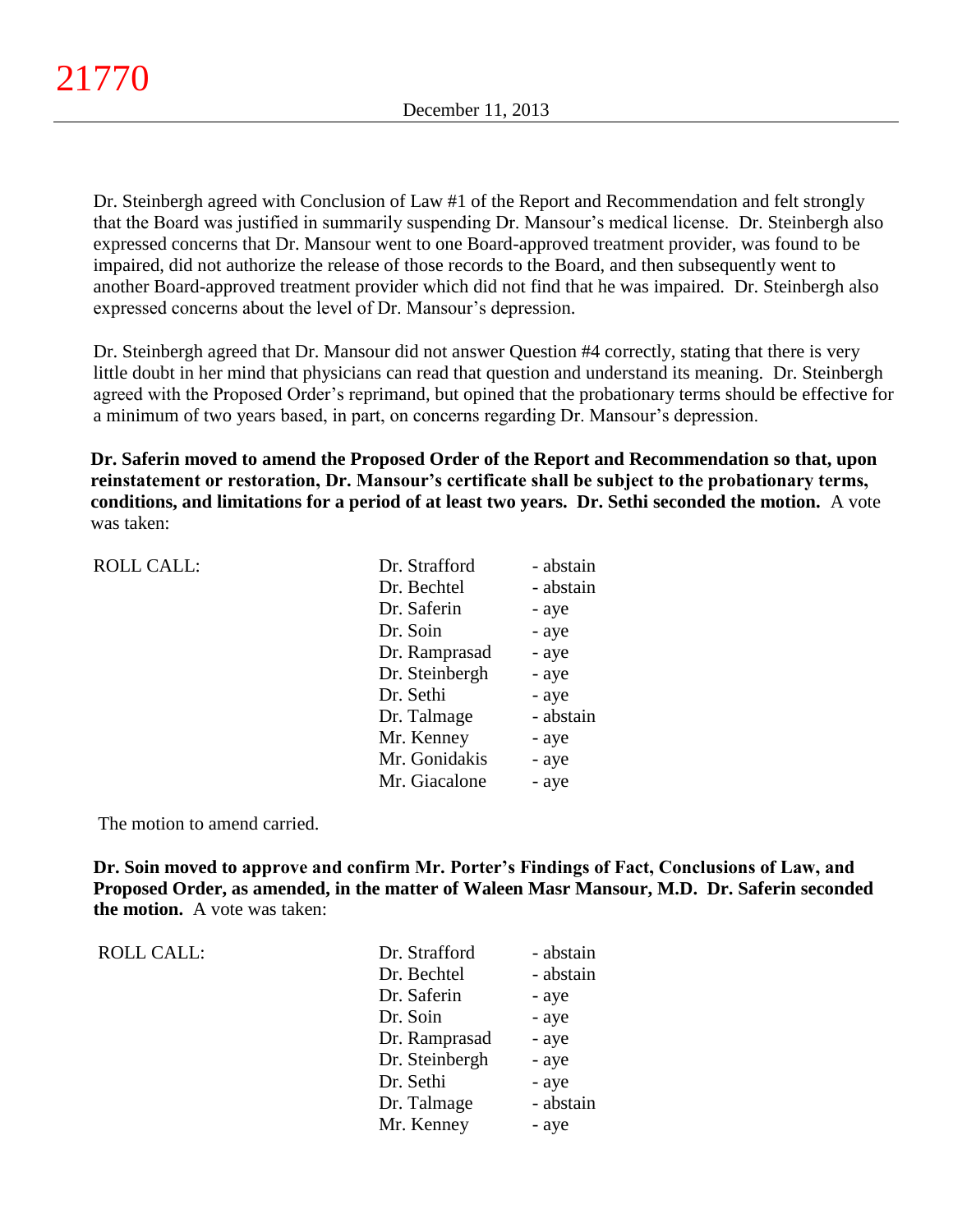Mr. Giacalone - aye

The motion to approve carried.

### TONY E. NOLAND, Case No. 13-CRF-055

Dr. Steinbergh directed the Board's attention to the matter of Tony E. Noland. Objections have been filed and were previously distributed to Board members. Ms. Blue was the Hearing Examiner.

### **Dr. Soin moved to approve and confirm Ms. Blue's Findings of Fact, Conclusions of Law, and Proposed Order in the matter of Tony E. Noland. Dr. Saferin seconded the motion.**

Dr. Steinbergh stated that she would now entertain discussion in the above matter.

Dr. Saferin stated that in April 2012, Mr. Noland obtained an associate of applied science degree in massage therapy from Miami-Jacobs Career College. On June 2, 2012, Mr. Noland filed an application for a license to practice massage therapy in Ohio; that application is still pending. On his application, Mr. Noland disclosed that in 1995 he was arrested in Franklin County, Ohio, and charged with No Operator's License, Possession/Use of Marijuana, Drug Paraphernalia, and Carrying Concealed Firearms. The first three charges were subsequently dismissed and Mr. Noland pleaded guilty to the lesser included offense of Improper Handling of a Firearm in a Motor Vehicle, a first-degree misdemeanor.

Dr. Saferin recounted that the Board sent Mr. Noland a set of interrogatories on three separate occasions via certified mail, two of which he signed for. At no time did Mr. Noland provide answers to the interrogatories. At his hearing, Mr. Noland testified that he received the interrogatories, but he did not respond because he was unable to fully complete them because he was unable to secure a certified copy of his prior criminal charges. Mr. Noland admitted that he had been charged with a criminal offense. Mr. Noland stated he did not contact the Board to advise them that the background check had been held up by the Piedmont Licensing Bureau because every time he talked to the Board staff, it was someone with a snooty attitude.

Mr. Noland testified that he had had no criminal violations since 1995 and that he currently does not smoke marijuana. Mr. Noland further testified that he had perfect attendance at Miami Jacobs Career College, graduated with a 3.57 grade point average, and passed the Massage and Bodywork Licensing Examination at the top of this class.

Dr. Saferin stated that the Proposed Order is to grant Mr. Noland's application for a license to practice massage therapy with a reprimand. Dr. Saferin suggested an amended order which would grant Mr. Noland's application and immediately suspend the license for 30 days. Upon reinstatement or restoration, the proposed amended order will impose probationary terms until he provides documentation of successful completion of a course or courses dealing with personal and professional ethics.

# **Dr. Saferin moved to amend the Proposed Order to read as follows:**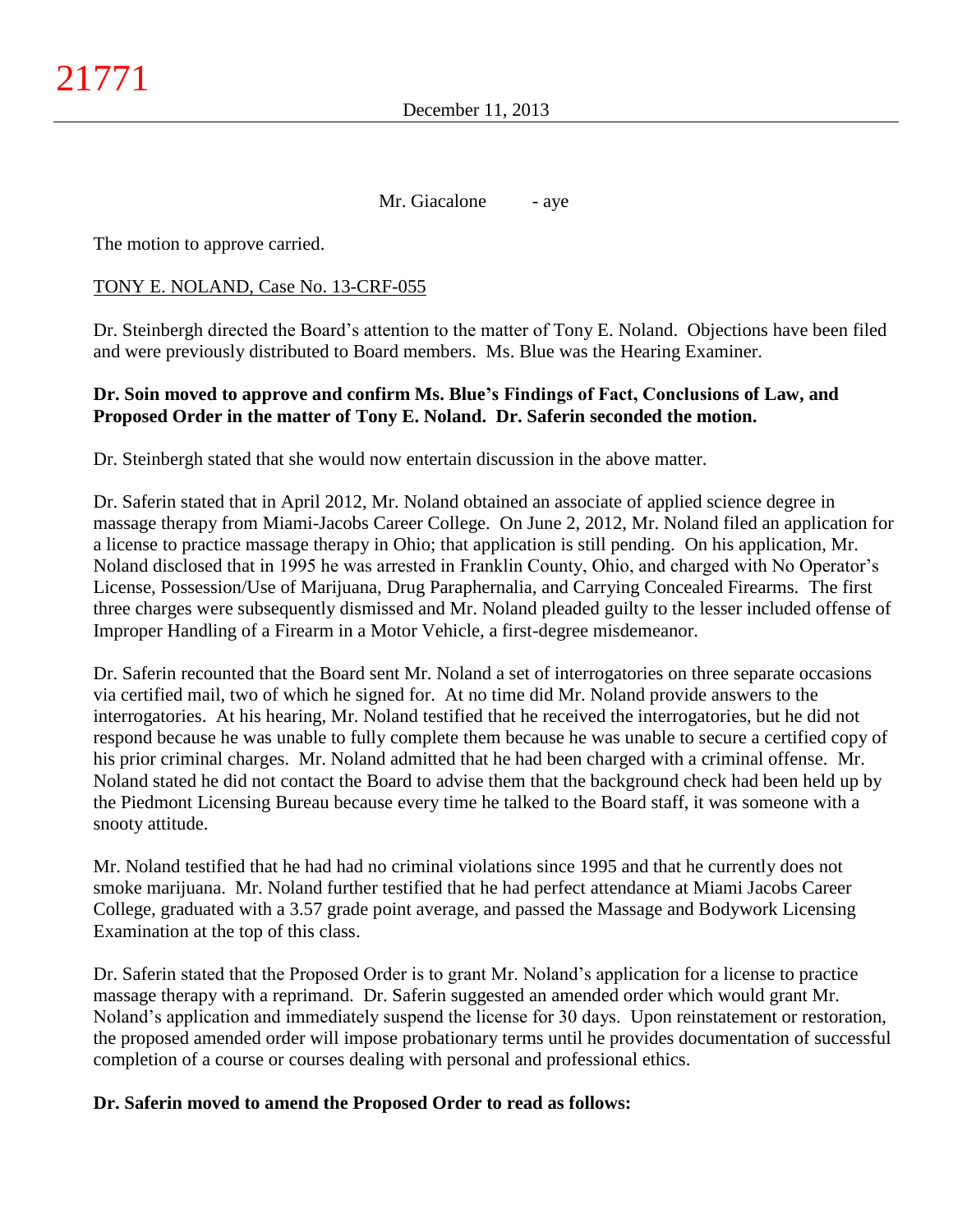It is hereby ORDERED that:

- A. **GRANT OF CERTIFICATE; SUSPENSION OF CERTIFICATE:** The application of Tony E. Noland, for a certificate to practice massage therapy in the State of Ohio is GRANTED, provided that he otherwise meets all statutory and regulatory requirements. That certificate shall be immediately SUSPENDED for a period of 30 days.
- B. **PROBATION**: Upon reinstatement or restoration, Mr. Noland's certificate shall be subject to the following PROBATIONARY terms, conditions, and limitations until Mr. Noland meets Paragraph (B)(2) set forth below:
	- 1. **Obey the Law**: Mr. Noland shall obey all federal, state, and local laws, and all rules governing the practice of massage therapy in Ohio.
	- 2. **Personal/Professional Ethics:** Mr. Noland shall provide acceptable documentation of successful completion of a course or courses dealing with personal/professional ethics. The exact number of hours and the specific content of the course or courses shall be subject to the prior approval of the Board or its designee.

In addition, at the time Mr. Noland submits the documentation of successful completion of the course(s) dealing with personal/professional ethics, he shall also submit to the Board a written report describing the course(s), setting forth what he learned from the course(s), and identifying with specificity how he will apply what he has learned to his practice of massage therapy in the future.

C. **VIOLATION OF THE TERMS OF THIS ORDER**: If Mr. Noland violates the terms of this Order in any respect, the Board, after giving his notice and the opportunity to be heard, may institute whatever disciplinary action it deems appropriate, up to and including the permanent revocation of his certificate.

# D. **REQUIRED REPORTING WITHIN 30 DAYS OF THE EFFECTIVE DATE OF THIS ORDER:**

1. **Required Reporting to Employers and Others**: Within 30 days of the effective date of this Order, Mr. Noland shall provide a copy of this Order to all employers or entities with which he is under contract to provide healthcare services (including but not limited to third-party payors), or is receiving training; and the Chief of Staff at each hospital or healthcare center where he has privileges or appointments. Further, Mr. Noland shall promptly provide a copy of this Order to all employers or entities with which he contracts in the future to provide healthcare services (including but not limited to third-party payors), or applies for or receives training, and the Chief of Staff at each hospital or healthcare center where he applies for or obtains privileges or appointments.

For massage therapists, the term "healthcare services" includes massage-therapy services, and the term "healthcare center" includes but is not limited to entities that may be referred to as a wellness center, exercise center, health club, spa, salon, or gymnasium.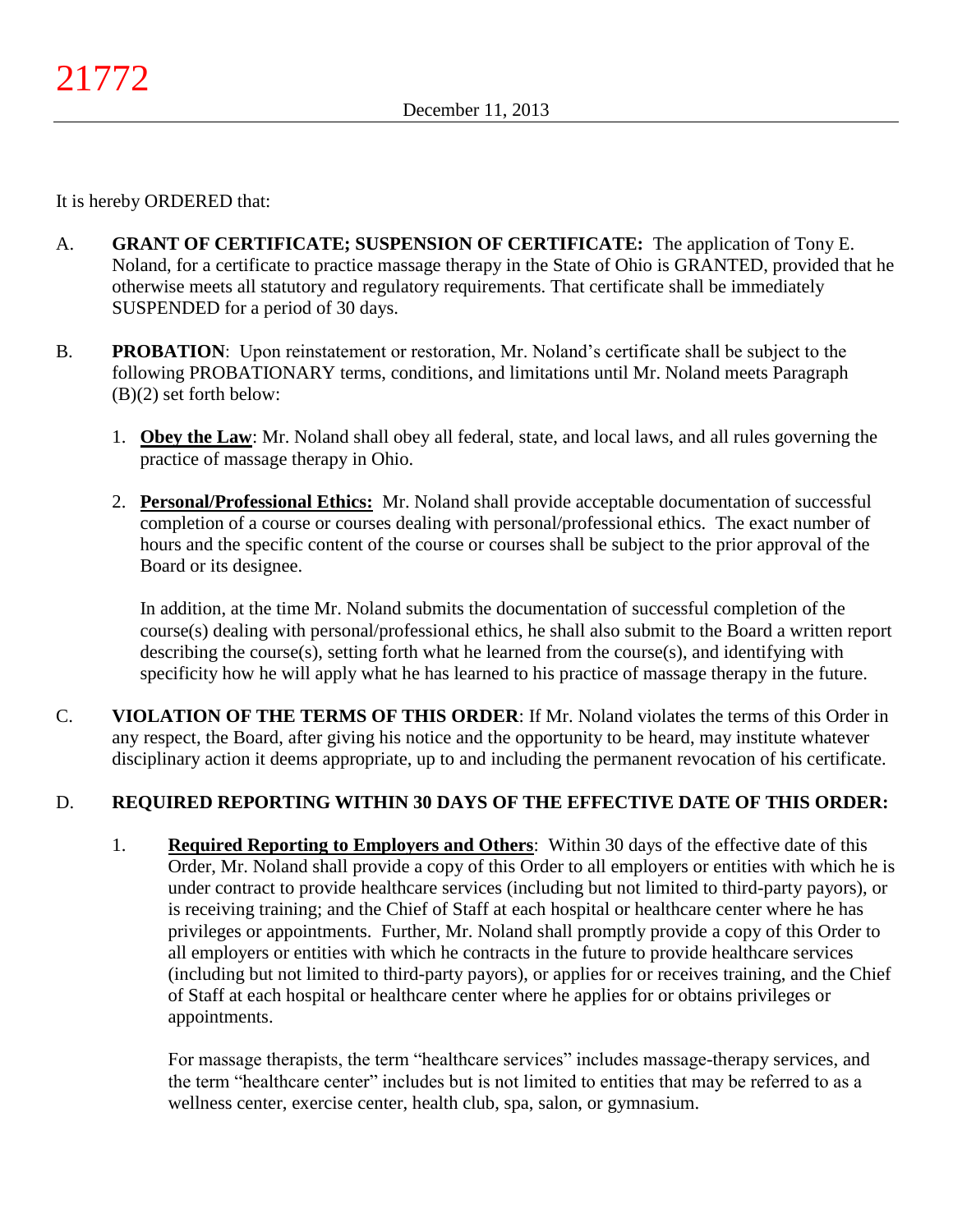These requirements shall continue until Mr. Noland receives from the Board written notification of the successful completion of his probation.

- 2. **Required Reporting to Other State Licensing Authorities**: Within 30 days of the effective date of this Order, Mr. Noland shall provide a copy of this Order to the proper licensing authority of any state or jurisdiction in which he currently holds any professional license, as well as any federal agency or entity, including but not limited to the Drug Enforcement Agency, through which he currently holds any license or certificate. Also, Mr. Noland shall provide a copy of this Order at the time of application to the proper licensing authority of any state or jurisdiction in which he applies for any professional license or reinstatement/restoration of any professional license. This requirement shall continue until Mr. Noland receives from the Board written notification of the successful completion of his probation.
- 3. **Required Documentation of the Reporting Required by Paragraph D**: Mr. Noland shall provide this Board with **one** of the following documents as proof of each required notification within 30 days of the date of each such notification: (a) the return receipt of certified mail within 30 days of receiving that return receipt, (b) an acknowledgement of delivery bearing the original ink signature of the person to whom a copy of the Order was hand delivered, (c) the original facsimile-generated report confirming successful transmission of a copy of the Order to the person or entity to whom a copy of the Order was faxed, or (d) an original computer-generated printout of electronic mail communication documenting the e-mail transmission of a copy of the Order to the person or entity to whom a copy of the Order was e-mailed.

**EFFECTIVE DATE OF ORDER:** This Order shall become effective immediately upon the mailing of the notification of approval by the Board.

# **Dr. Soin seconded the motion.**

ROLL CALL:

Dr. Steinbergh stated that she will now entertain discussion in the above matter.

Dr. Saferin stated that it is obvious that Mr. Noland did not follow the rules and was disrespectful to the Board. For not following the Board's requirements, Dr. Saferin felt that Mr. Noland should have a more significant consequence than a reprimand. Dr. Steinbergh agreed and felt that the personal/professional ethics courses will focus Mr. Noland on the fact that being licensed by the Board means maintaining a level of professionalism.

| Dr. Strafford  | - abstain |
|----------------|-----------|
| Dr. Bechtel    | - abstain |
| Dr. Saferin    | - aye     |
| Dr. Soin       | - aye     |
| Dr. Ramprasad  | - aye     |
| Dr. Steinbergh | - aye     |
| Dr. Sethi      | - aye     |
|                |           |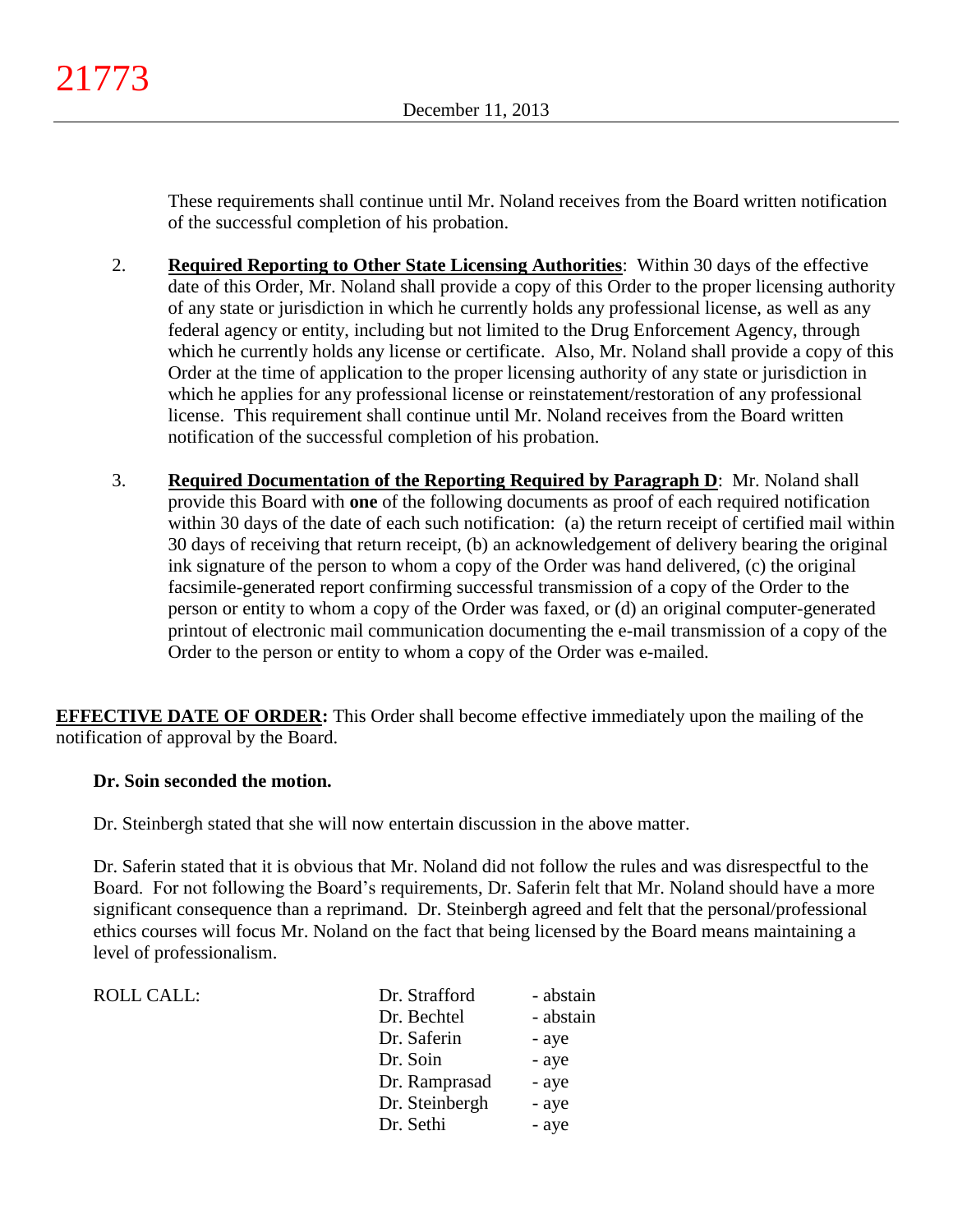| Dr. Talmage   | - aye |
|---------------|-------|
| Mr. Kenney    | - aye |
| Mr. Gonidakis | - aye |
| Mr. Giacalone | - aye |

The motion to amend carried.

ROLL CALL:

**Dr. Saferin moved to approve and confirm Ms. Blue's Findings of Fact, Conclusions of Law, and Proposed Order, as amended, in the matter of Tony E. Noland. Dr. Talmage seconded the motion.**

| Dr. Strafford  | - abstain |
|----------------|-----------|
| Dr. Bechtel    | - abstain |
| Dr. Saferin    | - aye     |
| Dr. Soin       | - aye     |
| Dr. Ramprasad  | - aye     |
| Dr. Steinbergh | - aye     |
| Dr. Sethi      | - aye     |
| Dr. Talmage    | - aye     |
| Mr. Kenney     | - aye     |
| Mr. Gonidakis  | - aye     |
| Mr. Giacalone  | - aye     |
|                |           |

The motion to approve carried.

#### REMAND IN THE MATTER OF ALI KHAN, M.D., Case No. 10-CRF-040

Dr. Steinbergh directed the Board's attention to the Remand in the Matter of Ali Khan, M.D. Dr. Steinbergh explained that on September 12, 2012, the Medical Board entered an Order permanently revoking Dr. Khan's license to practice medicine and surgery in Ohio. Dr. Khan appealed the Board's decision to the Franklin County Court of Common Pleas. On April 2, 2013, the Court affirmed the Board's Order in part, but remanded the matter back to the Board for consideration as to Conclusion of Law 3 and Finding of Fact 5 of the Hearing Examiner's Report and Recommendation on the question of whether the equipment used by the nurse in treating Patient 7 was a "light based medical device" as defined in Rule 4731-18-02, Ohio Administrative Code, and whether the exception provided in Rule 4731- 18-04(B), Ohio Administrative Code, is applicable to the treatment of Patient 7.

**Mr. Giacalone moved to reconsider Conclusion of Law 3 and Finding of Fact 5 of the Hearing Examiner's Report and Recommendation in Case No. 10-CRF-040 on the question of whether the equipment used by the nurse in treating Patient 7 was a "light based medical device" as defined in Rule 4731-18-02, Ohio Administrative Code, and whether the exception provided in Rule 4731-18- 04(B), Ohio Administrative Code, is applicable to the treatment of Patient 7. Dr. Saferin seconded the motion.** All members voted aye, except Dr. Strafford, Dr. Bechtel, and Dr. Talmage, who abstained. The motion to reconsider carried.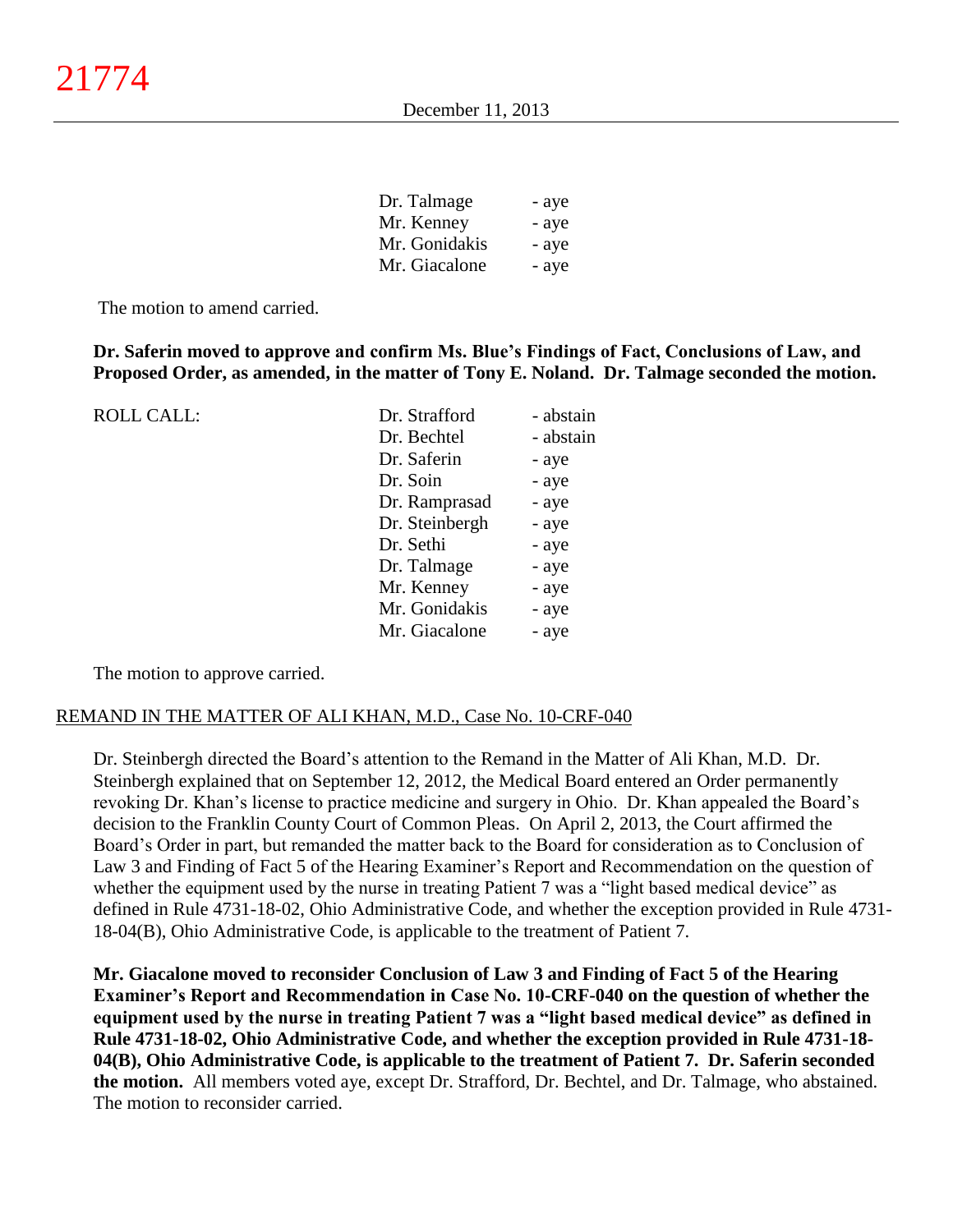Dr. Steinbergh stated that she would now entertain discussion in the above matter.

Mr. Giacalone stated that after Dr. Khan filed his appeal, the Court stayed the Board's Order of permanent revocation pending a final resolution. The court has remanded this matter back to the Board to determine if the device used by Dr. Khan's nurse to treat Patient 7 was a light-based medical device and, if so, whether an exception which would allow the nurse to use the device was applicable to Patient 7's treatment. The Board must then issue a new Order, which may or may not be permanent revocation of Dr. Khan's medical license.

Mr. Giacalone reviewed the background and facts on which the Board had based its original decision. Since 2006, Dr. Khan had been CEO and medical director of Pure MD Lasers & Cosmetics [Pure MD]. The Board's Notice of Opportunity for Hearing included several allegations regarding Dr. Khan's practice, including that he had violated the Board's prior Order issued in December 2007. On September 10, 2012, the Board considered this case and issued an Order to permanently revoke Dr. Khan's medical license. The Board based its decision on several Findings, including that Dr. Khan did not personally supervise the laser skin treatment of Patient 7 and that he allowed a non-physician, specifically his nurse, to administer that treatment. Other Findings included that Dr. Khan had accepted delivery of Botox which had not been approved by the FDA and administered that Botox to a number of his patients; that Dr. Khan tampered with medical records and falsified information in those records; that Dr. Kahn violated the Board's Order of December 12, 2007; and that Dr. Khan had reused single-use medical equipment, specifically liposuction canisters.

Mr. Giacalone outlined three options before the Board today:

- 1.) Find that there is insufficient evidence to determine whether the device used to treat Patient 7 was a light-based medical device, then issue an Order based on the other Findings.
- 2.) Relying on the Board's expertise, find that the device used to treat Patient 7 was a light-based medical device and that the exception on the use of that device by a non-physician does not apply, then reconsider the findings and issue an Order.
- 3.) Remand the matter back to the Hearing Examiner to analyze the issue of whether the device used on Patient 7 was a light-based medical device and, if so, whether the exception applies, then issue an Order based on the Hearing Examiner's subsequent Report and Recommendation.

Mr. Giacalone favored the first option, finding that there is insufficient evidence to determine whether the device in question was a light-based medical device. Mr. Giacalone also favored issuing an order, based on the remaining Findings, permanently revoking Dr. Khan's license to practice medicine and surgery in Ohio.

# **Mr. Giacalone moved to issue the following Order and Entry on Remand:**

On September 12, 2012, the State Medical Board of Ohio issued its Findings and Order in the Matter of Ali Khan, M.D., whereby Dr. Khan's license to practice medicine and surgery in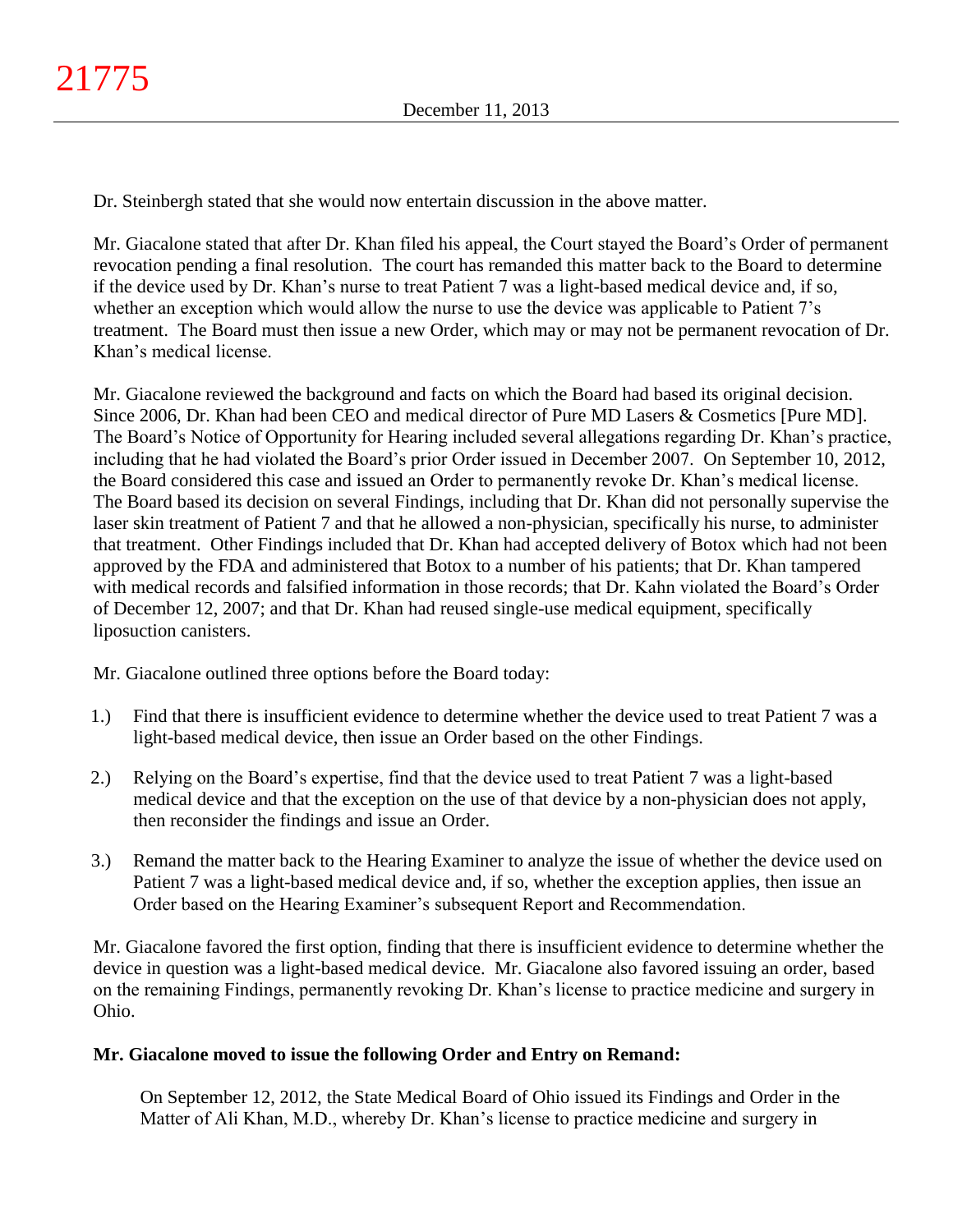the State of Ohio was permanently revoked. A copy of the Findings and Order is attached hereto and incorporated herein.

Pursuant to Section 119.12, Ohio Revised Code, Dr. Khan appealed the Medical Board's Order to the Franklin County Court of Common Pleas. By Decision and Judgment Entry on April 2, 2013, the Franklin County Court of Common Pleas affirmed the Medical Board's Order in part, and remanded the matter for further proceedings concerning Conclusion of Law 3 and Finding of Fact 5 of the Hearing Examiner's Report and Recommendation on the question of whether the equipment used by the nurse in treating Patient 7 was a "light based medical device" as defined in Rule 4731-18-02, Ohio Administrative Code, and whether the exception provided in Rule 4731-18-04(B), Ohio Administrative Code, is applicable to the treatment of Patient 7.

WHEREFORE, pursuant to the instructions of the Franklin County Court of Common Pleas and upon consideration of the findings and conclusions made by this Board on September 12, 2012 and affirmed by the Franklin County Court of Common Pleas on April 2, 2013, and upon approval and confirmation by vote of the Medical Board on December 11, 2013, the following Order is hereby entered on the Journal of the State Medical Board of Ohio for that date.

**RATIONALE FOR ORDER ON REMAND:** The allegation concerning the treatment on Patient 7's face is dismissed for insufficient evidence.

It is hereby ORDERED that:

- 1. The allegation that on or about June 2, 2008, Dr. Khan permitted an unlicensed person to perform a laser skin treatment on Patient 7's face is hereby dismissed.
- 2. The certificate of Ali Khan, M.D., to practice medicine and surgery in the State of Ohio shall be PERMANENTLY REVOKED.

This Order shall become effective immediately upon the mailing of notification of approval by the Medical Board.

# **Dr. Sethi seconded the motion.**

Dr. Steinbergh stated that she will now entertain discussion in the above matter.

Dr. Ramprasad stated that he agrees with Mr. Giacalone and supports the proposed Order and Entry on Remand. However, Dr. Ramprasad opined that the device in question was a light-based device. Dr. Ramprasad also noted Section 4731-18-02, Ohio Administrative Code, which specifies that a physician may not delegate the use of a light-based medical device in a procedure to a non-physician. Dr. Ramprasad further noted that Section 4731-18-04, Ohio Administrative Code, states that exceptions to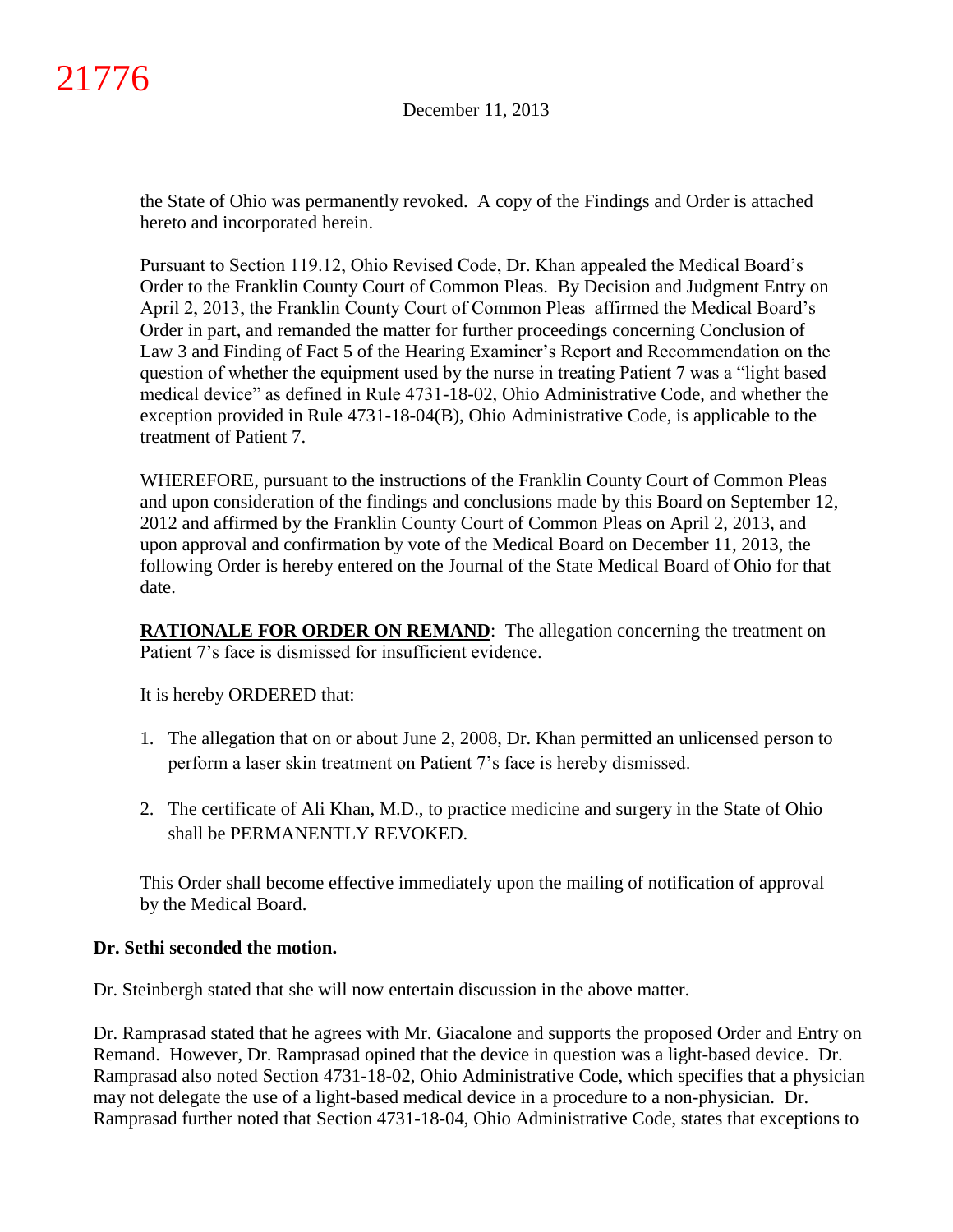Section 4731-18-02 are florescent lamp phototherapy devices for the treatment of psoriasis and similar skin diseases, which indicates more of an epithelial treatment rather than a deep treatment. Dr. Ramprasad stated that Patient 7 possibly did have moderately deep treatment because she developed violaceous changes in her skin. Dr. Ramprasad also observed that the September 2012 Report and Recommendation includes Dr. Khan's testimony that he had allowed his nurse to perform the procedures when he thought the law in this matter was vague, but that he did the procedures himself "as soon as it was black and white to us"; Dr. Ramprasad asked why Dr. Khan would have taken over the procedures if he did not think it was a deep laser treatment.

Dr. Steinbergh agreed with Dr. Ramprasad and stated that there was no question in her mind that Dr. Khan had been using a laser and that it did not fall outside the Board's rule. Mr. Giacalone opined that there is some question whether the direct supervision provision of the Board's rule applied to the use of the device in question. Dr. Steinbergh and Dr. Ramprasad agreed with Mr. Giacalone.

A vote was taken on Mr. Giacalone's motion:

| <b>ROLL CALL:</b> | Dr. Strafford  | - abstain |
|-------------------|----------------|-----------|
|                   | Dr. Bechtel    | - abstain |
|                   | Dr. Saferin    | - aye     |
|                   | Dr. Soin       | - aye     |
|                   | Dr. Ramprasad  | - aye     |
|                   | Dr. Steinbergh | - aye     |
|                   | Dr. Sethi      | - aye     |
|                   | Dr. Talmage    | - abstain |
|                   | Mr. Kenney     | - aye     |
|                   | Mr. Gonidakis  | - aye     |
|                   | Mr. Giacalone  | - aye     |
|                   |                |           |

The motion carried.

# FINDINGS, ORDERS, AND JOURNAL ENTRIES

Dr. Steinbergh advised that in the following matters, the Board issued Notices of Opportunity for Hearing, and documentation of service was received for each. There were no requests for hearing filed, and more than 30 days have elapsed since the mailing of the Notices. Dr. Steinbergh stated that the matter of Dr. Crespo is non-disciplinary in nature, and therefore all Board members may vote in that matter.

# JOSE CRESPO, M.D., Case No. 13-CRF-100

Dr. Steinbergh directed the Board's attention to the matter of Jose Crespo, M.D. Dr. Steinbergh noted that after the proposed Findings, Order, and Journal Entry in the matter of Dr. Crespo was completed and added to the agenda materials, a request for hearing was received from Dr. Crespo's attorney. While that request was not received in a timely manner, an amended proposed Findings, Order, and Journal Entry reflecting the receipt of the request for hearing has been provided to Board members.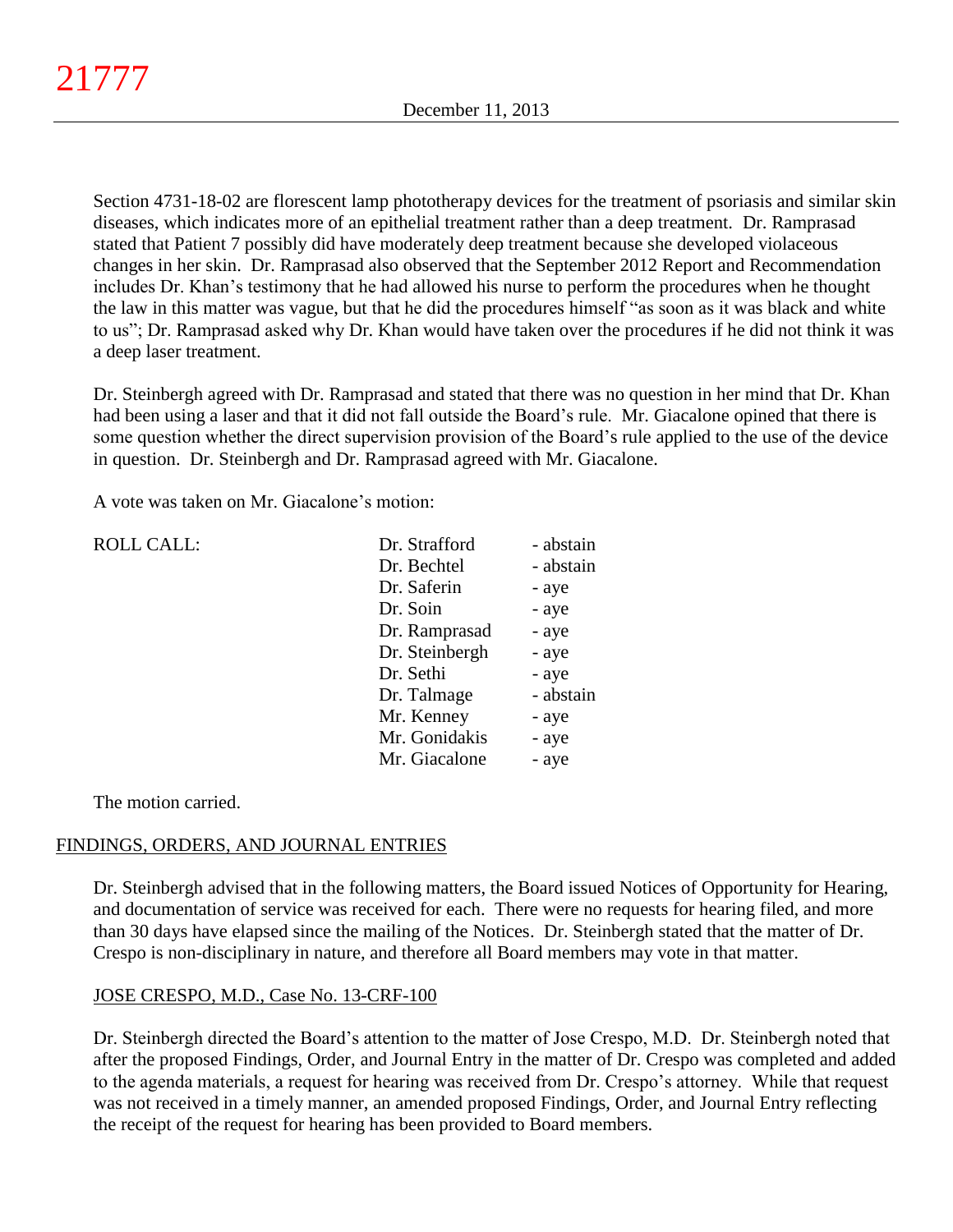**Dr. Saferin moved to find that the allegations as set forth in the October 25, 2013 Notice in the matter of Dr. Crespo have been proven to be true by a preponderance of the evidence, and that the Board enter an Order, effective upon mailing, approving his application for a license to practice medicine and surgery in Ohio, provided that he successfully completes one year of additional training in a residency or fellowship program. Dr. Soin seconded the motion.**

Dr. Steinbergh stated that she will now entertain discussion in the above matter.

Mr. Gonidakis stated that on September 11, 2013, the Board voted to approve Dr. Crespo's application for a license to practice medicine in Ohio, provided that he obtain an additional year of training since he had not practiced medicine for more than two years. As noted, Dr. Crespo's request for a hearing on this matter was not made within 30 days of mailing of the Notice, and therefore that request in insufficient. Mr. Gonidakis supported the Proposed Order.

A vote was taken on Dr. Saferin's motion:

| <b>ROLL CALL:</b> | Dr. Strafford  | - aye |
|-------------------|----------------|-------|
|                   | Dr. Bechtel    | - aye |
|                   | Dr. Saferin    | - aye |
|                   | Dr. Soin       | - aye |
|                   | Dr. Ramprasad  | - aye |
|                   | Dr. Steinbergh | - aye |
|                   | Dr. Sethi      | - aye |
|                   | Dr. Talmage    | - aye |
|                   | Mr. Kenney     | - aye |
|                   | Mr. Gonidakis  | - aye |
|                   | Mr. Giacalone  | - aye |
|                   |                |       |

The motion carried.

# MARSHA JOAN STEIN, M.D., Case No. 13-CRF-084

Dr. Soin stated that on or about May 22, 2013, the Pennsylvania Department of State, State Board of Medicine, issued a Memorandum Order indefinitely suspending Dr. Stein's medical license in that state due to her failure to submit to a mental and physical examination. Based on the findings in this case, Dr. Soin opined that Dr. Stein's Ohio medical license should be suspended indefinitely, with a condition for reinstatement being that she present evidence of holding a full and unrestricted license to practice medicine in Pennsylvania.

**Dr. Soin moved to suspend Dr. Stein's Ohio medical license for an indefinite period of time, with a condition for reinstatement being her ability to show that she holds a full and unrestricted license to practice medicine in Pennsylvania. Dr. Ramprasad seconded the motion.**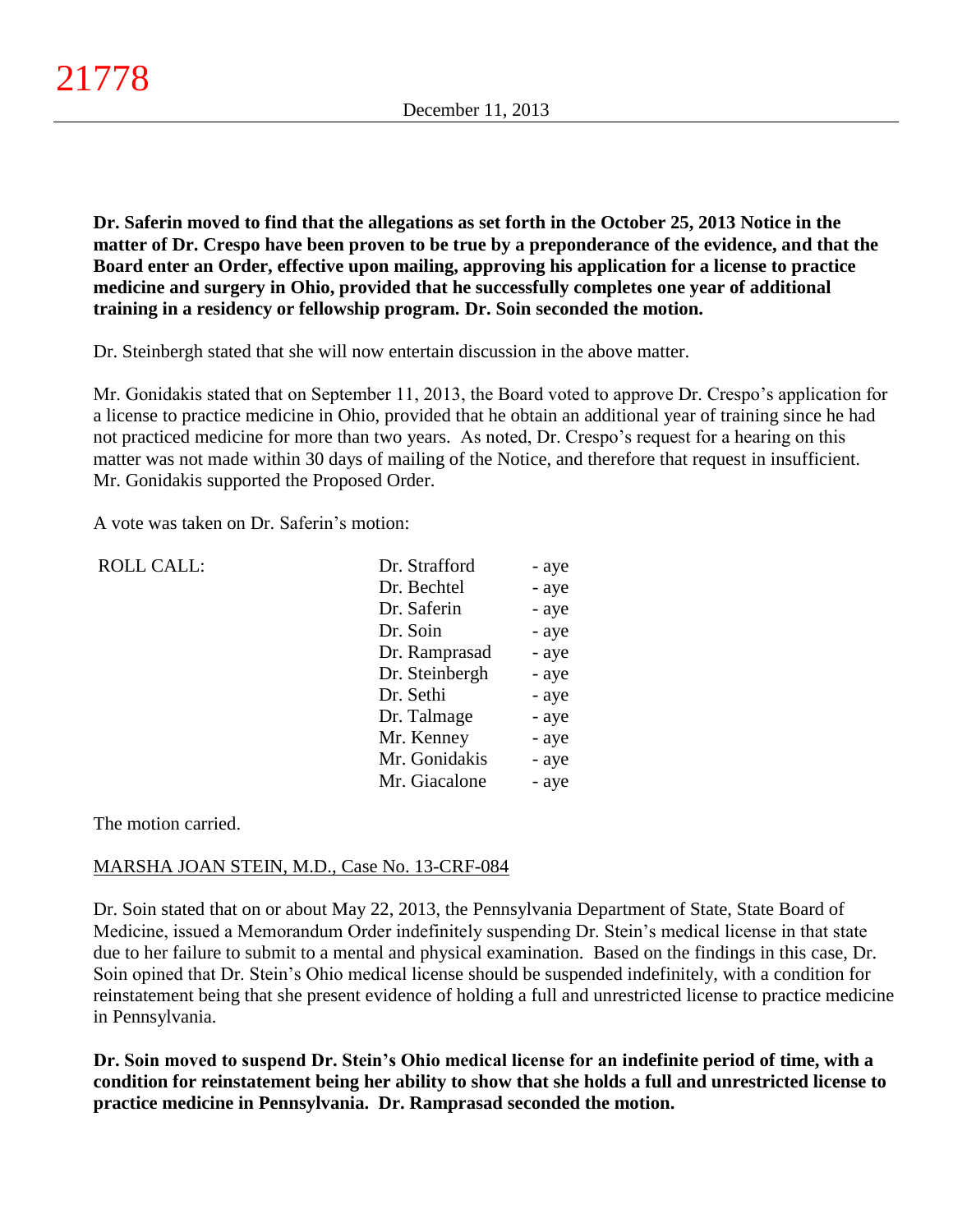Dr. Steinbergh stated that she will now entertain discussion in the above matter.

Dr. Steinbergh opined that the Ohio Medical Board should have an opportunity to evaluate Dr. Stein before reinstating her Ohio medical license, independent of any evaluation she undergoes in Pennsylvania. Dr. Soin agreed. Dr. Steinbergh suggested that Dr. Stein's Ohio medical license be revoked, thus allowing the Ohio Medical Board to evaluate her if and when she reapplies for an Ohio license.

**Dr. Soin wished to change his motion to a revocation of Dr. Stein's license to practice medicine and surgery in Ohio.** No Board member objected to the change in the motion. The change in the motion was accepted.

A vote was taken on Dr. Soin's motion to revoke:

ROLL CALL:

| Dr. Strafford  | - abstain |
|----------------|-----------|
| Dr. Bechtel    | - abstain |
| Dr. Saferin    | - aye     |
| Dr. Soin       | - aye     |
| Dr. Ramprasad  | - aye     |
| Dr. Steinbergh | - aye     |
| Dr. Sethi      | - aye     |
| Dr. Talmage    | - aye     |
| Mr. Kenney     | - aye     |
| Mr. Gonidakis  | - aye     |
| Mr. Giacalone  | - aye     |

The motion carried.

Mr. Gonidakis exited the meeting at this time.

### CITATIONS, PROPOSED DENIALS, DISMISSALS, ORDERS OF SUMMARY SUSPENSION & NOTICES OF IMMEDIATE SUSPENSION

### SYED JAWED AKHTAR-ZAIDI, M.D. – CITATION LETTER

At this time the Board read and considered the proposed Citation Letter in the above matter, a copy of which shall be maintained in the exhibits section of this Journal.

**Dr. Saferin moved to send the Citation Letter to Dr. Akhtar-Zaidi. Dr. Sethi seconded the motion.** A vote was taken:

| ROLL CALL: | Dr. Strafford | - abstain |
|------------|---------------|-----------|
|            | Dr. Bechtel   | - abstain |
|            | Dr. Saferin   | - aye     |
|            | Dr. Soin      | - aye     |
|            |               |           |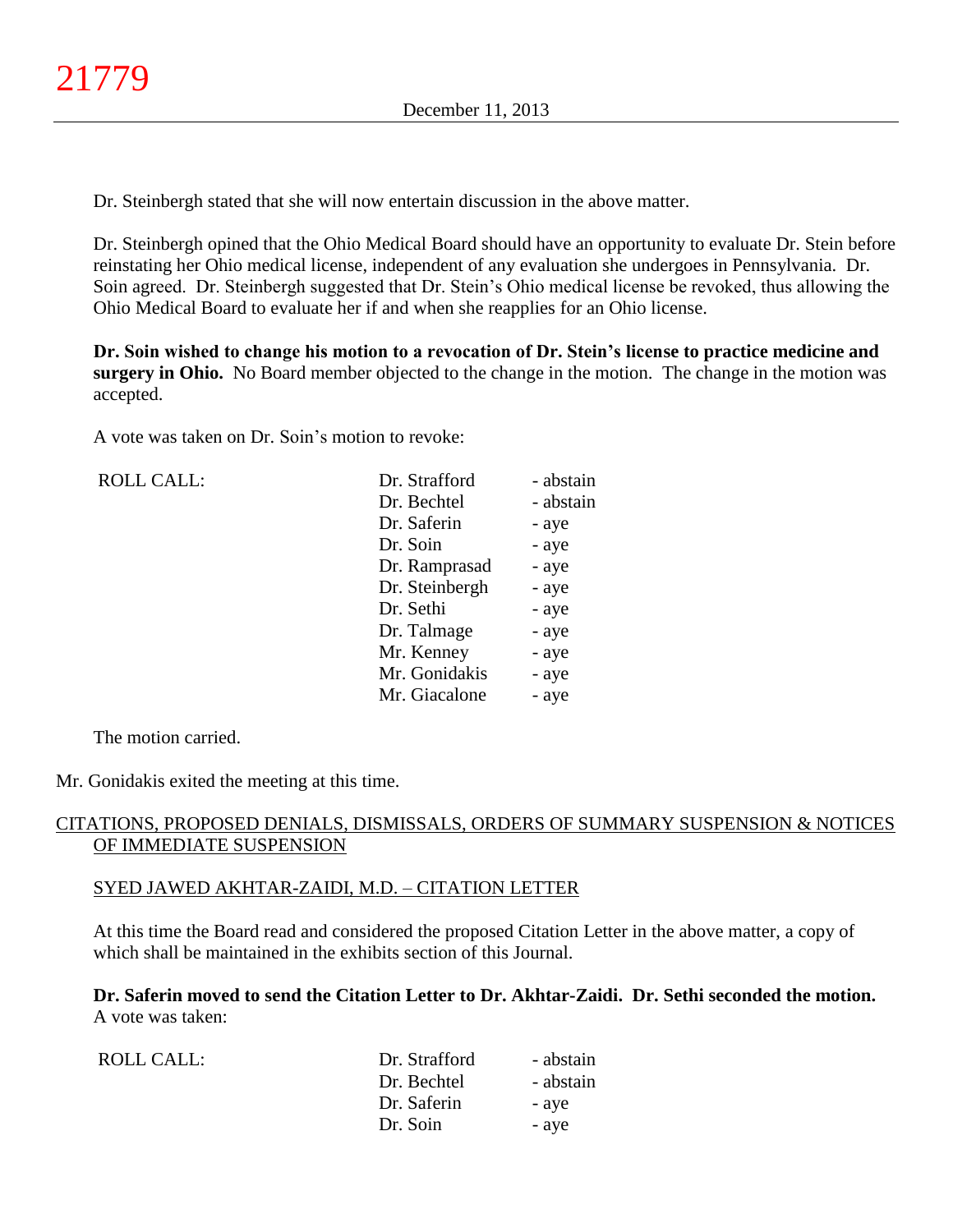| Dr. Ramprasad  | - aye     |
|----------------|-----------|
| Dr. Steinbergh | - aye     |
| Dr. Sethi      | - aye     |
| Dr. Talmage    | - abstain |
| Mr. Kenney     | - aye     |
| Mr. Giacalone  | - aye     |

The motion to send carried.

#### KURT WILLIAM FROEHLICH, M.D. – CITATION LETTER

At this time the Board read and considered the proposed Citation Letter in the above matter, a copy of which shall be maintained in the exhibits section of this Journal.

**Dr. Ramprasad moved to send the Citation Letter to Dr. Froehlich. Dr. Saferin seconded the motion.** A vote was taken:

| <b>ROLL CALL:</b> | Dr. Strafford  | - abstain |
|-------------------|----------------|-----------|
|                   | Dr. Bechtel    | - abstain |
|                   | Dr. Saferin    | - aye     |
|                   | Dr. Soin       | - aye     |
|                   | Dr. Ramprasad  | - aye     |
|                   | Dr. Steinbergh | - aye     |
|                   | Dr. Sethi      | - aye     |
|                   | Dr. Talmage    | - aye     |
|                   | Mr. Kenney     | - aye     |
|                   | Mr. Giacalone  | - aye     |
|                   |                |           |

The motion to send carried.

#### KASSEM M. HALLAK, M.D. – CITATION LETTER

At this time the Board read and considered the proposed Citation Letter in the above matter, a copy of which shall be maintained in the exhibits section of this Journal.

**Dr. Saferin moved to send the Citation Letter to Dr. Hallak. Dr. Sethi seconded the motion.** A vote was taken:

| <b>ROLL CALL:</b> | Dr. Strafford  | - abstain |
|-------------------|----------------|-----------|
|                   | Dr. Bechtel    | - abstain |
|                   | Dr. Saferin    | - aye     |
|                   | Dr. Soin       | - aye     |
|                   | Dr. Ramprasad  | - aye     |
|                   | Dr. Steinbergh | - aye     |
|                   |                |           |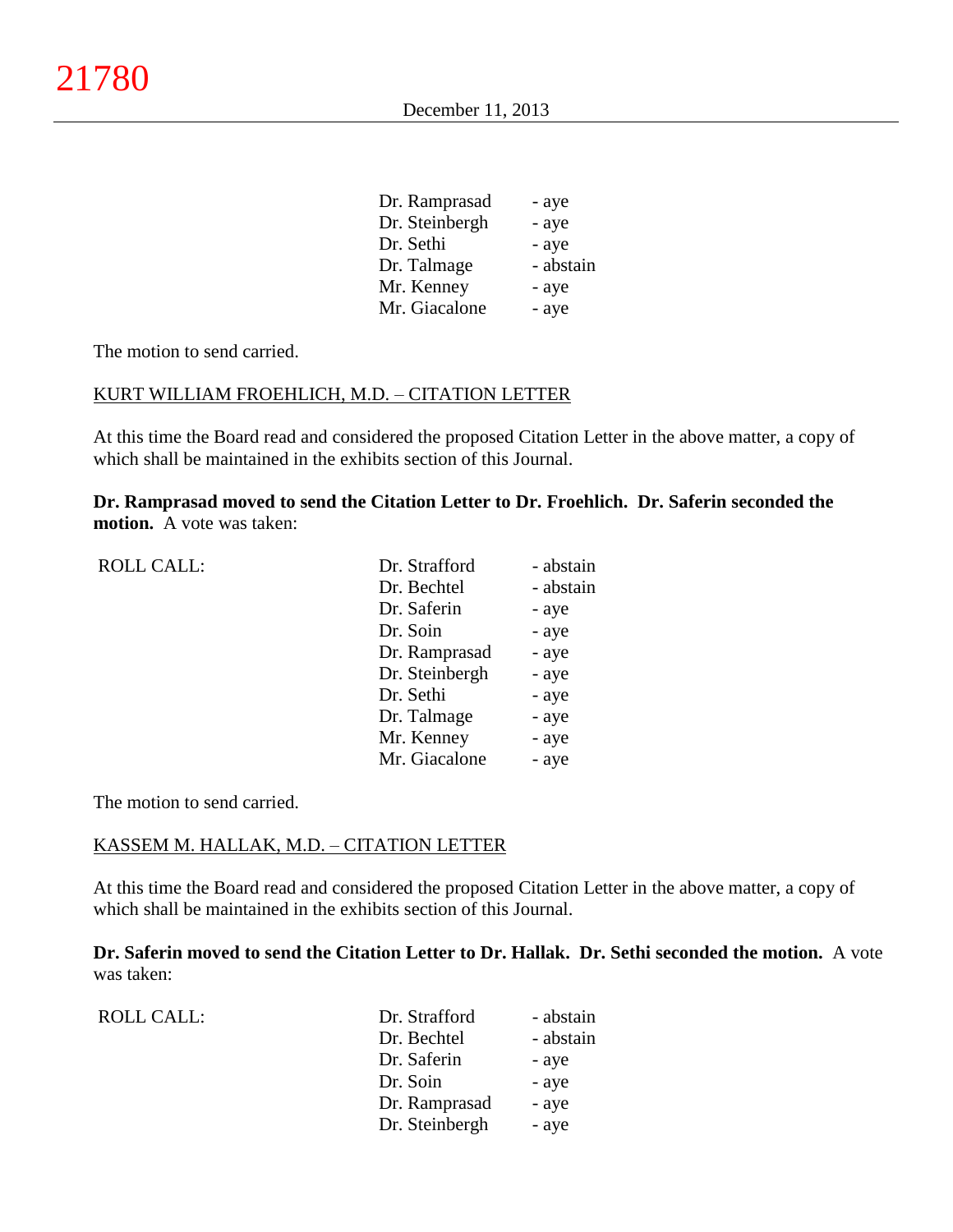| Dr. Sethi     | - aye |
|---------------|-------|
| Dr. Talmage   | - aye |
| Mr. Kenney    | - aye |
| Mr. Giacalone | - aye |

The motion to send carried.

Mr. Giacalone asked why this matter did not result in a summary suspension of Dr. Hallak's medical license. Ms. Marshall replied that under normal circumstances, a felony sexual conviction of this nature would trigger an automatic suspension. However, this physician's Ohio medical license has been lapsed since 1998. Despite that fact that Dr. Hallak's license has been inactive for nearly 16 years, the Board still has jurisdiction over the license and can revoke or permanently revoke it.

Mr. Giacalone asked what would happen if Dr. Hallak reapplies for his license during this process. Ms. Marshall explained that Dr. Hallak is outside the timeframe in which his license could be renewed automatically, and therefore he would have to apply for a restoration of his license, at which time another citation could be issued.

Mr. Gonidakis returned to the meeting at this time.

### NOOR U. HASSAN, M.D. – CITATION LETTER

At this time the Board read and considered the proposed Citation Letter in the above matter, a copy of which shall be maintained in the exhibits section of this Journal.

**Dr. Saferin moved to send the Citation Letter to Dr. Hassan. Dr. Soin seconded the motion.** A vote was taken:

| <b>ROLL CALL:</b> | Dr. Strafford  | - abstain |
|-------------------|----------------|-----------|
|                   | Dr. Bechtel    | - abstain |
|                   | Dr. Saferin    | - aye     |
|                   | Dr. Soin       | - aye     |
|                   | Dr. Ramprasad  | - aye     |
|                   | Dr. Steinbergh | - aye     |
|                   | Dr. Sethi      | - aye     |
|                   | Dr. Talmage    | - abstain |
|                   | Mr. Kenney     | - aye     |
|                   | Mr. Gonidakis  | - aye     |
|                   | Mr. Giacalone  | - aye     |
|                   |                |           |

The motion to send carried.

### RICHARD BRUCE KARSH, M.D. – CITATION LETTER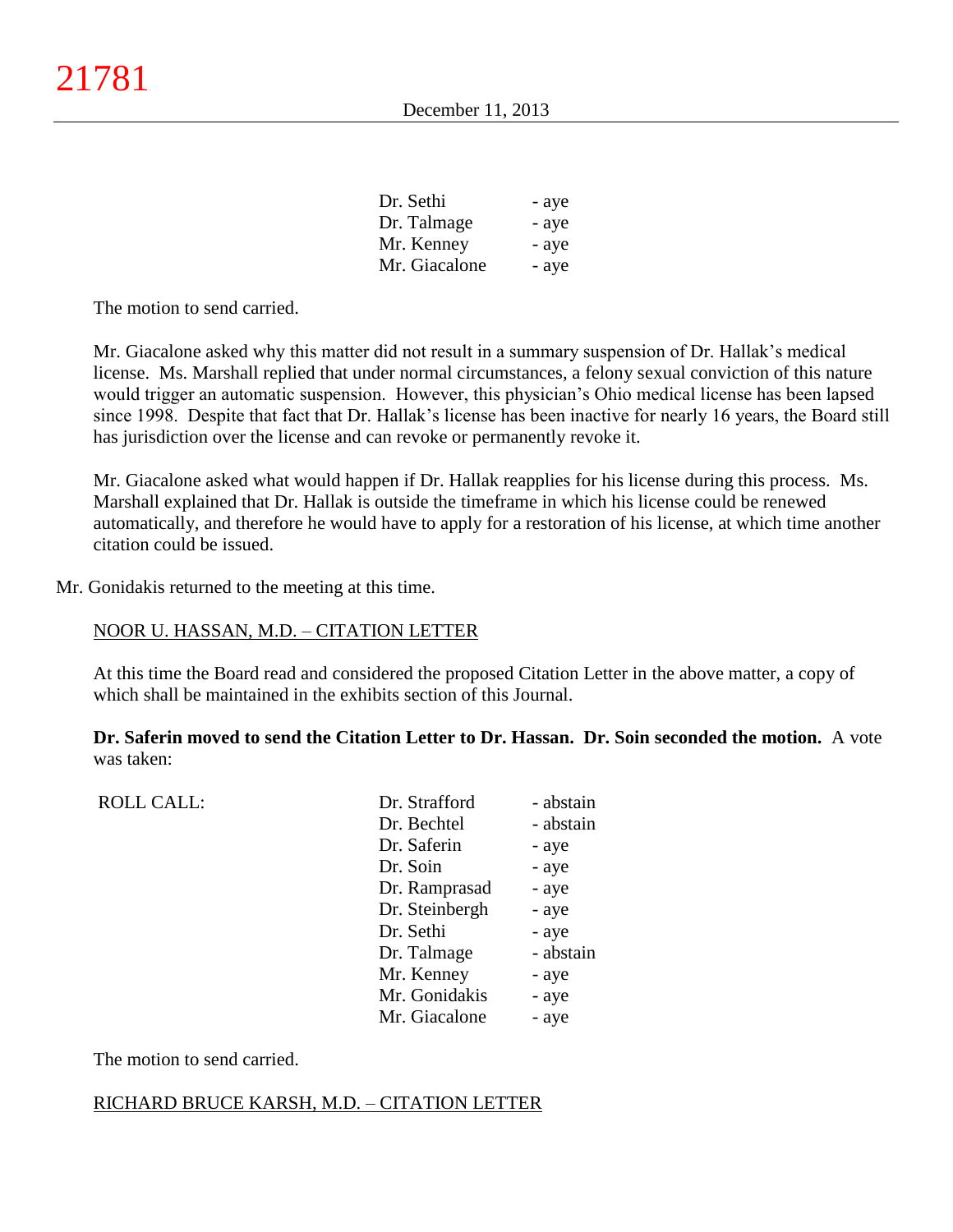At this time the Board read and considered the proposed Citation Letter in the above matter, a copy of which shall be maintained in the exhibits section of this Journal.

**Dr. Saferin moved to send the Citation Letter to Dr. Karsh. Dr. Sethi seconded the motion.** A vote was taken:

| <b>ROLL CALL:</b> | Dr. Strafford  | - abstain |
|-------------------|----------------|-----------|
|                   | Dr. Bechtel    | - abstain |
|                   | Dr. Saferin    | - aye     |
|                   | Dr. Soin       | - aye     |
|                   | Dr. Ramprasad  | - aye     |
|                   | Dr. Steinbergh | - aye     |
|                   | Dr. Sethi      | - aye     |
|                   | Dr. Talmage    | - aye     |
|                   | Mr. Kenney     | - aye     |
|                   | Mr. Gonidakis  | - aye     |
|                   | Mr. Giacalone  | - aye     |
|                   |                |           |

The motion to send carried.

#### BRIANNA NICOLE LASKY – CITATION LETTER

At this time the Board read and considered the proposed Citation Letter in the above matter, a copy of which shall be maintained in the exhibits section of this Journal.

**Dr. Saferin moved to send the Citation Letter to Ms. Lasky. Dr. Soin seconded the motion.** A vote was taken:

| <b>ROLL CALL:</b> | Dr. Strafford  | - abstain |
|-------------------|----------------|-----------|
|                   | Dr. Bechtel    | - abstain |
|                   | Dr. Saferin    | - aye     |
|                   | Dr. Soin       | - aye     |
|                   | Dr. Ramprasad  | - aye     |
|                   | Dr. Steinbergh | - aye     |
|                   | Dr. Sethi      | - aye     |
|                   | Dr. Talmage    | - aye     |
|                   | Mr. Kenney     | - aye     |
|                   | Mr. Gonidakis  | - aye     |
|                   | Mr. Giacalone  | - aye     |
|                   |                |           |

The motion to send carried.

Dr. Sethi exited the meeting at this time.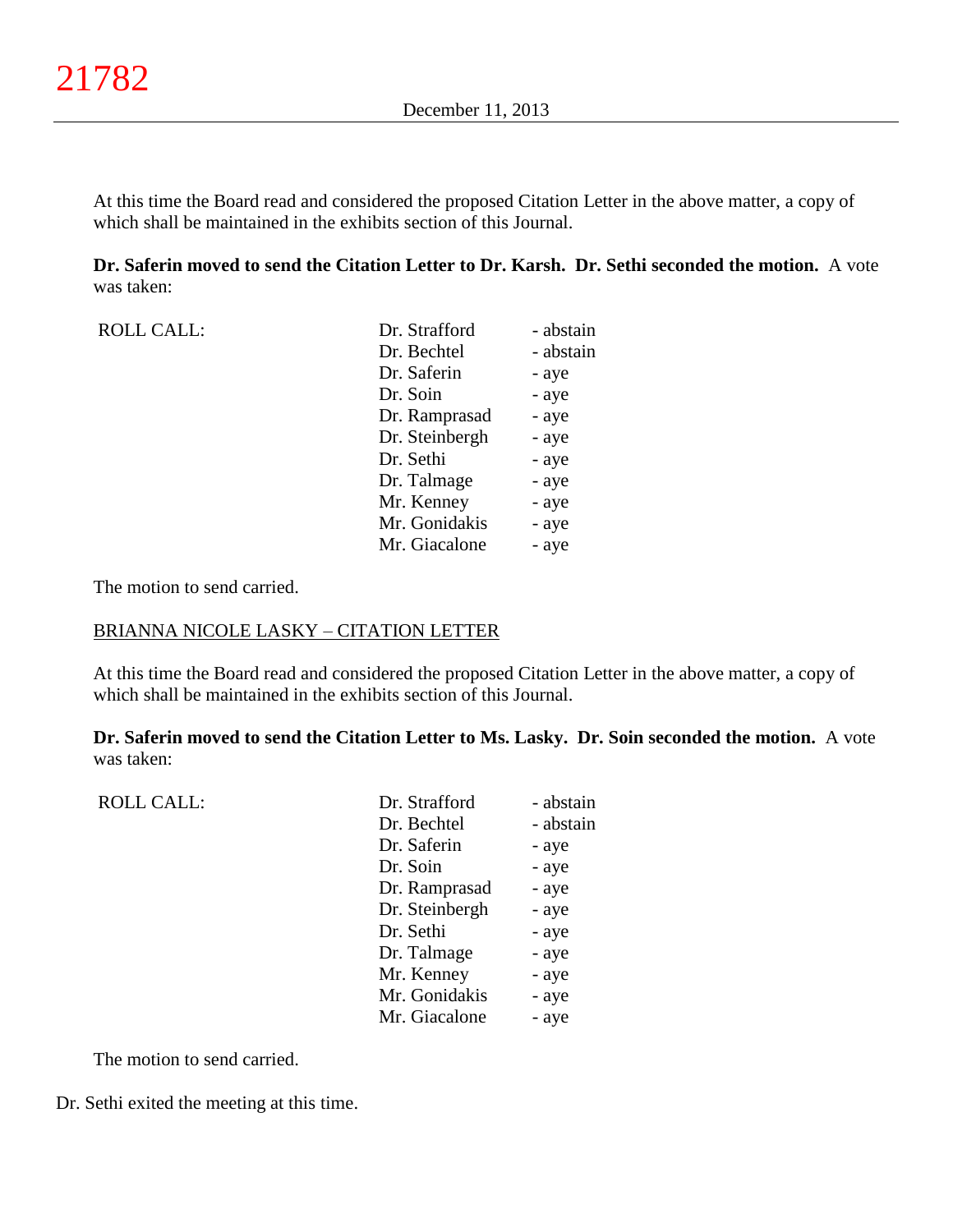#### CLIFFORD M. PEREZ, M.D. – CITATION LETTER

At this time the Board read and considered the proposed Notice of Automatic Suspension and Opportunity for Hearing in the above matter, a copy of which shall be maintained in the exhibits section of this Journal.

**Dr. Soin moved to send the Citation Letter to Dr. Perez. Dr. Saferin seconded the motion.** A vote was taken:

| <b>ROLL CALL:</b> | Dr. Strafford  | - abstain |
|-------------------|----------------|-----------|
|                   | Dr. Bechtel    | - abstain |
|                   | Dr. Saferin    | - aye     |
|                   | Dr. Soin       | - aye     |
|                   | Dr. Ramprasad  | - aye     |
|                   | Dr. Steinbergh | - aye     |
|                   | Dr. Talmage    | - abstain |
|                   | Mr. Kenney     | - aye     |
|                   | Mr. Gonidakis  | - aye     |
|                   | Mr. Giacalone  | - aye     |
|                   |                |           |

The motion to send carried.

# NAJA NORLISHIA TUCKER – CITATION LETTER

At this time the Board read and considered the proposed Citation Letter in the above matter, a copy of which shall be maintained in the exhibits section of this Journal.

**Dr. Saferin moved to send the Citation Letter to Ms. Tucker. Dr. Soin seconded the motion.** A vote was taken:

| <b>ROLL CALL:</b> | Dr. Strafford  | - abstain |
|-------------------|----------------|-----------|
|                   | Dr. Bechtel    | - abstain |
|                   | Dr. Saferin    | - aye     |
|                   | Dr. Soin       | - aye     |
|                   | Dr. Ramprasad  | - aye     |
|                   | Dr. Steinbergh | - aye     |
|                   | Dr. Talmage    | - aye     |
|                   | Mr. Kenney     | - aye     |
|                   | Mr. Gonidakis  | - aye     |
|                   | Mr. Giacalone  | - aye     |
|                   |                |           |

The motion to send carried.

### RATIFICATION OF SETTLEMENT AGREEMENTS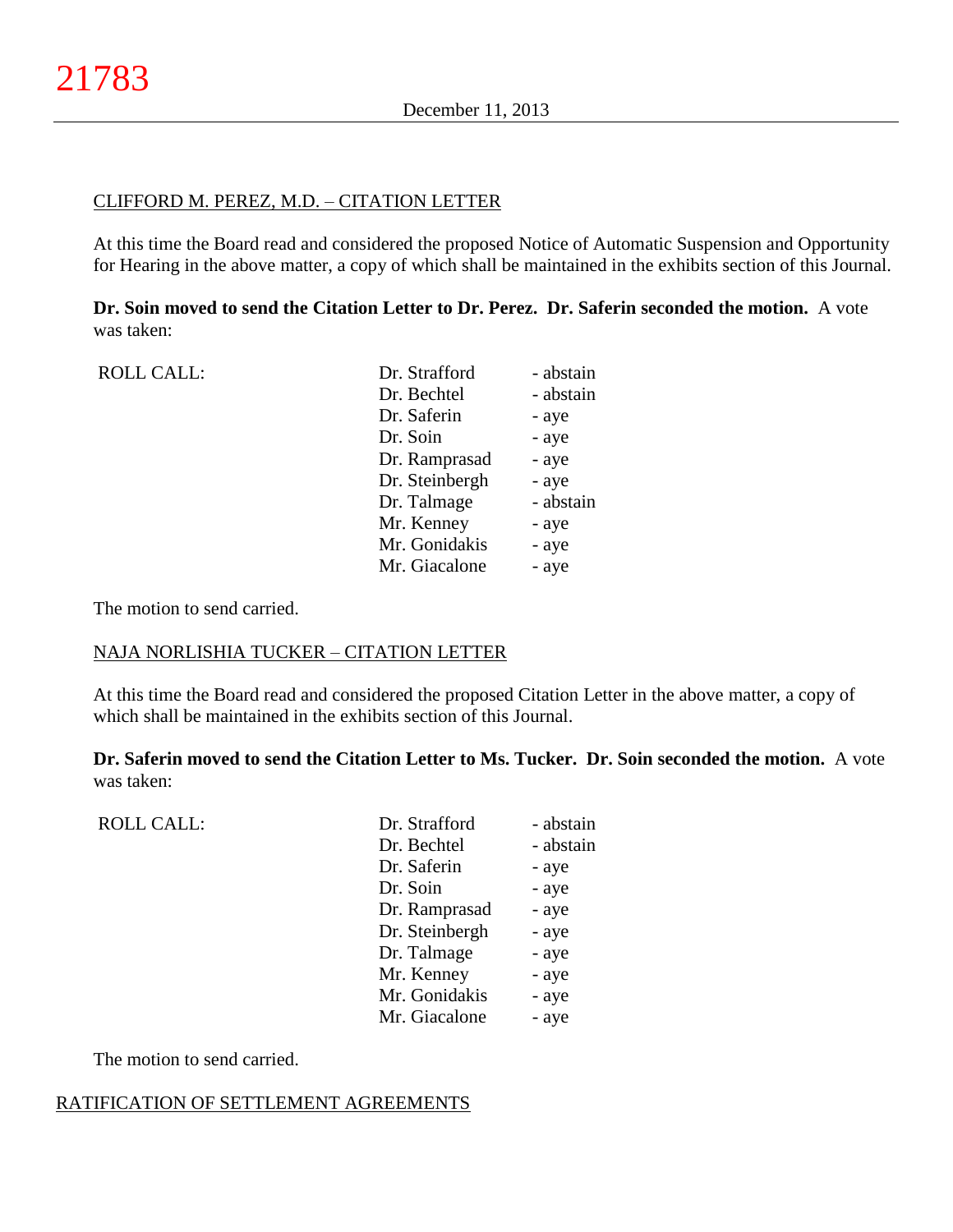### ERIC PAUL AMATO, M.T. – PERMANENT SURRENDER OF CERTIFICATE TO PRACTICE MASSAGE THERAPY

**Dr. Saferin moved to ratify the Proposed Permanent Surrender of Certificate with Mr. Amato. Dr. Soin seconded the motion.** A vote was taken:

| <b>ROLL CALL:</b> |  |
|-------------------|--|
|-------------------|--|

| <b>ROLL CALL:</b> | Dr. Strafford  | - abstain |
|-------------------|----------------|-----------|
|                   | Dr. Bechtel    | - abstain |
|                   | Dr. Saferin    | - aye     |
|                   | Dr. Soin       | - aye     |
|                   | Dr. Ramprasad  | - aye     |
|                   | Dr. Steinbergh | - aye     |
|                   | Dr. Talmage    | - abstain |
|                   | Mr. Kenney     | - aye     |
|                   | Mr. Gonidakis  | - aye     |
|                   | Mr. Giacalone  | - aye     |
|                   |                |           |

The motion to ratify carried.

### STEPHEN AUSTIN CULLINAN, M.D. – PERMANENT SURRENDER OF CERTIFICATE TO PRACTICE MEDICINE AND SURGERY

**Dr. Saferin moved to ratify the Proposed Permanent Surrender with Dr. Cullinan. Dr. Soin seconded the motion.** A vote was taken:

ROLL CALL:

| Dr. Strafford  | - abstain |
|----------------|-----------|
| Dr. Bechtel    | - abstain |
| Dr. Saferin    | - aye     |
| Dr. Soin       | - aye     |
| Dr. Ramprasad  | - aye     |
| Dr. Steinbergh | - aye     |
| Dr. Sethi      | - aye     |
| Dr. Talmage    | - abstain |
| Mr. Kenney     | - aye     |
| Mr. Gonidakis  | - aye     |
| Mr. Giacalone  | - aye     |
|                |           |

The motion to ratify carried.

Dr. Sethi returned to the meeting at this time.

# GOVINDARAJU SUBRAMANI, M.D. – CONSENT AGREEMENT

**Dr. Saferin moved to ratify the Proposed Consent Agreement with Dr. Subramani. Dr. Soin**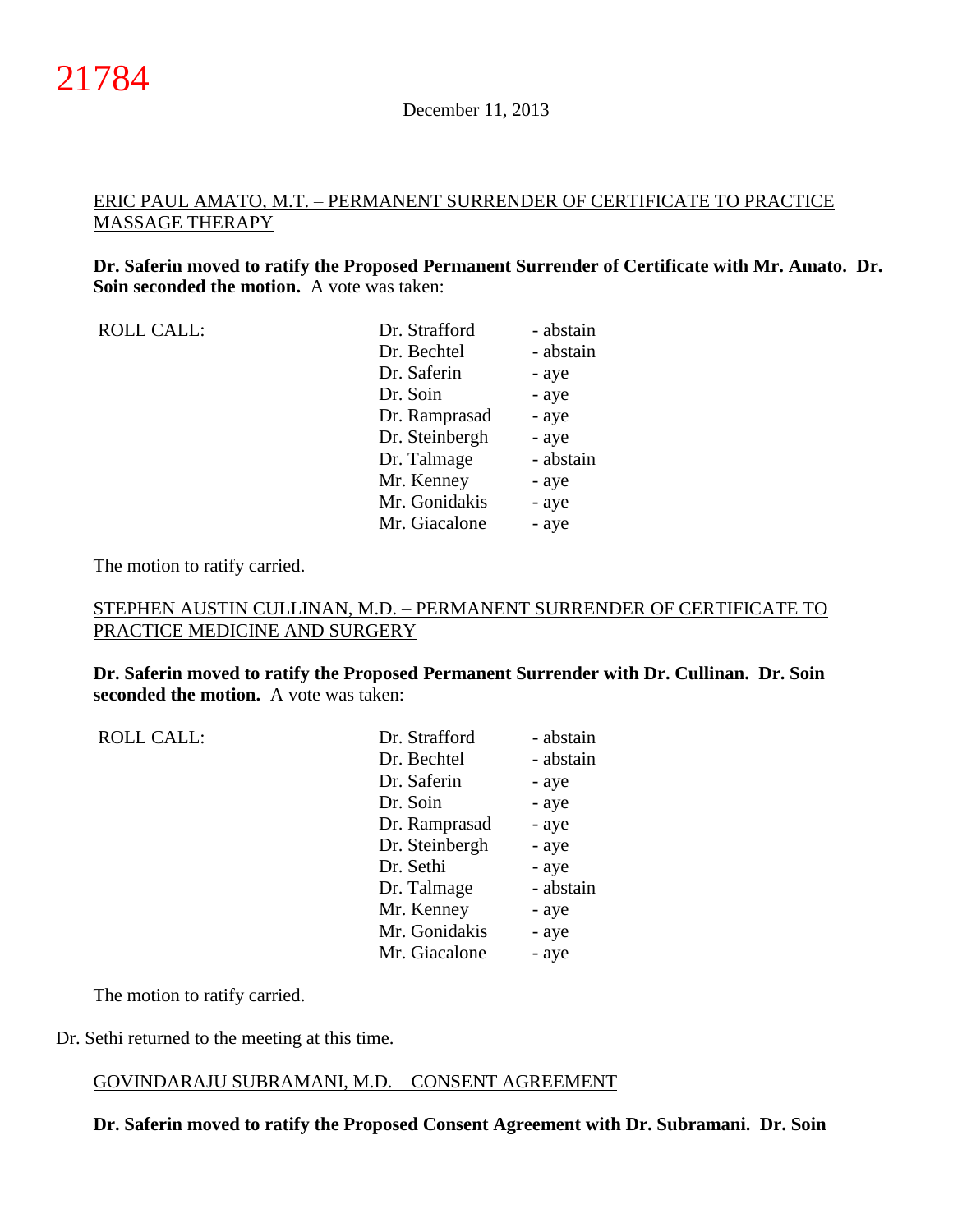**seconded the motion.** A vote was taken:

ROLL CALL:

| Dr. Strafford  | - abstain |
|----------------|-----------|
| Dr. Bechtel    | - abstain |
| Dr. Saferin    | - aye     |
| Dr. Soin       | - aye     |
| Dr. Ramprasad  | - aye     |
| Dr. Steinbergh | - aye     |
| Dr. Sethi      | - aye     |
| Dr. Talmage    | - abstain |
| Mr. Kenney     | - aye     |
| Mr. Gonidakis  | - aye     |
| Mr. Giacalone  | - aye     |
|                |           |

The motion to ratify carried.

### FRANK LAWRENCE AMPRIM, JR., M.D. – PERMANENT SURRENDER AND REQUEST FOR PERMANENT WITHDRAWAL OF APPLICATION FOR RESTORATION OF CERTIFICATE TO PRACTICE MEDICINE AND SURGERY

**Dr. Saferin moved to ratify the Proposed Permanent Surrender and Request for Permanent Withdrawal of Application with Dr. Amprim. Dr. Soin seconded the motion.** A vote was taken:

| <b>ROLL CALL:</b> | Dr. Strafford  | - abstain |
|-------------------|----------------|-----------|
|                   | Dr. Bechtel    | - abstain |
|                   | Dr. Saferin    | - aye     |
|                   | Dr. Soin       | - aye     |
|                   | Dr. Ramprasad  | - aye     |
|                   | Dr. Steinbergh | - aye     |
|                   | Dr. Sethi      | - aye     |
|                   | Dr. Talmage    | - aye     |
|                   | Mr. Kenney     | - aye     |
|                   | Mr. Gonidakis  | - aye     |
|                   | Mr. Giacalone  | - aye     |

The motion to ratify carried.

### KEVIN GORDON BALDIE, M.D. – PROBATIONARY CONSENT AGREEMENT

**Dr. Saferin moved to ratify the Proposed Probationary Consent Agreement with Dr. Baldie. Dr. Soin seconded the motion.** A vote was taken:

| ROLL CALL: | Dr. Strafford | - abstain |
|------------|---------------|-----------|
|            | Dr. Bechtel   | - abstain |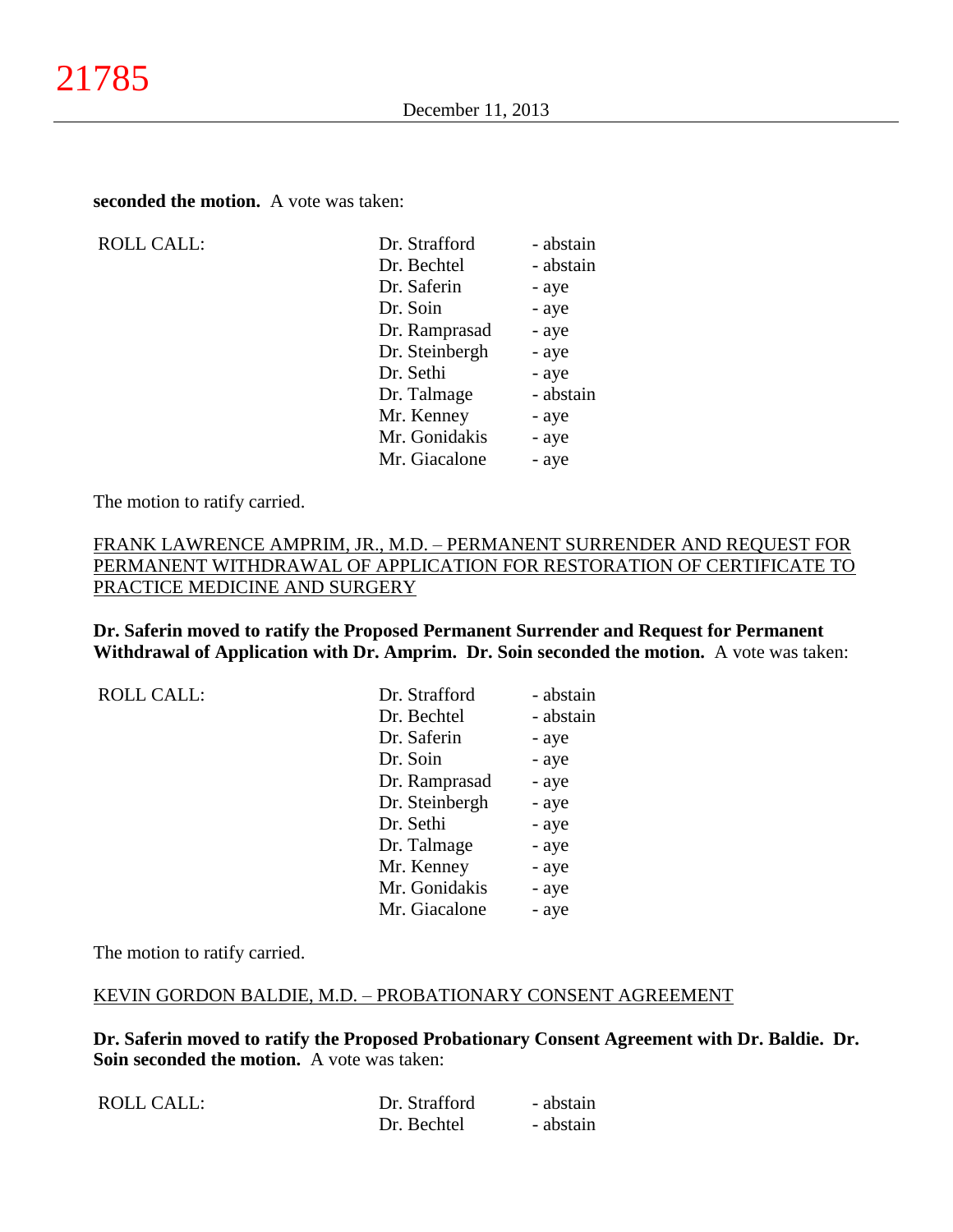| - aye |
|-------|
| - aye |
| - aye |
| - aye |
| - aye |
| - aye |
| - aye |
| - aye |
| - aye |
|       |

The motion to ratify carried.

# LEIGH ALLISON JUDGE, P.A. – PROBATIONARY CONSENT AGREEMENT

**Dr. Saferin moved to ratify the Proposed Probationary Consent Agreement with Ms. Judge. Dr. Sethi seconded the motion.** A vote was taken:

ROLL CALL:

| Dr. Strafford  | - abstain |
|----------------|-----------|
| Dr. Bechtel    | - abstain |
| Dr. Saferin    | - aye     |
| Dr. Soin       | - aye     |
| Dr. Ramprasad  | - aye     |
| Dr. Steinbergh | - aye     |
| Dr. Sethi      | - aye     |
| Dr. Talmage    | - abstain |
| Mr. Kenney     | - aye     |
| Mr. Gonidakis  | - aye     |
| Mr. Giacalone  | - aye     |

The motion to ratify carried.

### ERIC ALEXANDER STRIFLER, D.P.M. – REQUEST FOR PERMANENT WITHDRAWAL OF APPLICATION FOR PODIATRIC MEDICINE LICENSURE

**Dr. Saferin moved to ratify the Proposed Request for Permanent Withdrawal of Application with Dr. Strifler. Dr. Sethi seconded the motion.** A vote was taken:

ROLL CALL:

| Dr. Strafford  | - abstain |
|----------------|-----------|
| Dr. Bechtel    | - abstain |
| Dr. Saferin    | - aye     |
| Dr. Soin       | - aye     |
| Dr. Ramprasad  | - aye     |
| Dr. Steinbergh | - aye     |
| Dr. Sethi      | - aye     |
|                |           |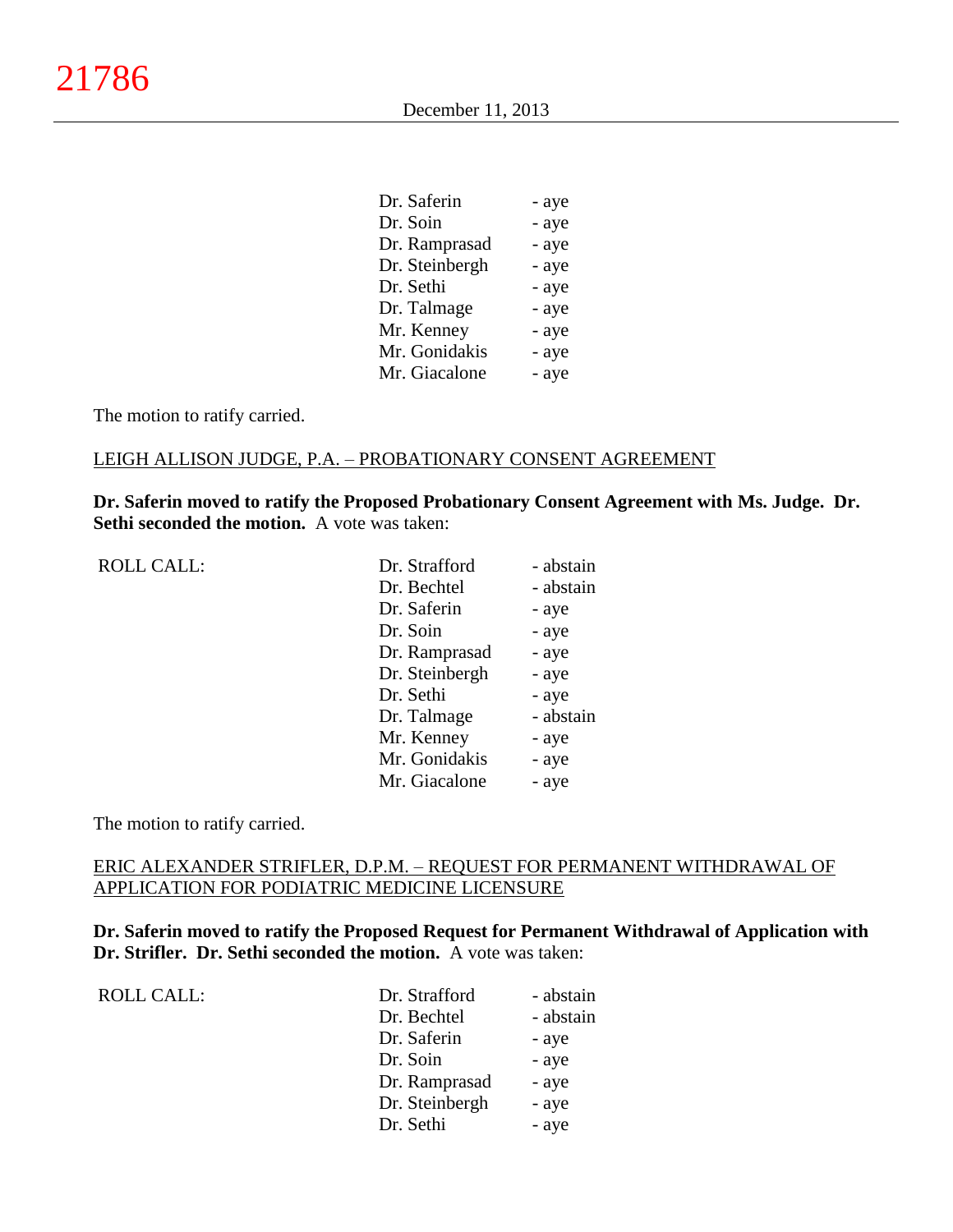| Dr. Talmage   | - aye |
|---------------|-------|
| Mr. Kenney    | - aye |
| Mr. Gonidakis | - aye |
| Mr. Giacalone | - aye |

The motion to ratify carried.

### M.H.B., D.O. – STEP I CONSENT AGREEMENT

Mr. Kenney commented that there seems to be a lot of problems in this matter that the proposed Consent Agreement does not address. Mr. Wilcox stated that under this proposed Consent Agreement, the physician's alcohol impairment will be addressed. Mr. Wilcox explained that the physician was not cited for alcohol abuse, and therefore that issue cannot be addressed except by consent agreement. The physician was only cited for mental impairment because it was based on a forensic psychiatric examination of his mental health.

Dr. Steinbergh asked why a summary suspension was not offered to the Board at the time of this physician's citation. Ms. Marshall stated that this physician has not worked since December 2012 and his license is currently inactive due to non-renewal. Ms. Marshall stated that one of the legal criteria that must be present for a summary suspension is immediate and serious harm to patients, which cannot exist if the physician's license is already inactive. Dr. Steinbergh asked if this physician would be able to renew his license during this process. Ms. Marshall replied that the physician could possibly renew his license online, but that would then trigger a summary suspension when the staff discovered the renewal.

Mr. Giacalone stated that, based on the physician's history, he cannot support the proposed Consent Agreement. Mr. Giacalone opined that this physician should appear before a Hearing Examiner so he can testify on the record as to his past dealings, which can be taken into account when the Board's makes a decision.

The Board engaged in an extensive discussion of its options in this matter, including the possibility that the physician could renew his license online and how the staff would detect this in a timely manner. Dr. Saferin asked if there is a downside to the Board rejecting this proposed Consent Agreement. Ms. Marshall opined that the biggest potential downside is that the matter will come back to the Board following a hearing and the Board would not be able to consider the physician's chemical dependency because it was not included in the citation. Ms. Marshall stated that outside of this proposed Consent Agreement, the Board may only consider chemical dependency if the physician signs an Eastway Waiver, which he may not wish to do.

Mr. Wilcox stated that, as a post-citation matter, this proposed Consent Agreement was negotiated by an Assistant Attorney General. However, the Assistant Attorney General still works with the Board's Secretary and Supervising member when negotiating a settlement, including this settlement.

Dr. Talmage noted that if this proposed Consent Agreement is ratified, then the physician's license would not be reinstated unless an addictionologist has evaluated him; if the addictionologist finds that the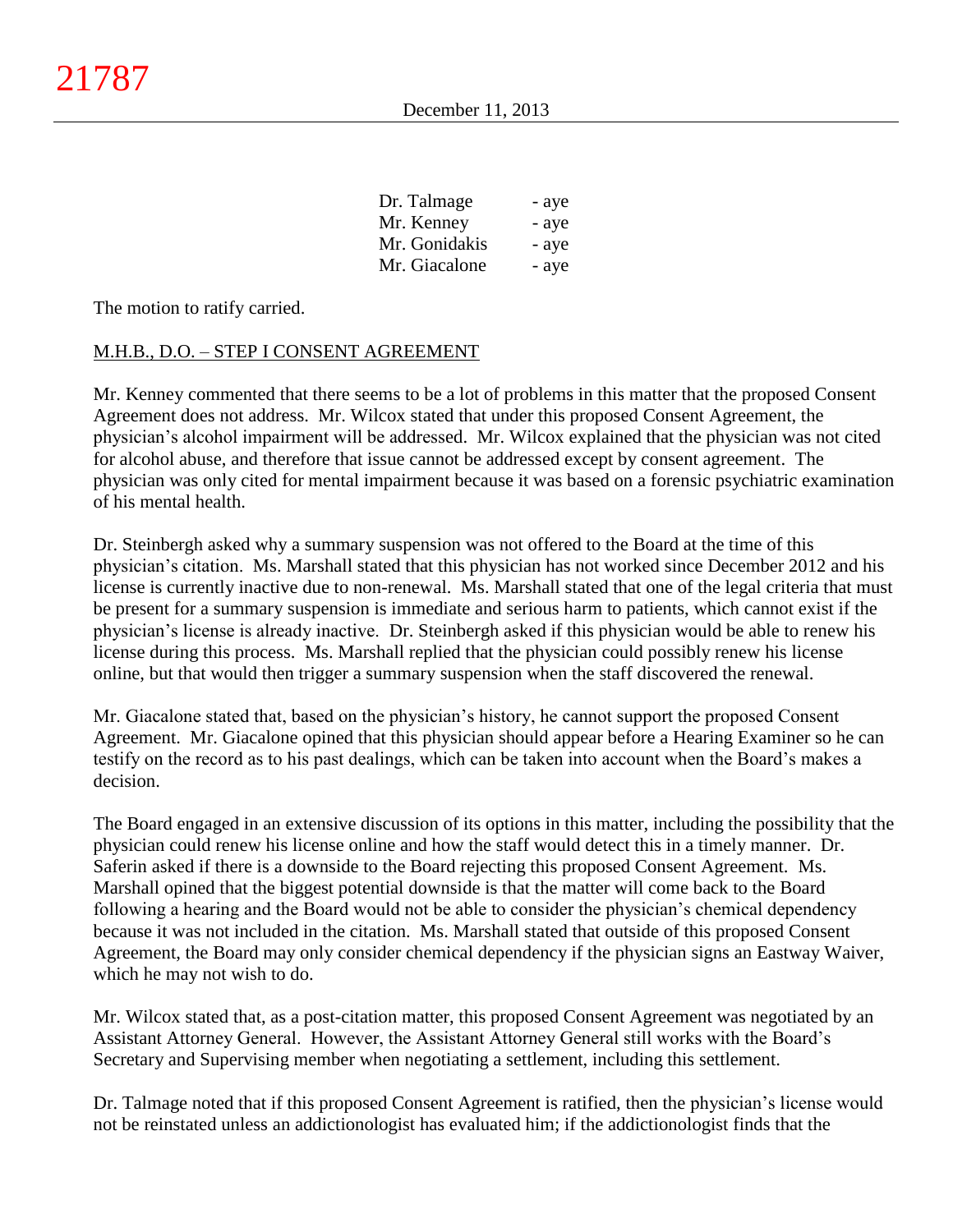physician as relapsed, then the matter could be brought back to the Board for possible revocation of license. Ms. Marshall stated that if the addictionologist finds that the physician is impaired, he will not meet the criteria for reinstatement and his license will remain suspended until he can prove to the Board's satisfaction that he is fit to return to practice.

Mr. Giacalone stated that this physician has a history of aberrant behavior from 1987 to 2012, and therefore he cannot support the proposed Consent Agreement. Mr. Giacalone opined that the Board should consider whether this individual should even be practicing medicine in this state. Mr. Giacalone strongly suggested that this proposed Consent agreement be rejected so that the matter goes to a hearing, and that a summary suspension be pursued if his renews his license online. Mr. Giacalone opined that this physician is a menace and a threat to the citizens of Ohio.

### **Mr. Giacalone moved to deny ratification of the Proposed Step I Consent Agreement with M.H.B., D.O. Dr. Sethi seconded the motion.** A vote was taken:

|  | <b>ROLL CALL:</b> |
|--|-------------------|
|--|-------------------|

| <b>ROLL CALL:</b> | Dr. Strafford  | - abstain |
|-------------------|----------------|-----------|
|                   | Dr. Bechtel    | - abstain |
|                   | Dr. Saferin    | - nay     |
|                   | Dr. Soin       | - aye     |
|                   | Dr. Ramprasad  | - nay     |
|                   | Dr. Steinbergh | - aye     |
|                   | Dr. Sethi      | - nay     |
|                   | Dr. Talmage    | - aye     |
|                   | Mr. Kenney     | - aye     |
|                   | Mr. Gonidakis  | - aye     |
|                   | Mr. Giacalone  | - aye     |
|                   |                |           |

The motion to ratify carried.

#### DEBORAH S. LUBITZ, M.D. –CONSENT AGREEMENT

**Dr. Saferin moved to ratify the Proposed Consent Agreement with Dr. Lubitz. Dr. Soin seconded the motion.** A vote was taken:

ROLL CALL:

| Dr. Strafford  | - abstain |
|----------------|-----------|
| Dr. Bechtel    | - abstain |
| Dr. Saferin    | - aye     |
| Dr. Soin       | - aye     |
| Dr. Ramprasad  | - aye     |
| Dr. Steinbergh | - aye     |
| Dr. Sethi      | - aye     |
| Dr. Talmage    | - abstain |
| Mr. Kenney     | - aye     |
| Mr. Gonidakis  | - aye     |
|                |           |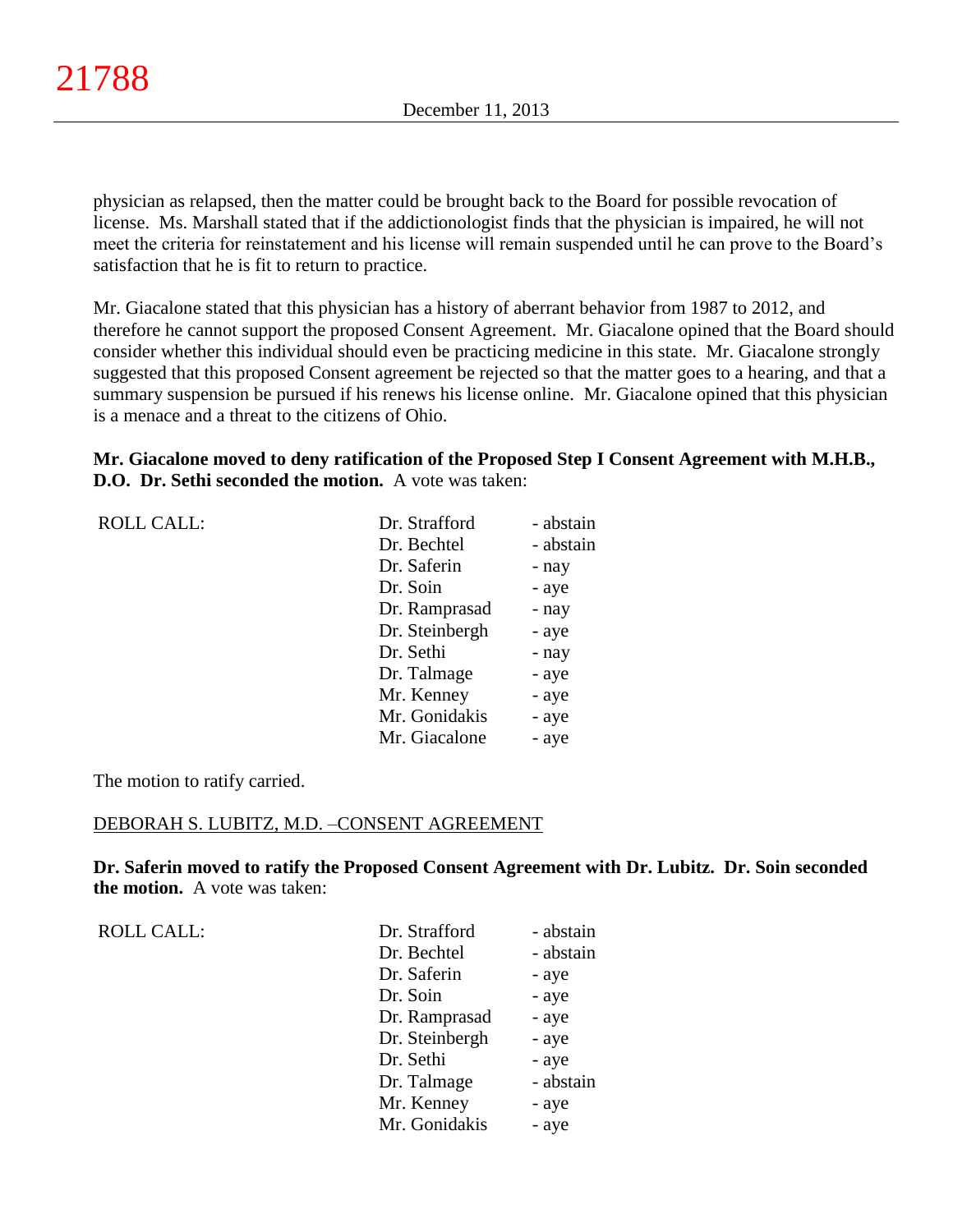Mr. Giacalone - aye

The motion to ratify carried.

### ROBERT JAMES ROSENSTEIN, D.P.M. – CONSENT AGREEMENT

### **Dr. Soin moved to ratify the Proposed Consent Agreement with Dr. Rosenstein. Dr. Sethi seconded the motion.**

Dr. Steinbergh stated that she will now entertain discussion in the above matter.

Dr. Steinbergh stated that, although she approves this proposed Consent Agreement, she has a good deal of trouble with physicians who make unethical decisions like those in this case. Dr. Steinbergh stated that she could have agreed to a longer suspension time than what is provided in this proposed Consent Agreement. Dr. Steinbergh noted that this physician was convicted of one count of conspiracy to commit bank fraud of almost \$2,000,000.0. Dr. Steinbergh stated that this individual must understand his responsibility and hoped that the required courses will help him.

A vote was taken on Dr. Soin's motion to ratify:

| <b>ROLL CALL:</b> | Dr. Strafford  | - abstain |
|-------------------|----------------|-----------|
|                   | Dr. Bechtel    | - abstain |
|                   | Dr. Saferin    | - abstain |
|                   | Dr. Soin       | - aye     |
|                   | Dr. Ramprasad  | - aye     |
|                   | Dr. Steinbergh | - aye     |
|                   | Dr. Sethi      | - aye     |
|                   | Dr. Talmage    | - abstain |
|                   | Mr. Kenney     | - aye     |
|                   | Mr. Gonidakis  | - aye     |
|                   | Mr. Giacalone  | - aye     |
|                   |                |           |

The motion to ratify carried.

### BRADLEY E. DICKSON, M.D. –CONSENT AGREEMENT

Dr. Steinbergh asked why the decision was made for a 45-day suspension in the proposed Consent Agreement. Ms. Marshall replied that it was based on the directive of the Secretary and Supervising Member and it reviewing roughly similar cases the Board has addressed in the past.

### **Dr. Saferin moved to ratify the Proposed Consent Agreement with Dr. Dickson. Dr. Soin seconded the motion.** A vote was taken:

Mr. Giacalone and Mr. Kenney opined that a 45-day suspension is insufficient to convey that the Board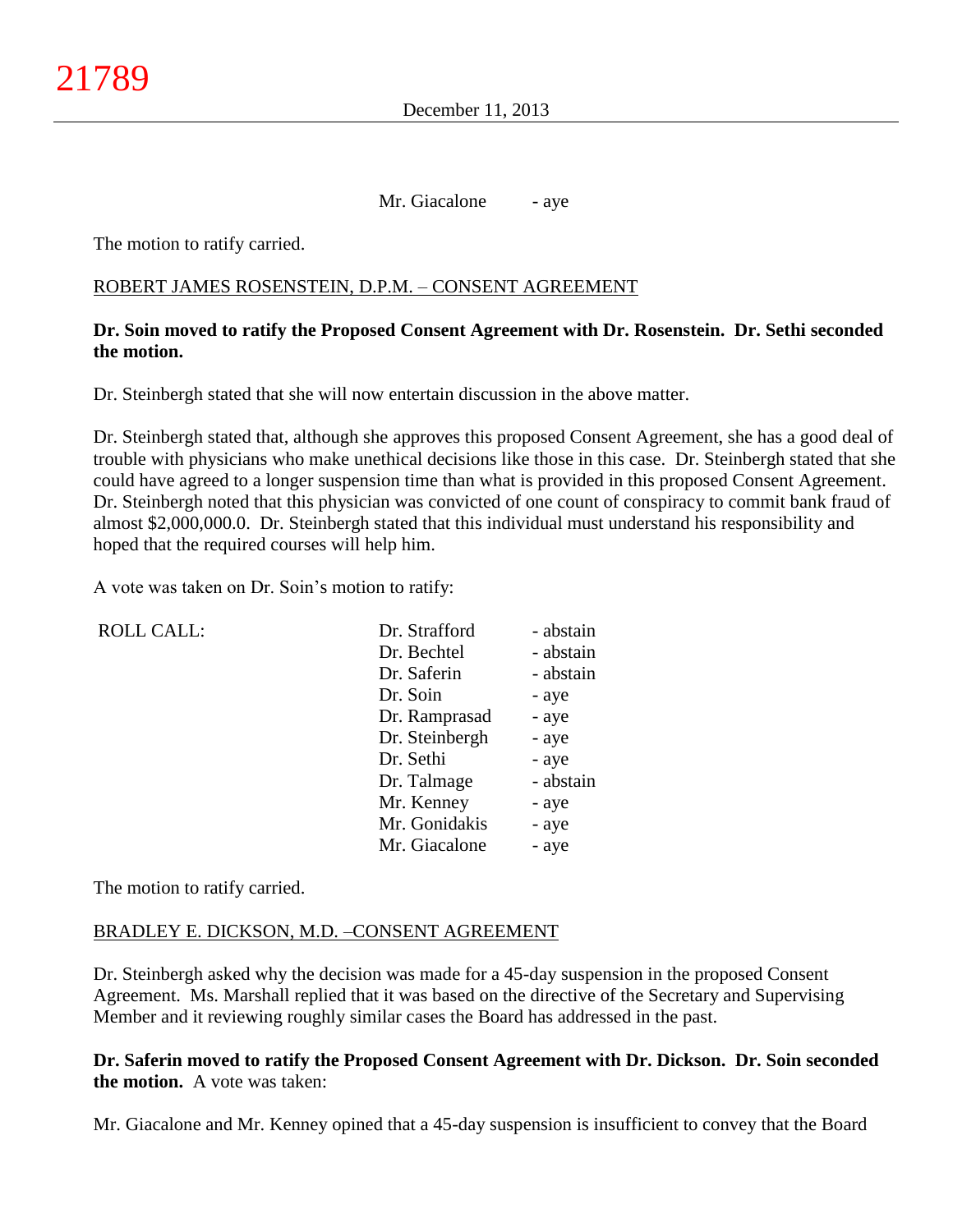takes this situation seriously. The Board engaged in a general discussion on this topic and considered the possibility of rejecting the proposed agreement so that an agreement with a longer suspension time may be negotiated.

Dr. Talmage opined that the probationary terms are more important than the suspension time, noting that in his experience, physicians who are disciplined for prescribing to family members never do so again. Dr. Talmage stated that by being out of practice for 45 days, the physician will pay a monetary penalty and that three years of probation will ensure that they get the message. Dr. Ramprasad agreed and commented that for a physician, a 45-day suspension is very significant. Dr. Ramprasad opined that it will be very difficult for this physician to explain to his patients that his license has been suspended and many of his patients may not return to him. Mr. Kenney found Dr. Talmage's and Dr. Ramprasad's statements persuasive.

Ms. Marshall commented that the minimum discipline for this violation under the Board's disciplinary guidelines is a reprimand with no suspension and two years of probation, so this agreement is significantly higher than the minimum.

Dr. Steinbergh opined that this is a very reasonable Consent Agreement because it identifies the problem, suspends the physician for a relatively significant time, and requires him to take courses in prescribing controlled substances and medical record-keeping. Dr. Steinbergh also agreed with Dr. Talmage that this type of violation sees very little recidivism.

Dr. Talmage opined that future consent agreements for such a violation should include a requirement that the physician give a lecture on this topic to the medical staff of any hospital at which they maintain privileges. Dr. Steinbergh and Dr. Ramprasad agreed.

A vote was taken on Dr. Saferin's motion to rarify:

| <b>ROLL CALL:</b> | Dr. Strafford  | - abstain |
|-------------------|----------------|-----------|
|                   | Dr. Bechtel    | - abstain |
|                   | Dr. Saferin    | - aye     |
|                   | Dr. Soin       | - aye     |
|                   | Dr. Ramprasad  | - aye     |
|                   | Dr. Steinbergh | - aye     |
|                   | Dr. Sethi      | - aye     |
|                   | Dr. Talmage    | - aye     |
|                   | Mr. Kenney     | - aye     |
|                   | Mr. Gonidakis  | - aye     |
|                   | Mr. Giacalone  | - aye     |
|                   |                |           |

The motion to ratify carried.

**Dr. Sethi moved to table this topic until tomorrow for possible additional consent agreements. Dr. Soin seconded the motion.** All members voted aye. The motion carried.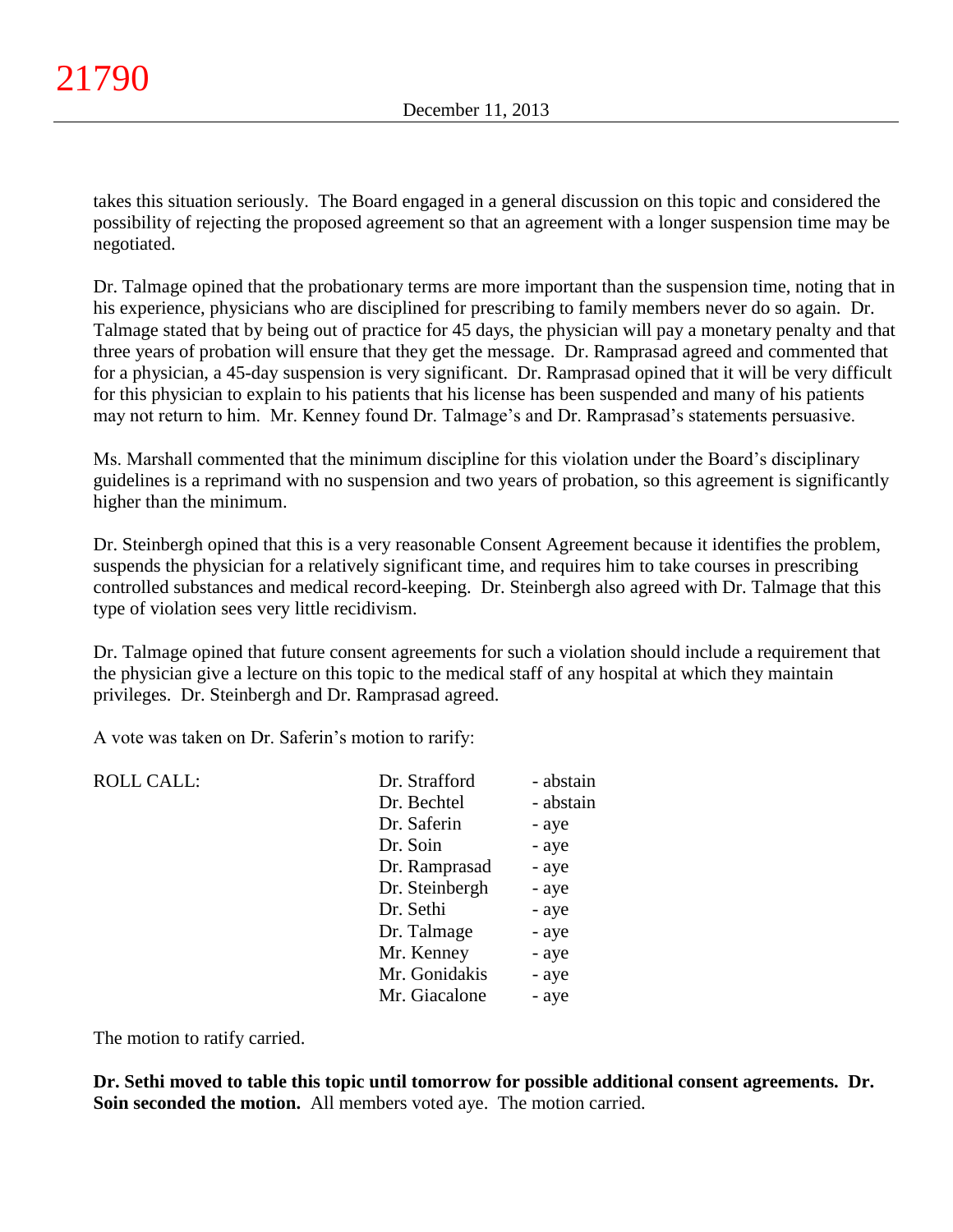The Board took a brief recess at 3:15 p.m. and resumed at 3:35 p.m. Mr. Gonidakis was not present when the meeting resumed.

#### PROBATIONARY APPEARANCES

### LARRY J. LITTLE, M.D.

Dr. Little was appearing before the Board pursuant to his request for release from the terms of the Board's Order of December 10, 2008. Ms. Bickers reviewed Dr. Little's history with the Board.

Dr. Steinbergh noted that during his appearances before the Secretary and Supervising Member, Dr. Little stated that he has learned that if something is not documented, then it did not happen. Dr. Little stated that he now takes digital photographs of everything, which has helped a great deal in his dermatological practice. In addition, all notes are typed instead of handwritten.

Dr. Steinbergh opined that Dr. Little seems re-invigorated. Dr. Little agreed and stated that he likes his work. Dr. Steinbergh asked Dr. Little to describe his current practice. Dr. Little stated that he has a fulltime, mostly geriatric practice in Newark, Ohio. Dr. Little stated that he has a staff of eight and the practice is busy.

### **Dr. Saferin moved to release Dr. Little from the terms of the Board's Order of December 10, 2008, effective immediately. Dr. Talmage seconded the motion.** All members voted aye. The motion carried.

#### BRETON LEE MORGAN, M.D.

Dr. Morgan was appearing before the Board pursuant to his request for release from the terms of his November 20, 2008 Consent Agreement. Ms. Bickers reviewed Dr. Morgan's history with the Board.

Mr. Gonidakis returned to the meeting at this time.

Dr. Steinbergh noted that things seem to be going better in Dr. Morgan's personal life. Dr. Morgan agreed, stating that his children and ex-wife are moving and will now be only 23 miles from him instead of more than 500 miles away.

Dr. Steinbergh asked Dr. Morgan to describe his current process of healing and what he will do to stay well following his release. Dr. Morgan stated that he is thankful to be here and that he has been through a lot in the last nine years. Dr. Morgan stated that throughout his troubles, including losing his Drug Enforcement Administration license and his ability to bill Medicare and Medicaid, he has maintained his sobriety. Dr. Morgan was thankful for his ability to help others and to continue to look to others to help himself. Dr. Morgan stated that he has started a Caduceus meeting in his area and it is a good process for him to continue to see new people in recovery and be able to share what he has learned over the years. Dr. Morgan stated that he reopened his practice in May 2009 in the town in which he grew up.

Dr. Morgan continued that many issues came up with his divorce and that, unfortunately, he turned to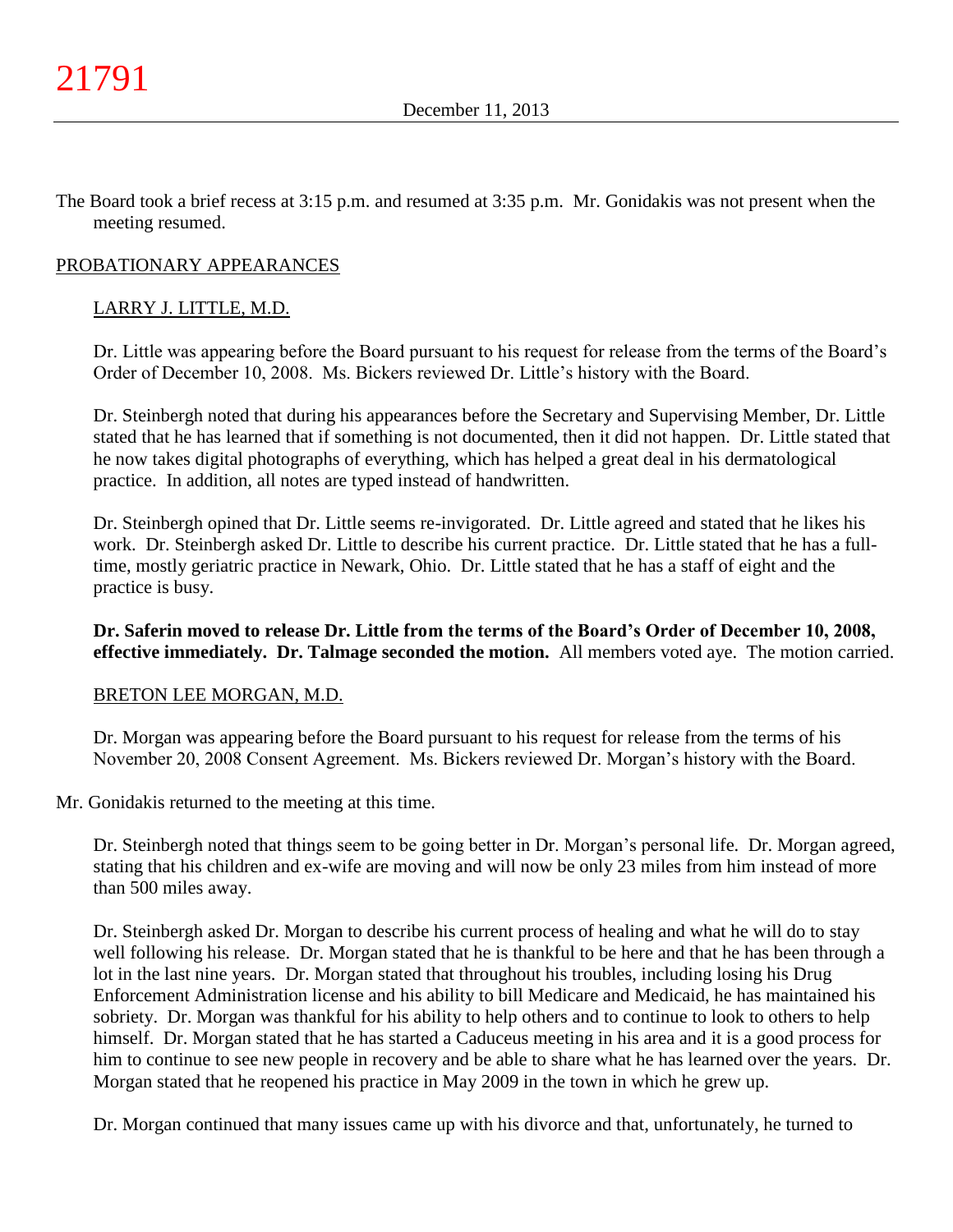something he remembered from his back surgery, which was narcotics. Dr. Morgan stated that his life and his relations with his family have improved, particularly since his ex-wife got a job at Marshall University and moved back to West Virginia from Florida with their children. Dr. Morgan commented that before his suspension, he had lived within eyesight of his mother's house but never visited her because he worked late and was too busy. Since Dr. Morgan was out of practice for over three years, he spent a lot of time with his mother and renovated his house with her. Within months of his returning to practice, Dr. Morgan's mother died. Dr. Morgan felt that God had wanted him to slow down so he could spend time with his mother. Dr. Morgan commented that if were stupid enough to relapse in the future, then he would deserve whatever he gets.

Dr. Soin noted that Dr. Morgan started taking hydrocodone following back surgery and asked how Dr. Morgan currently deals with flare-ups of pain. Dr. Morgan replied that he now uses ibuprofen for pain. Dr. Morgan stated that he is fearful of exposure to anything that may remind him of narcotics. Dr. Morgan stated that now he will not even drink wine with an evening meal.

Dr. Morgan recalled that when he first arrived at the Atlanta airport to go to Talbot Recovery Center, he had a seizure and had to be transported by ambulance. After that, Talbot changed their rules so that at least one doctor goes to pick up arriving patients, and Dr. Morgan served Talbot in that capacity for five weeks.

Dr. Ramprasad asked if Dr. Morgan began abusing medications because it gave him a high or if he had been working too many hours. Dr. Morgan stated that he did not want to minimize his addiction, but stated that he got involved with abusing after his back surgery and after problems in his marriage began. Dr. Morgan stated that he took more and more narcotics because he kept putting more and more pressure on himself. Dr. Morgan commented that he has learned who anonymously turned him in initially and that person saved his life. Dr. Morgan stated that if not for that person's intervention, he would have ended up dying in a car accident or a drug overdose. Dr. Morgan opined that the most important thing the Medical Board can do is to have a very strong self-reporting system to allow physicians to seek help without fear of retribution. Dr. Morgan stated that he had wanted to get off narcotics for years, but he feared what reporting himself would do to his life.

Dr. Steinbergh thanked Dr. Morgan for his comments and suggested that he share his suggestions with Ms. Bickers so that the Board can learn from them. Dr. Steinbergh hoped that the medical students in attendance have listened to Dr. Morgan's statements.

**Dr. Soin moved to release Dr. Morgan from the terms of his November 20, 2008, Consent Agreement, effective December 20, 2013. Dr. Saferin seconded the motion.** All members voted aye. The motion carried.

# PHILICIA S. DUNCAN, M.D.

Dr. Duncan was making her initial appearance before the Board pursuant to the terms of her October 9, 2013 Consent Agreement. Ms. Bickers reviewed Dr. Duncan's history with the Board.

Dr. Steinbergh observed that Dr. Duncan was currently on Paxil, which was also one of her drugs of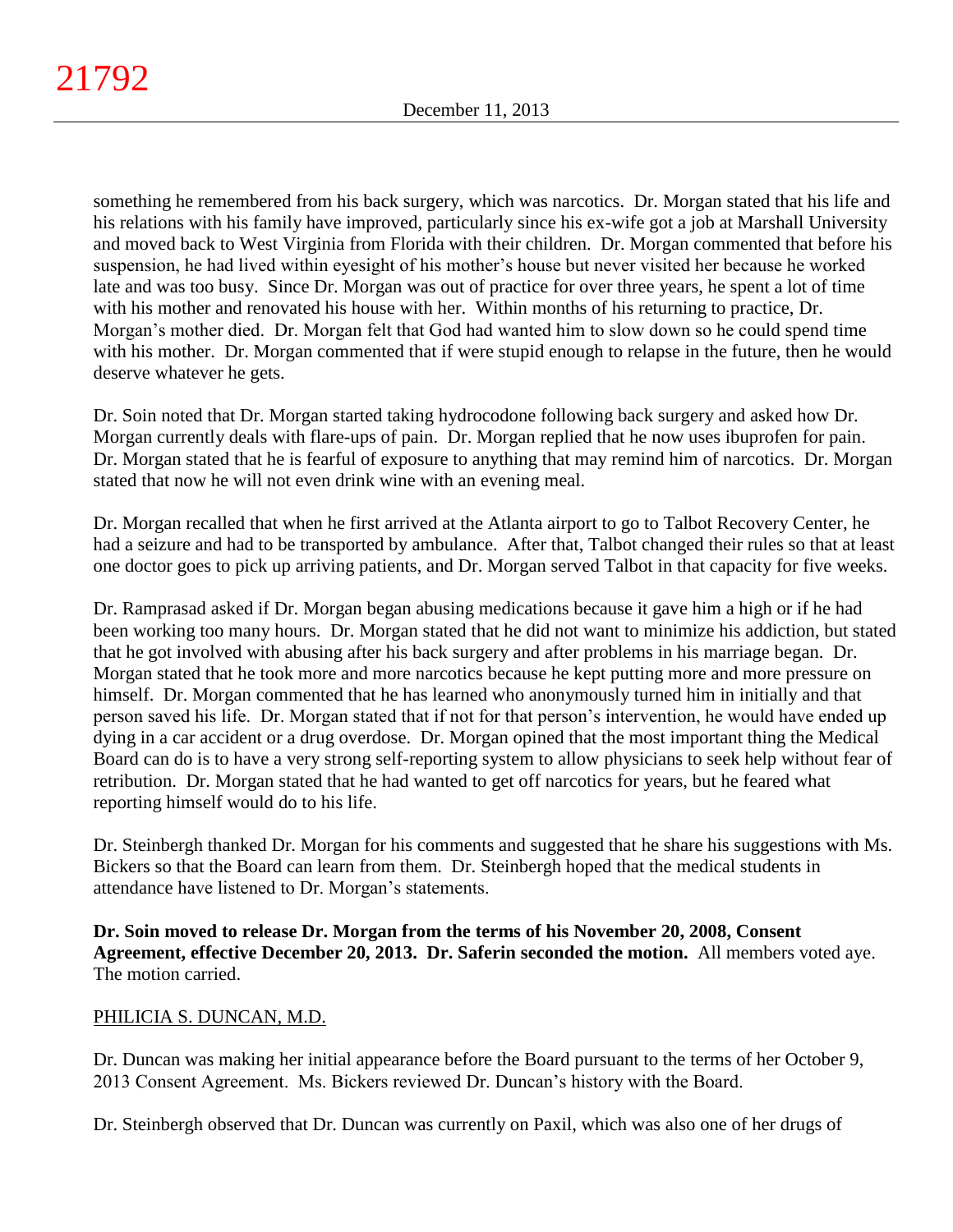choice. Dr. Steinbergh asked Dr. Duncan to explain how it was decided to keep her on Paxil. Dr. Duncan replied that the Paxil was continued because it is working for her and it is not mind-altering in the sense of other controlled substances. Dr. Duncan stated that she is taking Paxil under the direction of her physician and is following all guidelines.

Dr. Steinbergh asked Dr. Duncan to comment on why she had been prescribing Paxil to herself and how it is different now. Dr. Duncan replied that at the time she began, she had been very depressed. Dr. Duncan stated that she had always been taking Paxil as prescribed, but she became dependent on Ritalin. Dr. Duncan began abusing Ritalin because she was depressed and was constantly comparing herself to her fellow residents. Dr. Duncan had believed that the Ritalin would help her overcome her symptoms of depression and give her the focus to continue her work.

Dr. Steinbergh asked if Dr. Duncan could have sought help from a primary care physician or a psychiatrist. Dr. Duncan stated that at that time, she was looking for a new psychiatrist because her previous psychiatrist had ended her practice. Dr. Duncan's primary care physician at that time was also an assistant director of her residency program and Dr. Duncan did not want her to know that she had depression and attention deficit disorder. Dr. Duncan supposed that that was due to her pride.

Dr. Steinbergh asked how Dr. Duncan is doing now that she is back in her residency program. Dr. Duncan replied that she had had a rough start, but is doing much better now. Dr. Duncan stated that some of her co-residents know what happened, while others only know that she took some time off. Dr. Duncan stated that the support she is getting, especially from her program director, is phenomenal. Dr. Duncan stated that she has been allowed a schedule in which she does not have overnight call for now. Dr. Duncan commented that she likes her residency, whereas before she had hater her job and her life. Dr. Duncan stated that she attends Alcoholics Anonymous meetings and is now a much happier person.

Dr. Steinbergh asked about Dr. Duncan's personal support from family and friends. Dr. Duncan responded that she has a lot of support from her friends, who are also her co-workers. Dr. Duncan stated that she used to isolate herself, but now her friends do not let her isolate and will call or text if they do not hear from her.

Dr. Steinbergh asked if Dr. Duncan understands her Consent Agreement. Dr. Duncan replied that she understands her Consent Agreement.

Dr. Talmage asked if Dr. Duncan ever came to an accommodation with her family, noting that there had been concern that they would not accept the concept of an emotional illness. Dr. Duncan stated that she is still not certain that her family understands or agrees with her condition, but they are supportive nonetheless.

**Dr. Soin moved to continue Dr. Duncan under the terms of her October 9, 2013 Consent Agreement. Dr. Saferin seconded the motion.** All members voted aye. The motion carried.

# BRUCE S. KAY, M.D.

Dr. Kay was making his initial appearance before the Board pursuant to the terms of the Board's Order of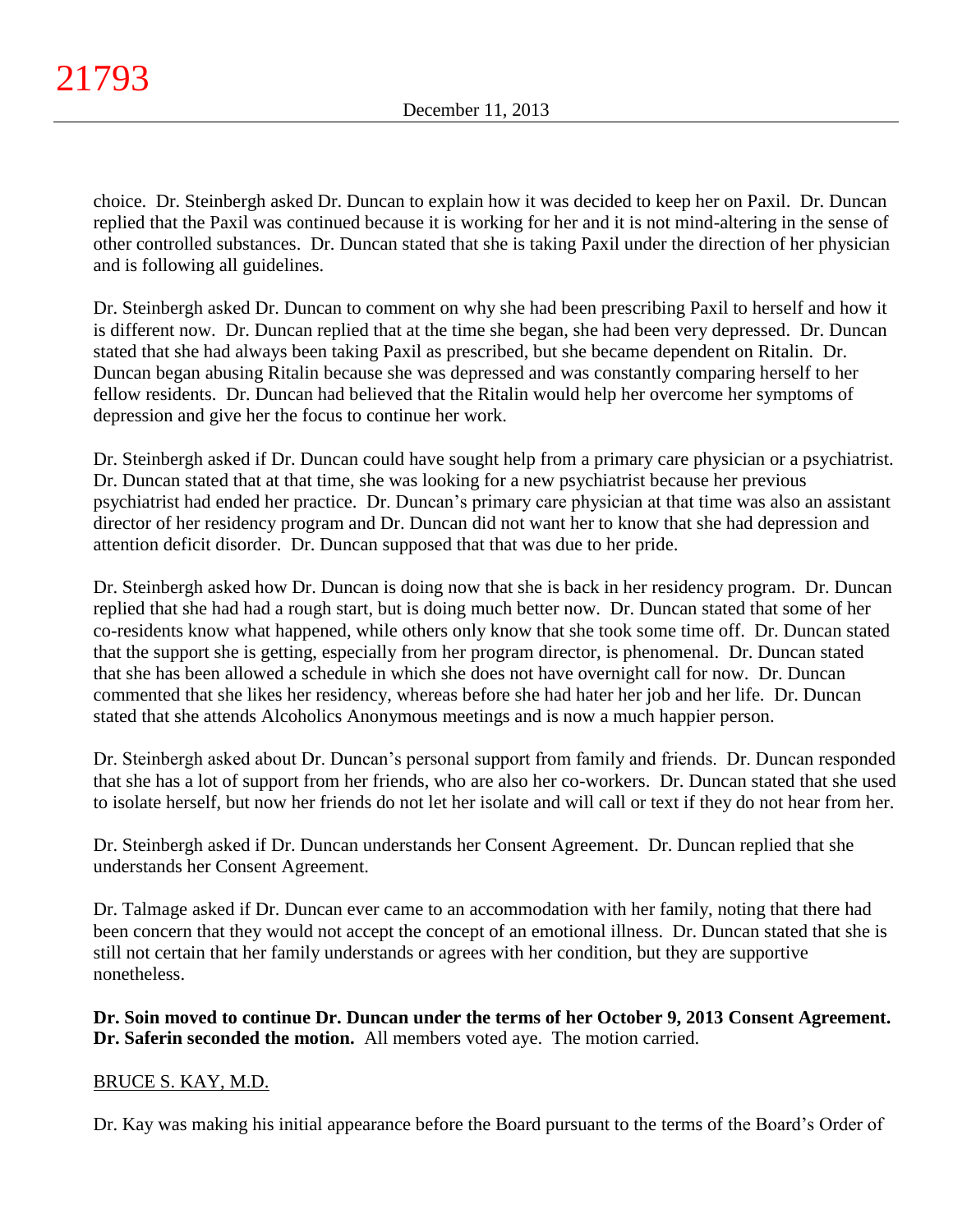July 11, 2012. Ms. Bickers reviewed Dr. Kay's history with the Board.

Dr. Soin asked Dr. Kay to describe his current practice environment. Dr. Kay replied that he is practicing orthopedic surgery in an outpatient surgery center. Dr. Soin asked if Dr. Kay is still seeing patients with chronic pain. Dr. Kay answered that he is only seeing a few chronic pain patients and that his practice now has a pain physician to see those patients. Dr. Kay stated that he may prescribe non-narcotics following a procedure for up to three months, then refers patients to other physicians if they need anything longer than that. Dr. Soin observed that Dr. Kay's prior practice environment was essentially a pain clinic. Dr. Kay agreed.

Dr. Soin asked what Dr. Kay got out of the intensive controlled substance prescribing course. Dr. Kay replied that it was a great course and opined that every physician who prescribes narcotics should take it. Dr. Steinbergh asked if Dr. Kay is still using narcotics to control post-operative pain. Dr. Kay replied that he does use narcotics for that purpose. Dr. Soin asked if Dr. Kay checks the Ohio Automated Rx Reporting System (OARRS) on his post-operative patients. Dr. Kay replied that he checks OARRS on all of his patients who receive narcotics, even post-operative patients. Dr. Soin asked if Dr. Kay performs urine screens on his patients. Dr. Kay replied that he does urine screens occasionally. Dr. Kay commented that in his previous practice as an orthopedic surgeon, he never knew that his patients were receiving additional medications elsewhere. Dr. Kay stated that most orthopedic surgeons today don't know their patients obtain medications elsewhere because they do not perform urine screens and do not check OARRS.

Dr. Soin asked if Dr. Kay understands the terms of his Consent Agreement. Dr. Kay replied that he understands the terms of his Consent Agreement.

Dr. Steinbergh asked Dr. Kay to comment on his medical record-keeping course. Dr. Kay answered that it was a good course and he learned a lot. Dr. Kay stated that the key is to make sure you don't get too busy so you have time to document properly.

Mr. Giacalone asked Dr. Kay to briefly explain how he first came to the attention of the Board. Dr. Kay explained that he had joined a practice that was supposedly orthopedic medicine, but it turned into a pain management clinic. Dr. Kay stated that he should have left the practice, but he found that very difficult since he had children in college. Dr. Kay stated that he practiced interventional pain management, but he had not followed the rules. Dr. Kay commented that he is glad he is out of that situation. Dr. Kay opined that pain management is an impossible practice and the patients are impossible to deal with. Dr. Steinbergh observed that Dr. Kay got into trouble when he stepped outside the field in which he was trained. Dr. Steinbergh stated that this is an important lesson for the medical students in attendance.

Dr. Soin commented that, as a pain management physician, he does not find his practice impossible and that he loves his patients. Dr. Soin stated that the best teaching point for the medical students is that sometimes you have to say "no" to your patients, especially when they are requesting a lot of narcotics.

**Dr. Soin moved to continue Dr. Kay under the terms of the Board's Order of July 11, 2012. Dr. Saferin seconded the motion.** All members voted aye. The motion carried.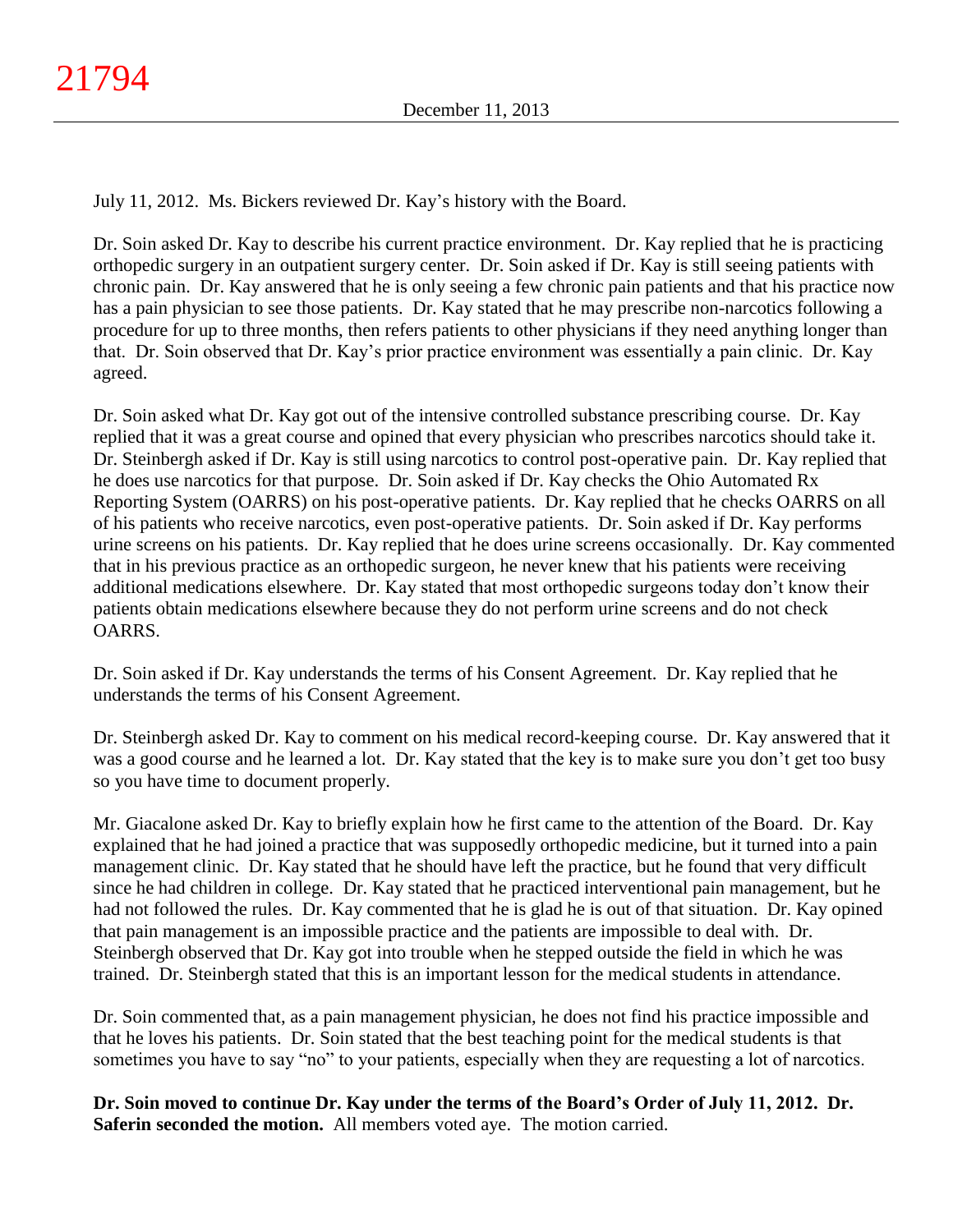### VINCENT JAMES KEISER, M.D.

Dr. Keiser was making his initial appearance before the Board pursuant to the terms of his September 12, 2013 Consent Agreement. Ms. Bickers reviewed Dr. Keiser's history with the Board.

Dr. Saferin asked how Dr. Keiser feels now that he is back in practice. Dr. Keiser stated that, even though his medical license was reinstated in September, his first day back to work was just yesterday because he was waiting for his status as a Medicare provider to be reinstated. Dr. Keiser stated that his sobriety is going very well. Dr. Keiser stated that he practices out of three hospitals and numerous outpatient centers in the Toledo area.

Dr. Steinbergh asked what Dr. Keiser is doing in terms of recovery and his healing process. Dr. Keiser replied that his recovery is going well and he has been actively working the 12-step program since March. Dr. Keiser stated that his sobriety is the most important thing in his life and as long as he maintains that, everything else falls into place.

Dr. Steinbergh asked about Dr. Keiser's family support. Dr. Keiser responded that his family and friends are supportive. Dr. Keiser stated that he had been able to hide his drinking for a long time, even from his wife, because he did not have issues and work and never had a DUI. However, Dr. Keiser found that, despite desperately wanting to quit drinking, he was unable to on his own. In March, he decided that he had had enough and entered treatment.

Dr. Ramprasad asked how Dr. Keiser's most recent treatment differed from the treatment he had in 2005. Dr. Keiser answered that he had an entirely different mindset in 2005. Dr. Keiser stated that, in retrospect, he realizes that he began self-medicating with alcohol at the time that his wife attempted suicide. Dr. Keiser stated that he only went to treatment at Hazelton in 2005 at the insistence of his wife and he did not think he had a problem at that time. Dr. Keiser stated that he wrote off the entire situation and thereafter carefully hid his drinking habits for years. Dr. Keiser's situation became real to him when he realized that he was unable to quit on his own.

Dr. Steinbergh asked how Dr. Keiser's wife is doing currently. Dr. Keiser replied that his wife is doing well now, though she had been angry when she discovered that she had not known about Dr. Keiser's drinking. Dr. Keiser stated that his wife is currently undergoing treatment for neurologic Lyme disease, but their relationship is better now than it has been in a long time.

### **Dr. Saferin moved to continue Dr. Keiser under the terms of his September 12, 2013 Consent Agreement. Dr. Ramprasad seconded the motion.** All members voted aye. The motion carried.

### HEATHER N. NIXON, M.T.

Ms. Bickers stated that Ms. Nixon is not present in the meeting.

# KENDRA N. VON DER EMBSE, D.O.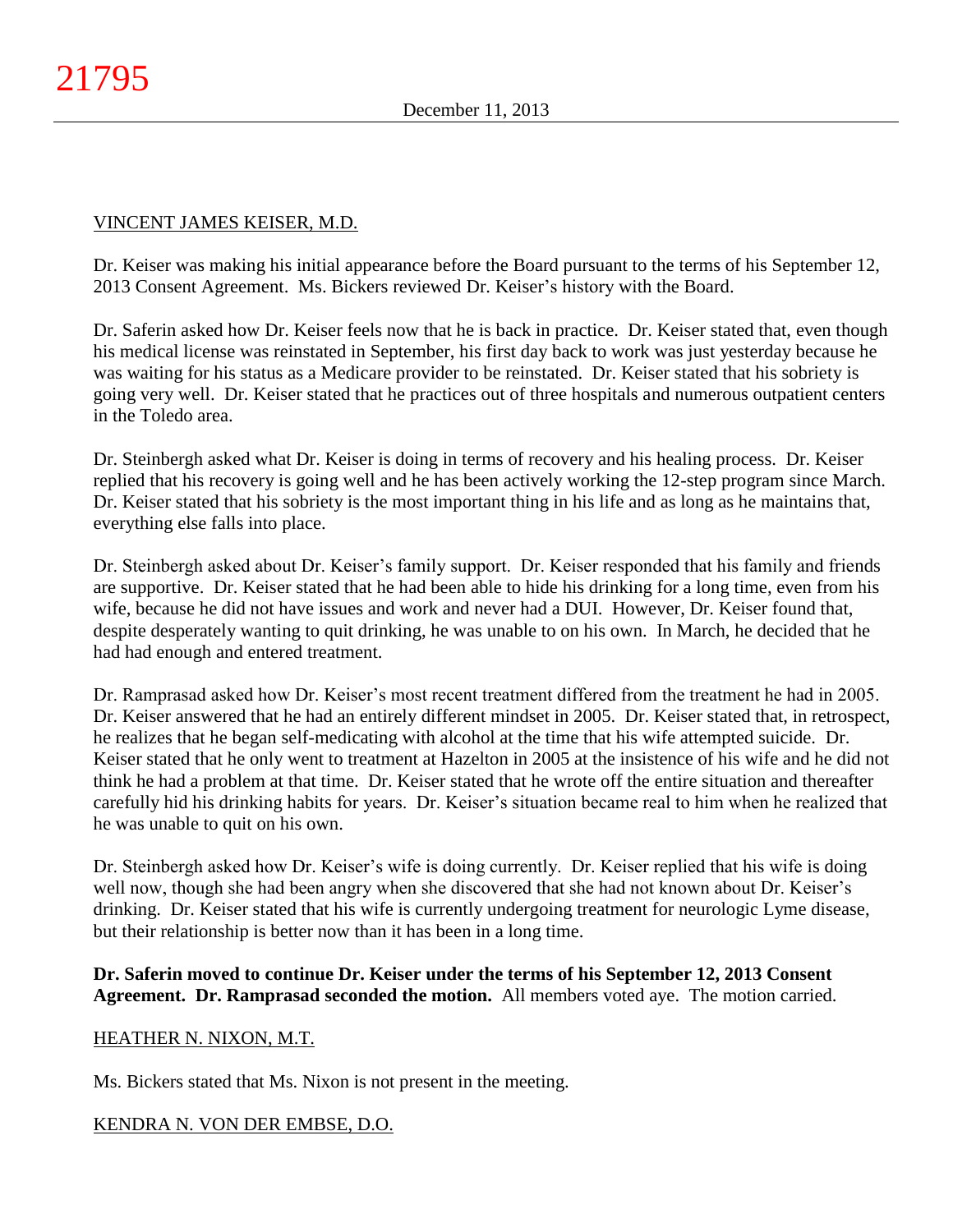Dr. von der Embse was making her initial appearance before the Board pursuant to the terms of her September12, 2013 Consent Agreement. Ms. Bickers reviewed Dr. von der Embse's history with the Board.

Dr. Ramprasad asked if Dr. von der Embse has returned to her residency. Dr. von der Embse replied that she is back in her residency. Dr. Ramprasad asked how her anxiety is controlled on the medication Wellbutrin. Dr. von der Embse answered that her anxiety is well-controlled.

Dr. Talmage asked if Dr. von der Embse has family lived near her. Dr. von der Embse answered that her closest family is about two hours away from where she lives in Sandusky, but they are very supportive. Dr. Talmage asked if Dr. von der Embse had a good circle of friends to socialize with. Dr. von der Embse replied that she is close with some residents whom she had known prior to residency, as well as others that she has met during residency. Dr. von der Embse stated that her closest friends are from college and, although they now live far apart, they stay in contact via email and phone calls. Dr. Talmage commented that it is important to maintain a good peer group of understanding friends.

Dr. Saferin asked if Dr. von der Embse feels comfortable in her residency. Dr. von der Embse replied that she feels comfortable. Dr. Saferin asked what Dr. von der Embse is doing for her sobriety. Dr. von der Embse answered that she attends three meetings per week, including a caduceus meeting. Dr. von der Embse also stated that she has started attending a different church which he likes a great deal.

Mr. Gonidakis exited the meeting at this time.

Dr. Ramprasad asked if Dr. von der Embse is in the first or second year of her family practice residency. Dr. von der Embse responded that she is in her first year. Dr. Talmage asked what interests Dr. von der Embse has outside medicine. Dr. von der Embse replied that she likes to work out, bike, and read. Dr. von der Embse also stated that she makes jewelry as a new hobby.

Dr. Steinbergh stated that she is abstaining from this case because she knew Dr. von der Embse as a medical student. However, Dr. Steinbergh stated that she is pleased that Dr. von der Embse has a good program director who is very supportive.

Dr. Sethi exited the meeting at this time.

**Dr. Saferin moved to continue Dr. von der Embse under the terms of her September 12, 2013 Consent Agreement. Dr. Soin seconded the motion.** All members voted aye, except Dr. Steinbergh, who abstained. The motion carried.

# PROBATION AND REINSTATEMENT CONSENT AGENDA

Dr. Steinbergh advised that at this time she would like the Board to consider the probationary reports and probationary requests on today's consent agenda. Dr. Steinbergh asked if any Board member wished to discuss a probationary report or probationary request separately. No Board member wished to discuss a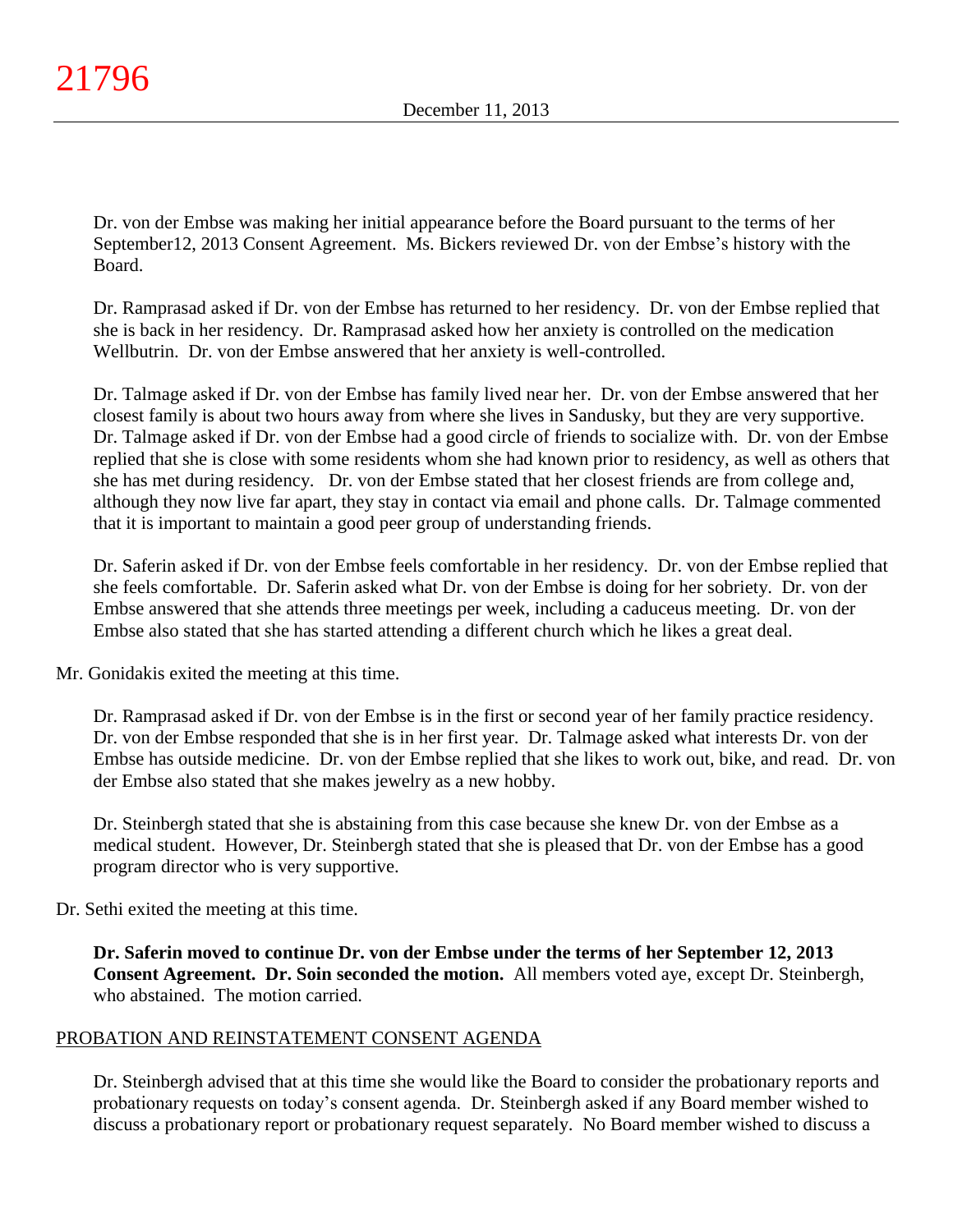probationary report or probationary request separately.

Dr. Saferin stated that he will abstain in the matter of the probationary report of William G. Martin, M.D.

**Dr. Talmage moved to accept the Compliance staff's Reports of Conferences on November 12 & 14, 2013, with: Sohail Aman, M.D.; Andrew J. Beistel, D.O.; Valentino J. Bianco, III, D.O.; Craig L. Bierer, D.O., Kory D. Brownlee, D.P.M.; Lisa Ellen Burgan, M.T.; Sean A. F. Buturla, M.D.; Franklin D. Demint, D.O.; Mark E. DiLuciano, M.D.; Gary Allan Dunlap, D.O.; John Mark Hatheway, M.D.; Nilesh B. Jobalia, M.D., Deborah A. Jorgensen, P.A.; Steven J. Kaz, M.D.; Krzysztof J. Kubicki, M.D.; Eric P. MacDonald, M.D.; William G. Martin, M.D.; Zev R. Maycon, M.D.; Crystal L. Miller, M.T.; Jeffery T. Nelson, M.D.; Michael J. Oser, M.T.; William Popovich, M.D.; Bud E. Quintana, D.O.; Lawrence Gene Ratcliff, M.D.; Thomas E. Reilley, D.O.; Anthony M. Ruffa, D.O.; Genevieve A. Salvaggio, M.T.; Timothy A. Scroggins, M.D.; Denise J. Signs, M.D.; Jon Berkley Silk, Jr., M.D.; Joseph P. Sitarik, D.O.; Arthur H. Smith, M.D.; Rick D. St. Onge, M.D.; Richard Mark Weil, M.D.; Randall G. Whitlock, Jr., P.A.; and Carmen L. Woolums, P.A.**

**Dr. Talmage further moved to accept the Compliance staff's Reports of Conferences and the Secretary and Supervising Member's recommendations, as amended, as follows:**

**To grant Nicholas A. Atanasoff, D.O.'s request for approval of Aaron Billowitz, M.D., to serve as**   $\bullet$ **the treating psychiatrist; and approval of Michael Pavlak, Ph.D., to conduct psychotherapy;**

**To grant Ajay Bhatia, M.D.'s request for approval of Mahmoud El-Said Shehata, M.D., to serve**   $\bullet$ **as the treating psychiatrist; approval of K. Prasad Potaraju, M.D., to serve as the monitoring physician; and determination of the frequency and number of charts to be reviewed at 10 charts per week;**

**To grant Thomas A. Gibbs, D.O.'s request for discontinuance of the drug log requirement;**  $\bullet$ 

**To grant Brian G. Griffin, M.D.'s request for approval of George C. Skandamis, M.D., to serve**   $\bullet$ **as the monitoring physician; and determination of the frequency and number of charts to be reviewed at 10 charts per week;**

 $\bullet$ **To grant David C. Kirkwood, M.D.'s request for approval of Daniel L. Whitmer, M.D., to serve as the monitoring physician; and determination of the frequency and umber of charts to be reviewed at 10 charts per week;**

 $\bullet$ **To grant Paul D. Lopreato, P.A.'s request for approval of Kentucky Physician's Health Program to conduct monitoring while Mr. Lopreato resides in Kentucky;**

**To grant David A. McMaken, M.D.'s request for reduction in appearances from every six**   $\bullet$ **months to annually;**

**To grant Lawrence M. Rubens, M.D.'s request for approval of Fred P. Romeo, M.D., to serve as**  $\bullet$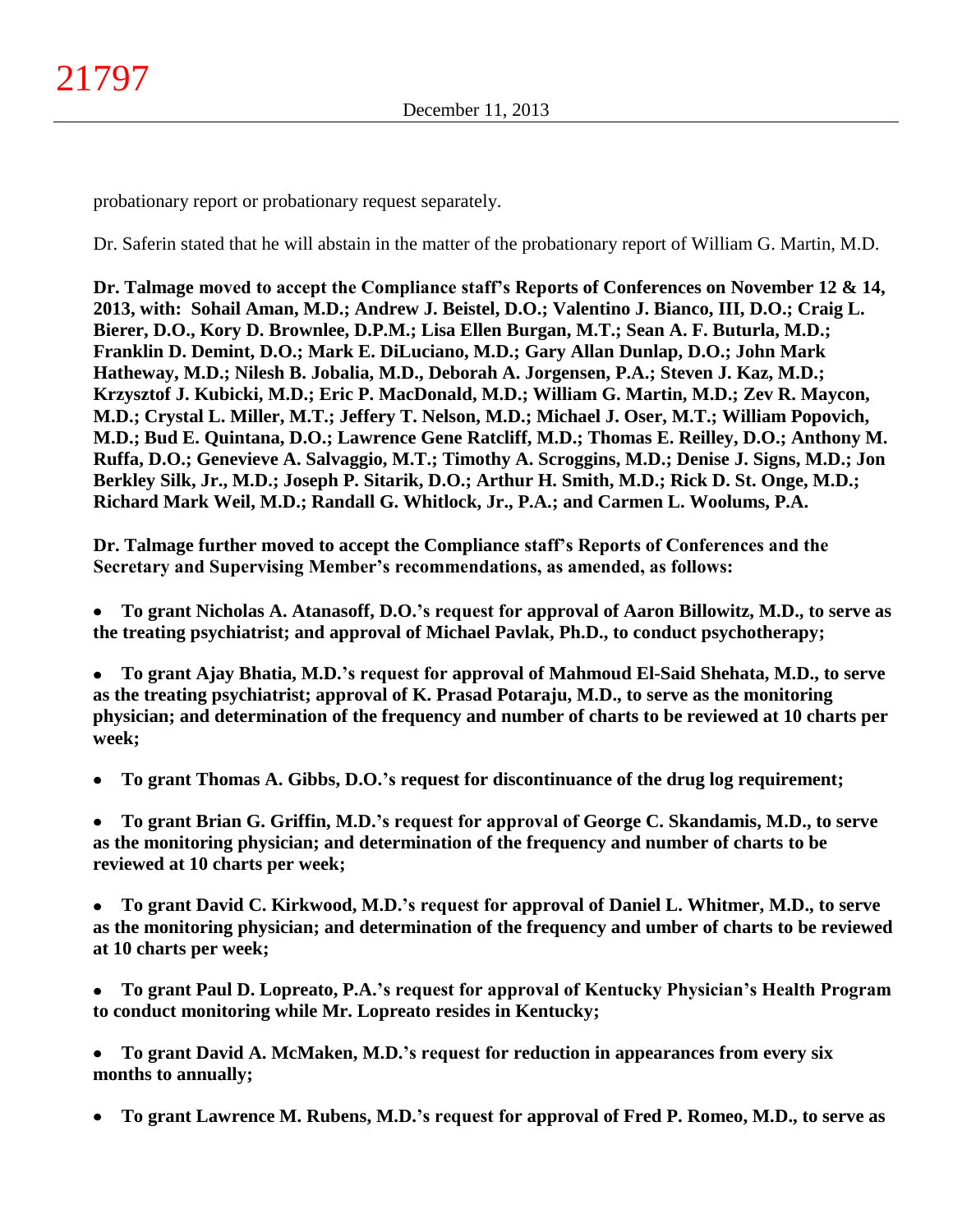**the treating psychiatrist;**

**To grant Dan Ryu, M.D.'s request for discontinuance of the controlled substance log**   $\bullet$ **requirement;**

 $\bullet$ **To grant David A. Tracy, M.D.'s request for permission to travel to Michigan without prior notification; and**

**To grant Robert C. Turner, M.D.'s request for approval of a proposed practice plan; approval of**   $\bullet$ **Robert N. Steenson, M.D., to serve as the monitoring physician; and determination of the frequency and number of charts to be reviewed at 10 charts per week.**

**Dr. Soin seconded the motion.** A vote was taken:

| <b>ROLL CALL:</b> | Dr. Strafford  | - abstain                                   |
|-------------------|----------------|---------------------------------------------|
|                   | Dr. Bechtel    | - abstain                                   |
|                   | Dr. Saferin    | - aye (abstain in the matter of Dr. Martin) |
|                   | Dr. Soin       | - aye                                       |
|                   | Dr. Ramprasad  | - aye                                       |
|                   | Dr. Steinbergh | - aye                                       |
|                   | Dr. Talmage    | - aye                                       |
|                   | Mr. Kenney     | - aye                                       |
|                   | Mr. Giacalone  | - aye                                       |

The motion carried.

### ELECTION OF OFFICERS

Dr. Steinbergh stated that there is information in the agenda materials on how the election of officers has been conducted historically. In 1991, Dr. Kaplansky at that time made a recommendation to the Board that has been followed. Therefore, officers are elected by seniority. Previously elected Drs. Strafford and Bechtel as Secretary and Supervising Member, respectively, have agreed to continue their roles. Dr. Ramprasad has been Vice-President in 2013 and will become the President in 2014. Dr. Talmage has been asked, due to his seniority, to serve as the Board's Vice-President for 2014, and he has agreed to do so. Dr. Steinbergh stated that she will entertain a motion to this effect.

**Dr. Saferin moved to approve Dr. Ramprasad to serve as President, Dr. Talmage to serve as Vice-President, Dr. Strafford to serve as Secretary, and Dr. Bechtel to serve as Supervising Member, for terms beginning January 1, 2014, and ending December 31, 2014. Dr. Soin seconded the motion.** All members voted aye. The motion carried.

Dr. Steinbergh thanked the new officers for 2014, and offered special thanks to the Secretary and Supervising Member for their dedicated service to the Board. Dr. Steinbergh noted that Dr. Talmage had previously served as Vice-President in 2003, but stepped down from that position to serve as the Board's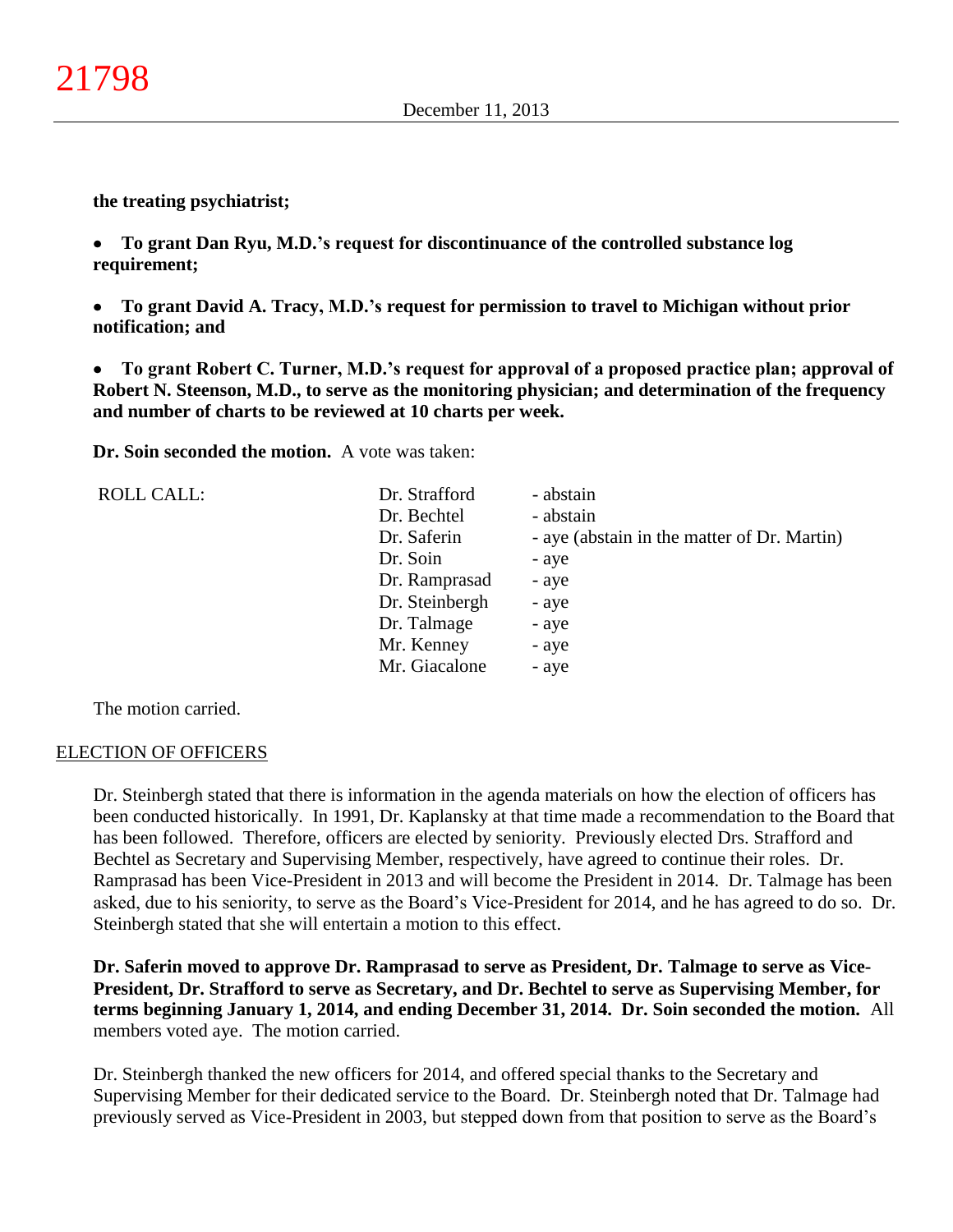Secretary for nine years, followed by a term as Chair of the Federation of State Medical Boards. Dr. Steinbergh thanked Dr. Talmage for his continued service to the Board.

Thereupon, at 4:35 p.m., the December 11, 2013 session of the State Medical Board of Ohio was adjourned by Dr. Steinbergh.

We hereby attest that these are the true and accurate approved minutes of the State Medical Board of Ohio meeting on December 11, 2013, as approved on January 8, 2014.

 $\mu_{\gamma}$   $\gamma_{\gamma}$   $\mu_{\gamma}$ murthi Ramprasad, M.D., President

 $\int$  and single  $\int$   $\frac{1}{2}$ 

J. Craig Strafford, M.D., M.P.H., Secretary

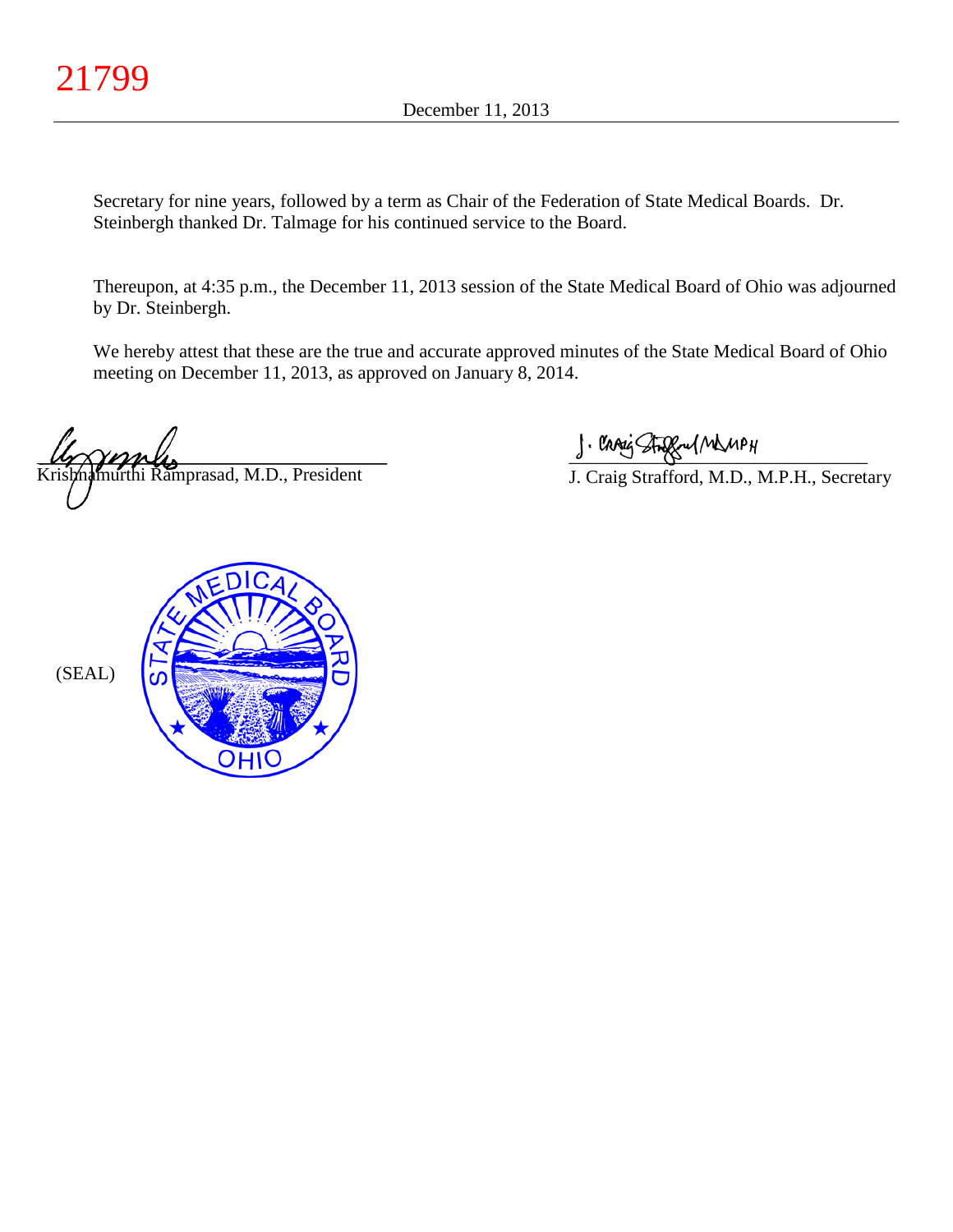#### **MINUTES**

#### **THE STATE MEDICAL BOARD OF OHIO**

#### **December 12, 2013**

Anita M. Steinbergh, D.O., President, called the meeting to order at 8:00 a.m., in Administrative Hearing Room, 3rd Floor, the James A. Rhodes Office Tower, 30 E. Broad Street, Columbus, Ohio 43215, with the following members present: J. Craig Strafford, Secretary; Mark A. Bechtel, M.D., Supervising Member; Lance A. Talmage, M.D.; Donald R. Kenney, Sr.; Amol Soin, M.D.; Sushil M. Sethi, M.D.; Bruce R. Saferin, D.P.M.; and Robert P. Giacalone. The following member arrived at a later time: Michael L. Gonidakis. The following member did not attend the meeting: Kris Ramprasad, M.D., Vice-President.

Also present were: Aaron Haslam, Executive Director; Kimberly Anderson, Interim Executive Director; Susan Loe, Assistant Executive Director, Program Management and Operations; Michael Miller, Interim Assistant Executive Director, Licensure and Renewal; Sallie J. Debolt, General Counsel; David Katko, Assistant Legal Counsel; William Schmidt, Senior Counsel; Joan K. Wehrle, Education & Outreach Program Manager; Randy Beck, Interim Chief of Investigations; Rebecca Marshall, Chief Enforcement Attorney; Angela McNair, Enforcement Attorney; Jonithon LaCross, Public Policy & Governmental Affairs Program Administrator; Danielle Bickers, Compliance Supervisor; Kay Rieve, Administrative Officer; Barbara Jacobs, Senior Executive Staff Attorney; Mark Barr, Data Systems Manager; Patrick Randall, Systems Chief; Cathy Hacker, Physician Assistant Program Administrator; Gary Holben, Operations Manager; Caren McCann, Medical Records Specialist; Christine Schwartz, Legal Intern; and Benton Taylor, Executive Assistant to the Executive Director.

#### ADOPTION OF RULES

**Dr. Talmage moved to approve the Findings and Order rescinding the current version of Rule 4731- 27-01, adopting new Rules 4731-27-01, 4731-27-02, and 4731-27-03, and adopting amended rules 4731-4-01 and 4731-4-02. Dr. Talmage further moved that the adopted and rescinded rules be final filed with an effective date of December 31, 2013. Dr. Strafford seconded the motion.** A vote was taken:

| Dr. Strafford  | - aye |
|----------------|-------|
| Dr. Bechtel    | - aye |
| Dr. Saferin    | - aye |
| Dr. Soin       | - aye |
| Dr. Steinbergh | - aye |
| Dr. Sethi      | - aye |
| Dr. Talmage    | - aye |
| Mr. Kenney     | - aye |
| Mr. Giacalone  | - aye |
|                |       |

The motion carried.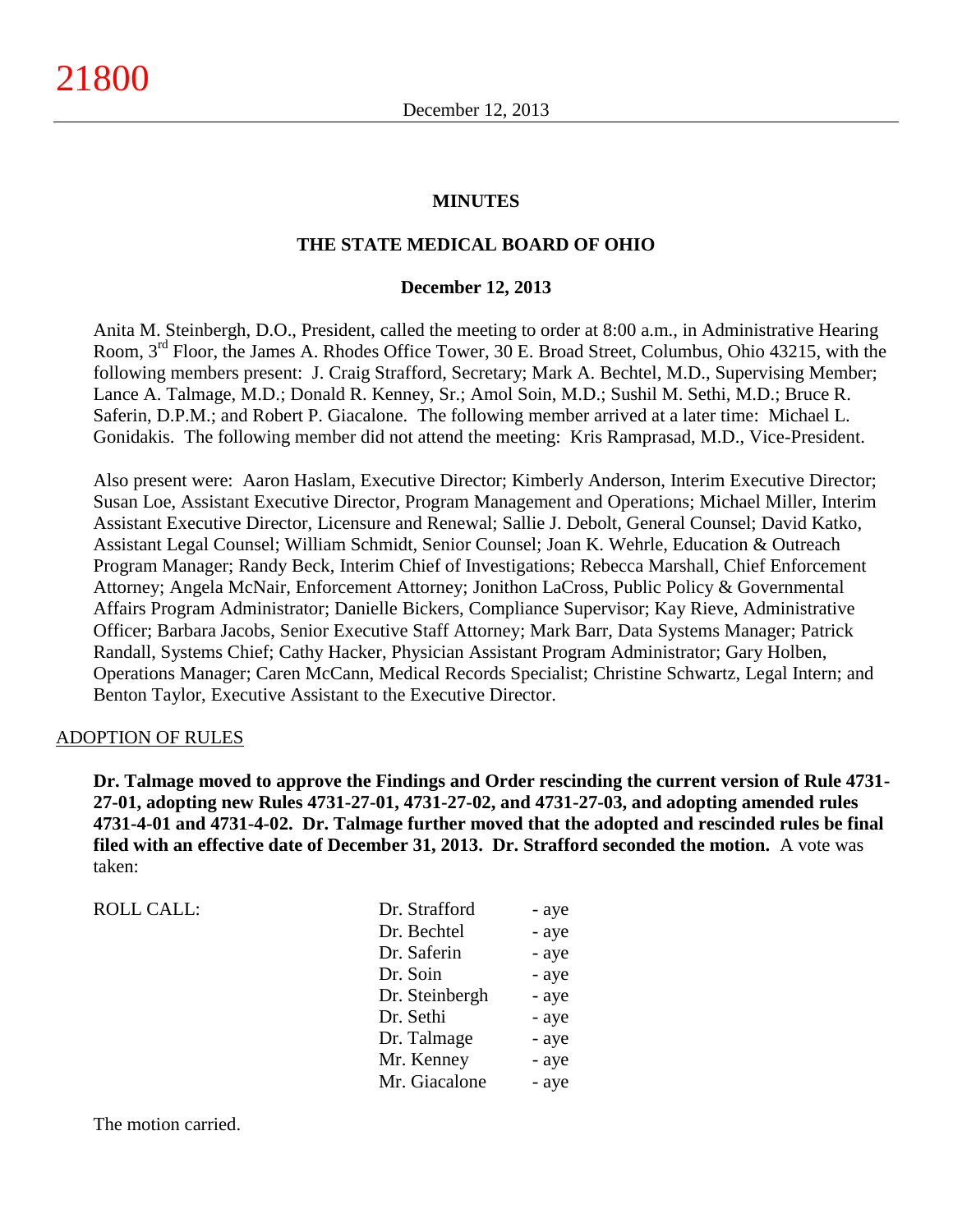Ms. Debolt stated that a Frequently Asked Questions (FAQ's) document has been drafted which puts these new rules into language that everyone can understand. The FAQ's explain that there are rules regarding the termination of a patient from a physician's practice and outlines new requirements, which were mandated by recent legislation.

Mr. Gonidakis entered the meeting at this time.

The Board engaged in a discussion of the new rules and the FAQ's. Ms. Debolt answered the Board member's questions regarding abusive patients who are pregnant and will deliver soon, patients who will not sign for the certified letter informing them of their dismissal from the practice, notices that are sent to the patient electronically, and issues of service of notice. Ms. Debolt reviewed what the Board's new rules and FAQ's say and commented that physicians should consult with private legal counsel regarding specific instances because the Board cannot provide legal advice.

Dr. Strafford commented that, by necessity, the rules of the Board cannot address every possible situation in a practice. Dr. Talmage stated that if the rules were rigid, then the Board could be replaced by a computer. Dr. Talmage stated that the Board is capable of making judgments when a practitioner has made a good-faith effort to comply with the Board's rules. Dr. Steinbergh agreed and stated that the Secretary and Supervising Member will apply their expertise and common sense to any complaint against a physician.

**Dr. Strafford moved to accept the Frequently Asked Questions document as drafted. Dr. Bechtel seconded the motion.** All members voted aye. The motion carried.

Ms. Debolt stated that the FAQ's will be posted on the Board's website with the new rules.

### ADMINISTRATIVE REPORT

**Staffing Updates:** Mr. Haslam stated that David Katko has moved from the Enforcement Section and joined the Legal and Policy Division as Assistant Legal Counsel to Ms. Debolt. In his new position, Mr. Katko will be working on administrative rules and public records reviews.

Mr. Haslam continued that Jonithon LaCross joined the Board about two weeks ago as the new Public Policy and Governmental Affairs Program Administrator. Prior to joining the Board, Mr. LaCross had been a public information officer for the Public Utilities Commission of Ohio and had also served with Van Meter, Ashbrook and Associates.

Mr. Haslam stated that the second interviews for the Enforcement Attorney position have been completed and an offer will be made to one of the candidates very soon. Another Enforcement Attorney position has come open and will be posted in the very near future. Mr. Haslam hoped to have both positions filled by the middle of January 2014.

**Agency Recognition:** Mr. Haslam stated that on November21, 2013, the Board received recognition from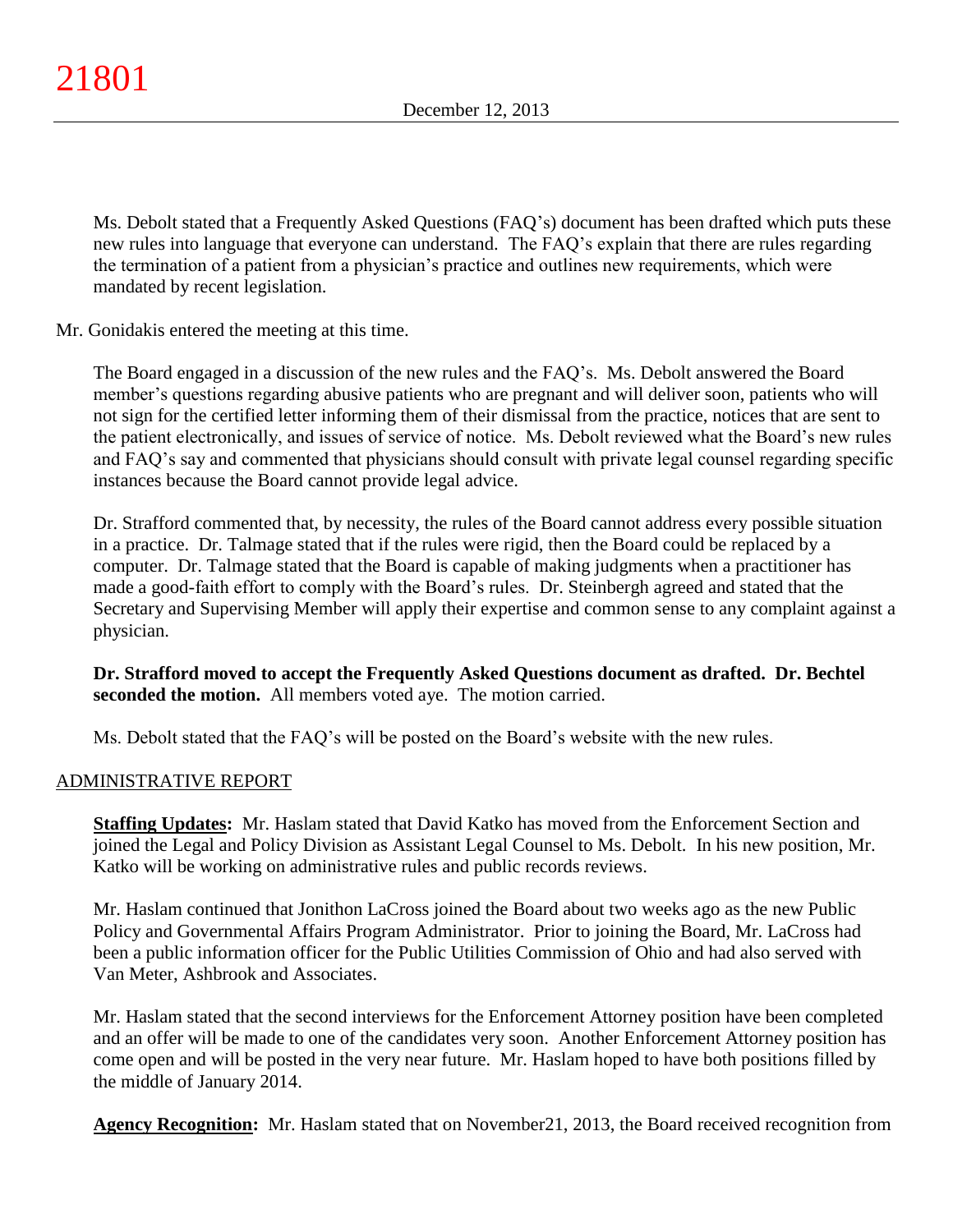the Governor's office for its efforts in exceeding the state's 15% minority business enterprise set-aside goal in purchasing. The program requires agencies, including the Medical Board, to set aside at least 15% of certain discretionary spending for minority-owned businesses in Ohio. This year, the Board attained 32%. Mr. Haslam stated that the program is administrated by Ms. Loe and Mr. Holben, who are doing a great job making sure the Governor's goal is met. Mr. Gonidakis stated that this is very significant because very few agencies or boards actually reach the 15% goal. Mr. Gonidakis thanked the staff for embracing the concept. Ms. Loe noted that the Board has meet the goal every year for the last five years.

**Meetings:** Mr. Haslam stated that he wanted to highlight some of the meetings that members of the staff are attending with outside groups, especially the investigators, who are actively reaching out into the community.

Mr. Haslam stated that investigator Chad Yoakam attended the Hancock County Opiate Prescription Drug Abuse Task Force meeting on November 14. Mr. Haslam stated that he and Mr. Yoakam will also attend a similar meeting tomorrow at a hospital in the Hancock County area. Mr. Haslam will sit on a panel at the meeting and discuss pending legislation regarding prescription drug abuse and how the Medical Board is handling the issue.

Mr. Haslam stated that Ms. Anderson, Ms. Bickers, and he met with representatives from the Ohio Physicians Health Program (OPHP) as part of ongoing meetings on the subjects of impairment and the one-bite rule.

Mr. Haslam stated that on November 20, the Medical Board hosted its first investigator in-service training since he became Executive Director. All investigators except one were able to attend. Internal functions were discussed, as well as efforts at more outreach and more community involvement. That same afternoon, all Board investigators and attorneys attended mandatory training on human trafficking, provided by the State Highway Patrol. Responding to questions from the Board, Mr. Beck stated that the human trafficking training was very valuable. As a result of the training, older massage therapy cases are being reviewed and some have been identified as potentially involving human trafficking.

Mr. Beck stated that he and another investigator will meet with Columbus Vice on December 17 to discuss the possibility of building a model between the two agencies. Mr. Beck stated that if the model works, it may be initiated statewide. Mr. Haslam stated that the staff is currently working on protocols on how to recognize and deal with signs of human trafficking. Dr. Sethi asked if anyone from the Board would be available to talk to a medical society meeting. Mr. Haslam stated that if Dr. Sethi makes arrangements through Ms. Wehrle, the staff would be happy to provide a presentation to a medical society.

Mr. Haslam stated that Ohio has one of the highest rates for human trafficking in the country, particularly the Toledo area. There is a big push by the entire state to eradicate this problem and the Medical Board has been working with the Attorney General's office and organized crime bureaus to get involved.

Mr. Haslam stated that the Attorney General's office has announced a new heroin task force. Representatives from the Board have attended meetings and are working with the Attorney General's office to play a role in the new task force, particularly since one of the precursors to heroin abuse is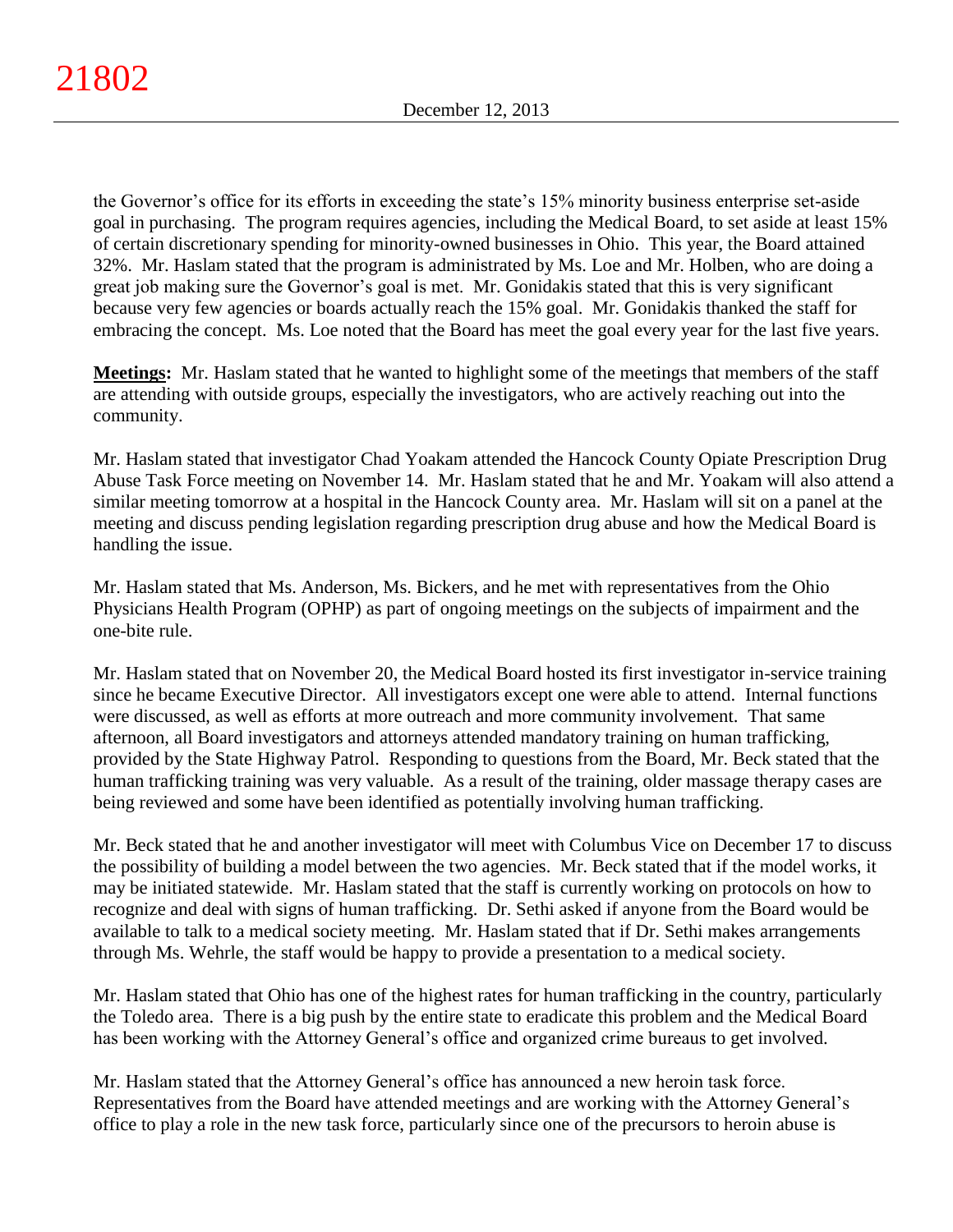prescription drug abuse.

Mr. Haslam stated that he, investigator Dawn Smith, and others from the Medical Board attended a Heroin Summit held in Cuyahoga County on November 25. Mr. Haslam served on a panel and was a keynote speaker at the Summit. About 700 people from the Cuyahoga County area attended the Summit. Mr. Haslam stated that Cuyahoga County has some of the highest heroin overdose rates in the state, which have doubled over the last year-and-a-half.

Mr. Gonidakis stated that Representative Sprague recently indicated that he will introduce a major antiheroin initiative involving hundreds of millions of dollars. Mr. Gonidakis strongly suggested that the Board become involved early in the process. Mr. Haslam agreed and stated that the Board has had a great deal of contact with Representative Sprague. Mr. Haslam stated that the Board is already very involved in Representative Sprague's efforts.

Mr. Haslam continued that investigators Mike Staple, Chad Yoakam, and Chris Forshey attended the *Intensive Course on Prescribing Controlled Substances* at Case Western Reserve University from December 4 to December 6. Mr. Haslam stated that he and Mr. Beck felt that all the Board's investigators should attend the course since many of the Board's probationers are required to attend it. The rest of the Board's investigators will cycle through the course so that they have a better understanding of prescribing issues.

**2013 Mental Health and Addiction Conference:** Mr. Haslam stated that the E-Report announcing the December 16, 2013 Mental Health and Addiction Conference has been sent to licensees. Mr. Haslam stated that some spots for the conference are still open if anyone is interested in attending.

**Presentations:** Mr. Haslam stated that the staff has given a large number of presentations recently, as listed in the Administrative Report. Mr. Haslam stated that there was no time to discuss each presentation individually, but he would be glad to answer any questions the Board may have.

**Fiscal Report:** Mr. Haslam stated that monthly revenue totaled \$1,218,421.00 and monthly expenditures were \$602,617.00.

**Licensure:** Mr. Haslam stated that the average days for completion of a licensure application decreased this month to 86 days. Mr. Haslam stated that the Licensure section is doing well considering that it is currently short-staffed. Mr. Haslam stated that this number is expected to rise next month. Mr. Haslam stated that he and the staff are working to understand why this statistic fluctuates in this way. Mr. Haslam also stated that the Board's key performance measures in general are also being reviewed to ensure that they are truly measuring the Board's performance.

**Customer Service:** Dr. Steinbergh noted that at yesterday's Board meeting, a licensee was noted to have made comments that it was difficult to call the Board for information because the staff was less than receptive. This was also a topic at the Board's recent retreat. Dr. Steinbergh asked for the status of the Board's efforts to improve professionalism among the members of the staff. Mr. Haslam replied that the process of improving professionalism continues. Mr. Haslam stated that customer service training is being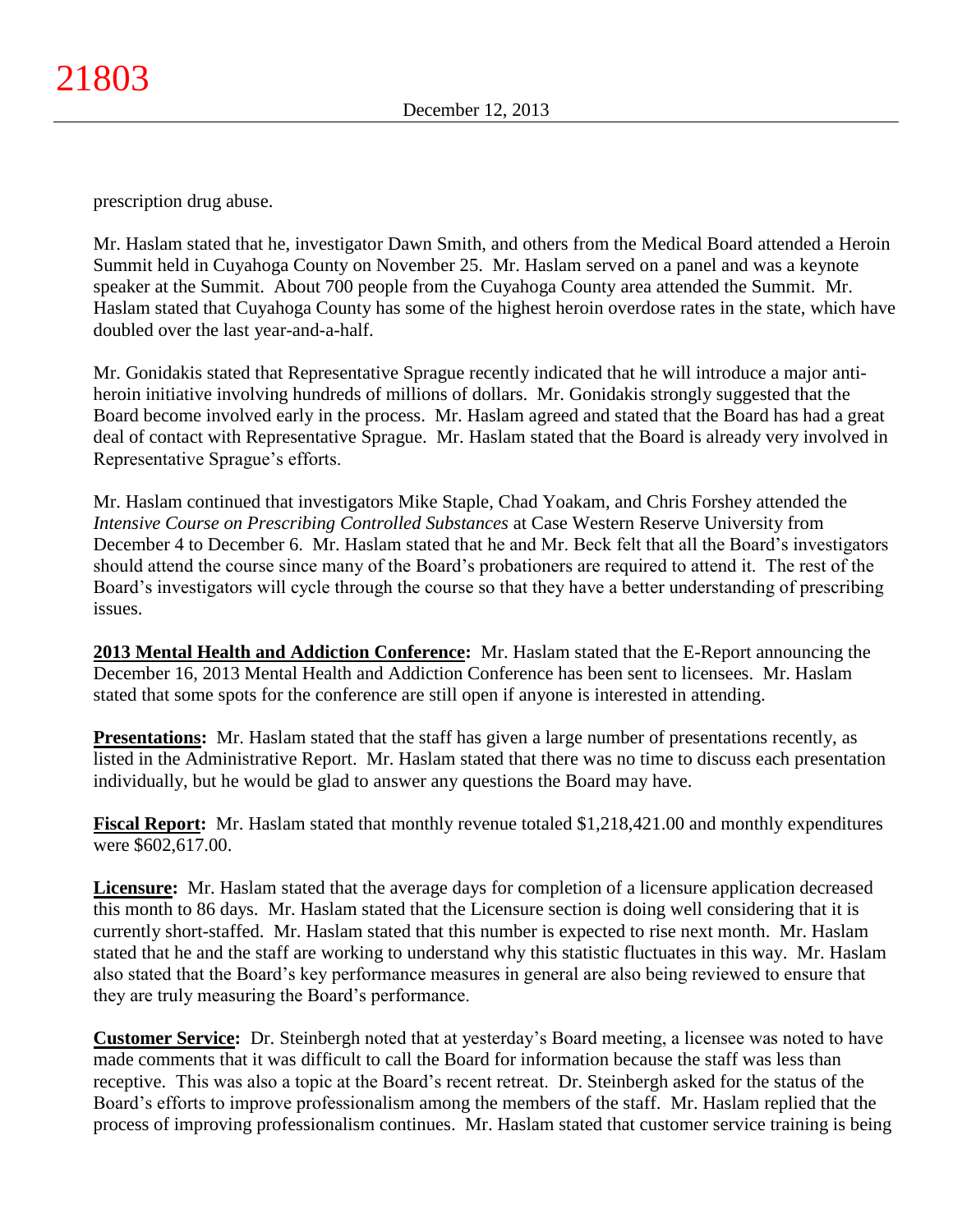sought for the office staff. In addition, customer service is being written into all new job descriptions so that that aspect of their work can be considered as part of their regular evaluations. Dr. Steinbergh opined that anyone answering phones for the Board should behave as if they themselves or a family member are the ones in need of the information. Dr. Steinbergh felt that both the office staff and the investigators should focus on being pleasant when interacting with the public.

**Legislative Report:** Mr. LaCross introduced himself as the Board's new Public Policy and Governmental Affairs Program Administrator, for those Board members who have not yet met him.

Mr. LaCross stated that the legislation is very concerned about opioids and drug addiction, as reflected in several bills that have been introduced. Mr. LaCross stated that an 11-bill package will be considered in January 2014 that will specifically deal with opioids. Mr. LaCross stated that he and other staff members have been meeting with legislators and interested parties to put forth the Board's ideas regarding best practices.

Mr. LaCross and Mr. Haslam attended a subcommittee meeting regarding House Bill 314, which will require informed consent from the parents anytime a prescription for a controlled substance is written for a minor. Mr. LaCross stated that the current version of the bill includes a mandatory \$20,000.00 fine and six-month suspension for a violation. Mr. Haslam had testified that the Board needs discretion because there may be circumstances in which such a penalty would not the optimal resolution. Mr. Haslam had also testified that requiring informed consent for every opioid prescription for a minor, even for refills and changes in dosage, may be burdensome to some physicians' practices.

Dr. Steinbergh outlined her general practice regarding prescribing controlled substances for treating Attention Deficit Disorder in minors. Dr. Steinbergh stated that when a patient is established, it is her clinical judgment that she can change the dosage of medication based on reports from the parents and the school without actually seeing the minor patient. Dr. Steinbergh stated that she is not opposed to appropriate monitoring, but felt that there should be caution about putting pressure on physicians to do things that are not common sense. Mr. Haslam stated that he has met twice with Representative Baker, the sponsor of the legislation, and she is open to discussing changes that will make it more functional. Mr. Haslam opined that in the rewrite of the legislation, there will be a requirement for informed consent for a continuing course of treatment and if there is a new diagnosis or a new medication is being prescribed. Dr. Steinbergh stated that she would not oppose that. Mr. LaCross commented that some legislators have concerns that some parents are not involved in their child's treatment and this legislation is an attempt to correct that.

Mr. Giacalone opined that House Bill 314 seems burdensome because it applies to all controlled substances, not just narcotic analgesics. Dr. Steinbergh commented that there are concerns that any controlled substance could be diverted. Mr. Giacalone observed that if the parent is using a minor to obtain controlled substances for diversion, then they will gladly sign a consent form. Mr. Haslam stated that House Bill 314 came about because a constituent informed a traveling subcommittee that her two teenage children under 18 had become addicted to opiates which they had been receiving from a physician without her knowledge. Mr. Giacalone replied that that situation would be addressed if the legislation only referred to narcotic analgesics instead of all controlled substances, which is something he would support.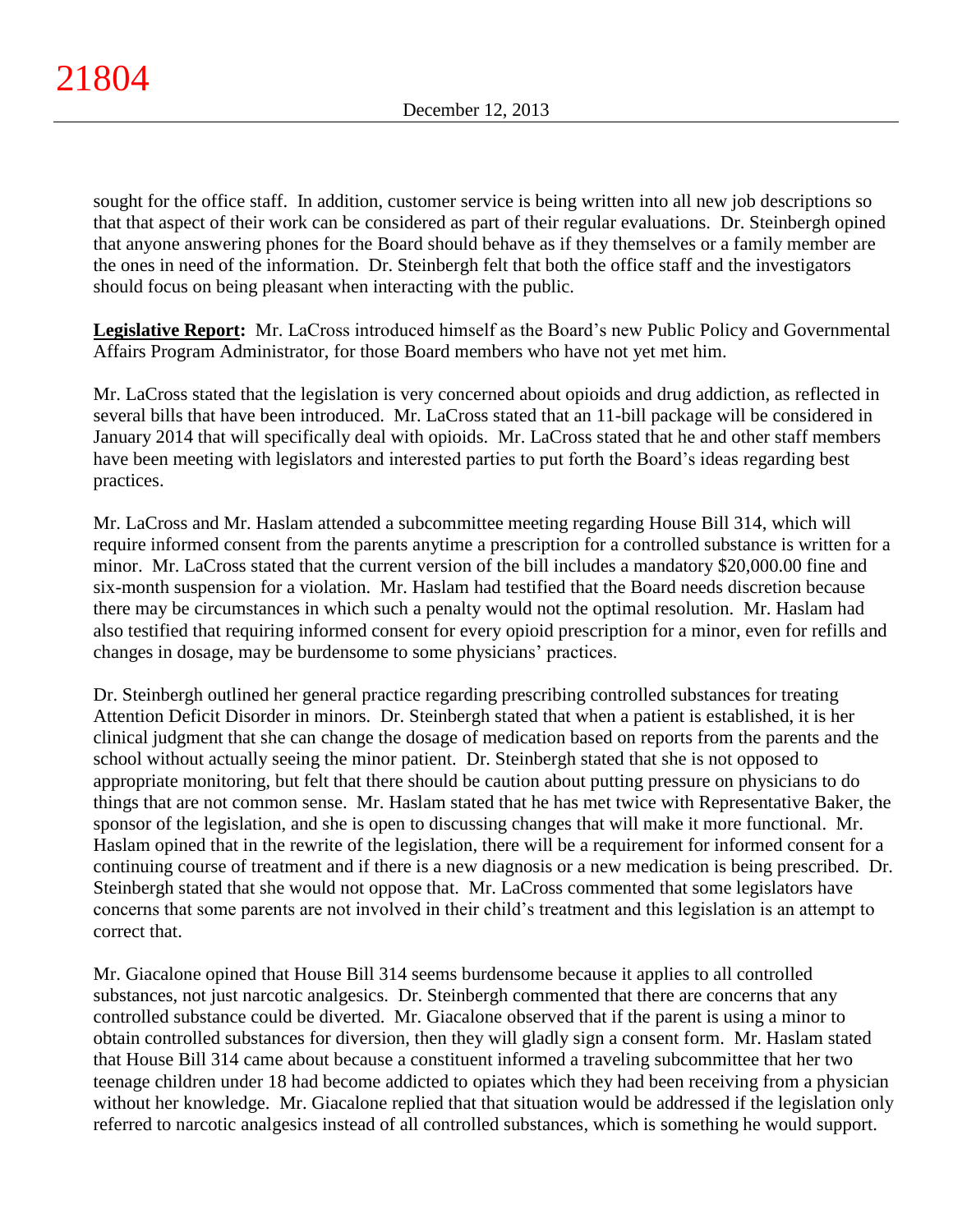Mr. Giacalone stated that he is struggling with the legislation's broad-brush approach.

Dr. Sethi stated that he has seen minors become addicted from medications prescribed for minor football injuries and similar circumstances. Dr. Sethi also commented that narcotics are becoming more of a party drug among the young and that needs to be prevented. Dr. Soin commented that as a pain management physician, he often sees minor teenagers trying to obtain drugs for parties or similar events. Dr. Soin stated that the theory behind requiring an informed consent from the parent is so that the parent is aware of what the minor child is trying to obtain. In practice, however, Dr. Soin opined that it will be difficult to implement.

Mr. LaCross continued that work continues with Representatives Johnson, Sprague, and Smith, as well as the Board of Pharmacy, on legislation regarding Suboxone. Mr. LaCross stated that the Board has drafted a set of rules on Suboxone clinics and those rules will be used as a standard in the legislation. Mr. Haslam stated that the drafted rules were the result of work with the Board's panel of treatment experts, as recently authorized by the Board. Once the panel's work concludes, that draft will be presented to the Board.

Mr. LaCross continued to House Bill 332, concerning chronic pain treatment standards. Dr. Soin asked if the 50-year-old age requirement in the current version of House Bill 332 will be changed. Mr. Haslam stated that he was present during testimony on House Bill 332 and there was a great deal of discussion on the 50-year-old requirement. Mr. Haslam stated that it did not appear that there will be any flexibility on that, but he agreed with Mr. Miller that the bill will undergo a great deal of change as it moves through the legislative process. Mr. Haslam stated that he will seek input from the Board, particularly Dr. Soin, as he and the staff continue to address that legislation.

Mr. LaCross stated that other pending legislation will limit the amount of medication that can be prescribed for acute situations. Dr. Talmage asked if these various bills concerning prescribing also address dentists. Mr. Miller replied that dentists are included in some of the bills, but not all of them.

Dr. Bechtel asked for the status of House Bill 123, which would expand telemedicine for Medicaid. Mr. Miller replied that that legislation has slowed down considerably in the Senate. Mr. Miller stated that he has had conversations with Medicaid about this bill, which would require Medicaid to allow more telemedicine to occur. Mr. Miller anticipated that the bill will move forward with little change.

Mr. Gonidakis asked if Mr. Haslam and the staff have considered a proactive legislative agenda, rather than reactive, in order to promote the Board's vision for the medical community in Ohio. Mr. Haslam replied that the staff has sent proposed legislation to the Legislative Service Commission; once it is returned, it will be introduced to the Board for discussion. Mr. Haslam agreed that a more proactive legislative agenda is needed. Mr. Haslam stated that he will provide an outline of the Board's 2014 legislative goals before the end of this year.

Dr. Steinbergh asked about the status of legislation that will allow physician assistants and advanced practice nurses to admit patients to hospitals. Mr. Miller answered that the legislation is currently stalled for reasons that are not known. Mr. Miller confirmed that the legislation would allow, but not require, hospitals to credential physician assistants and advanced practice nurses to admit patients if their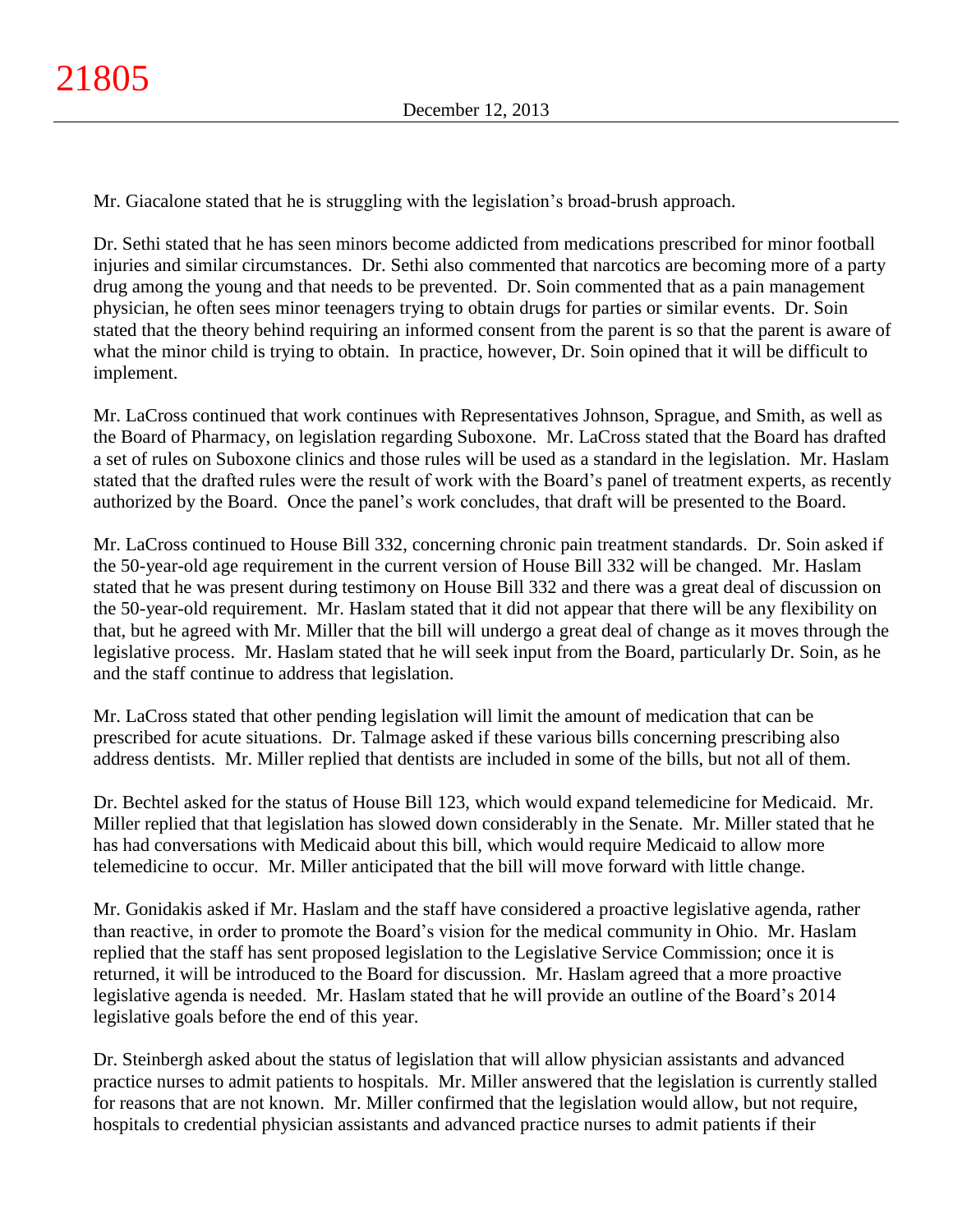supervising physicians are on the hospital's staff or have privileges at the hospital.

**Staff Recognition:** Mr. Haslam recognized the service of Gary Holben, who has served that State of Ohio for 20 years. Mr. Haslam also recognized Caren McCann, who has served the State of Ohio for 30 years. Mr. Haslam presented certificates of appreciation to Mr. Holben and Ms. McCann.

Mr. Gonidakis wished to recognize Ms. Debolt, who, as the Board's General Counsel, has worked to ensure that all Board Members are compliant with various legal requirements of disclosure and conflicts of interest. Mr. Gonidakis noted that problems in these areas have caused a member of the State Board of Education to resign and another member of that board to face a possible Ethics Commission investigation.

# REPORTS BY ASSIGNED COMMITTEES

### EXECUTIVE COMMITTEE

### FINANCIAL COMMITTEE REPORT

Mr. Haslam stated that, at the request of some Board members, a document was produced outlining the Board's current fining authority and how it is being utilized. Mr. Haslam stated that the Board currently has fining authority in three major areas: Pain clinic violations, continuing medical education (CME) violations, and mini-Stark violations. Mr. Haslam stated that the Board has never issued a fine for a ministark violation. Regarding fines for CME violations, Mr. Haslam stated that this has not been exercised very much recently because it represents a great deal of work for very little reward. Mr. Haslam noted that one of the Board's goals is to explore the possibility of a non-disciplinary CME violation fine which would not be reportable to the National Practitioner Databank. Mr. Haslam stated that the Board has not yet issued any fines for violation of pain clinic rules because that authority is very new. Mr. Haslam noted that the Board issued its first citation for violating the pain clinic rules yesterday and, if a violation is found to have occurred, the Board could choose to issue a fine in that case.

Mr. Haslam stated that in 2012, the Board spent slightly over \$6,000,000.00 in relation to disciplinary actions, representing approximately 70% of the Board's budget.

### TRAVEL REQUESTS

Dr. Steinbergh stated that she is requesting approval of her travel to the January 2014 meeting of the American Association of Osteopathic Examiners (AAOE), which is comprised of all osteopathic physicians who serve on state medical boards. Dr. Steinbergh stated that the American Osteopathic Association (AOA) supports the organization by providing funds for travel and two nights of lodging. Dr. Steinbergh requested Board approval for an additional night of lodging and *per diems.*

**Dr. Saferin moved to approve Dr. Steinbergh's travel request regarding the January 2014 meeting of the AAOE, in conjunction with her responsibilities related to her position with the State Medical Board of Ohio. Dr. Strafford seconded the motion.** All members voted aye. The motion carried.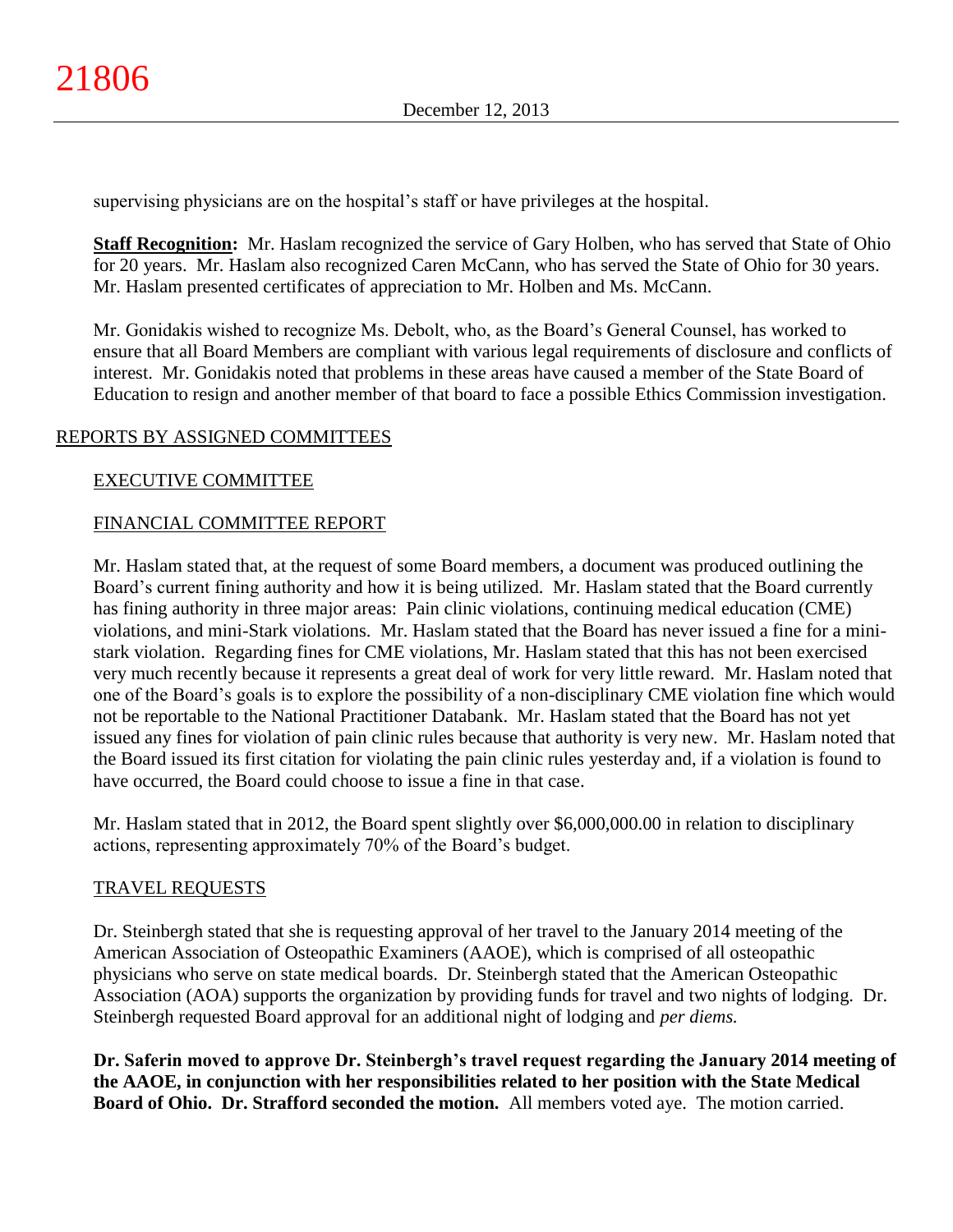#### *YOUR REPORT* NEWSLETTER

Dr. Steinbergh stated that a draft of the *Your Report* newsletter has been provided to Board members for their approval.

**Dr. Saferin moved to approve the draft of the** *Your Report* **newsletter, pending final proofreading. Dr. Soin seconded the motion.** All members voted aye. The motion carried.

### FEDERATION OF STATE MEDICAL BOARDS 2014 ANNUAL MEETING

Dr. Steinbergh stated that the Executive Committee recommends appointing Mr. Haslam as an associate member of the Board, thus allowing him to receive scholarship funds for travel to the Federation of State Medical Boards (FSMB) 2014 Annual Meeting.

**Dr. Saferin moved to appoint Mr. Haslam as an associate member so he can receive scholarship funds to travel to the FSMB 2014 Annual meeting. Dr. Bechtel seconded the motion.** All members voted aye. The motion carried.

Dr. Steinbergh stated that the FSMB has called for committee recommendations for anyone interested in serving on an FSMB committee or being elected to an FSMB elective office. Ms. Wehrle stated that following discussion by the Executive Committee, it was determined that Dr. Steinbergh is interested in serving on the By-Laws Committee or any other committee, Dr. Sethi is interested in serving on the Education Committee or the Ethics and Professionalism Committee, and Dr. Bechtel is interested in serving on the Editorial Committee.

**Dr. Strafford moved that serving on FSMB committees is related to Board member responsibilities, and to approve the applications to serve on the committees for that purpose. Dr. Saferin seconded the motion.** All members voted aye. The motion carried.

### GENERAL PROCEDURES IN IMPAIRMENT CASES

Dr. Strafford stated that the Group 1 Committee discussed the current disciplinary parameters for impairment cases and the need to review the one-bite rule. The Committee expressed the desire that the Board be more operationally involved in how consent agreements are constructed for practitioners with recurrent relapses. Dr. Strafford stated that, as Secretary and Supervising Member, he and Dr. Bechtel would welcome such input. Dr. Steinbergh stated that the Board can begin the process of amending the disciplinary guidelines according to what the current membership of the Board would like to see.

Mr. Kenney asked how the Board can obtain information from hospitals regarding physician relapse. Dr. Steinbergh stated that such information would be protected peer-review information, and therefore unobtainable by the Board. The Board and staff engaged in a thorough discussion of hospital peer-review processes, a hospital's duty to report when they sanction a physician, and the fact that some hospitals may skirt this duty. Mr. Kenney expressed concern that hospitals may be dealing with physicians who relapse without reporting it to the Board.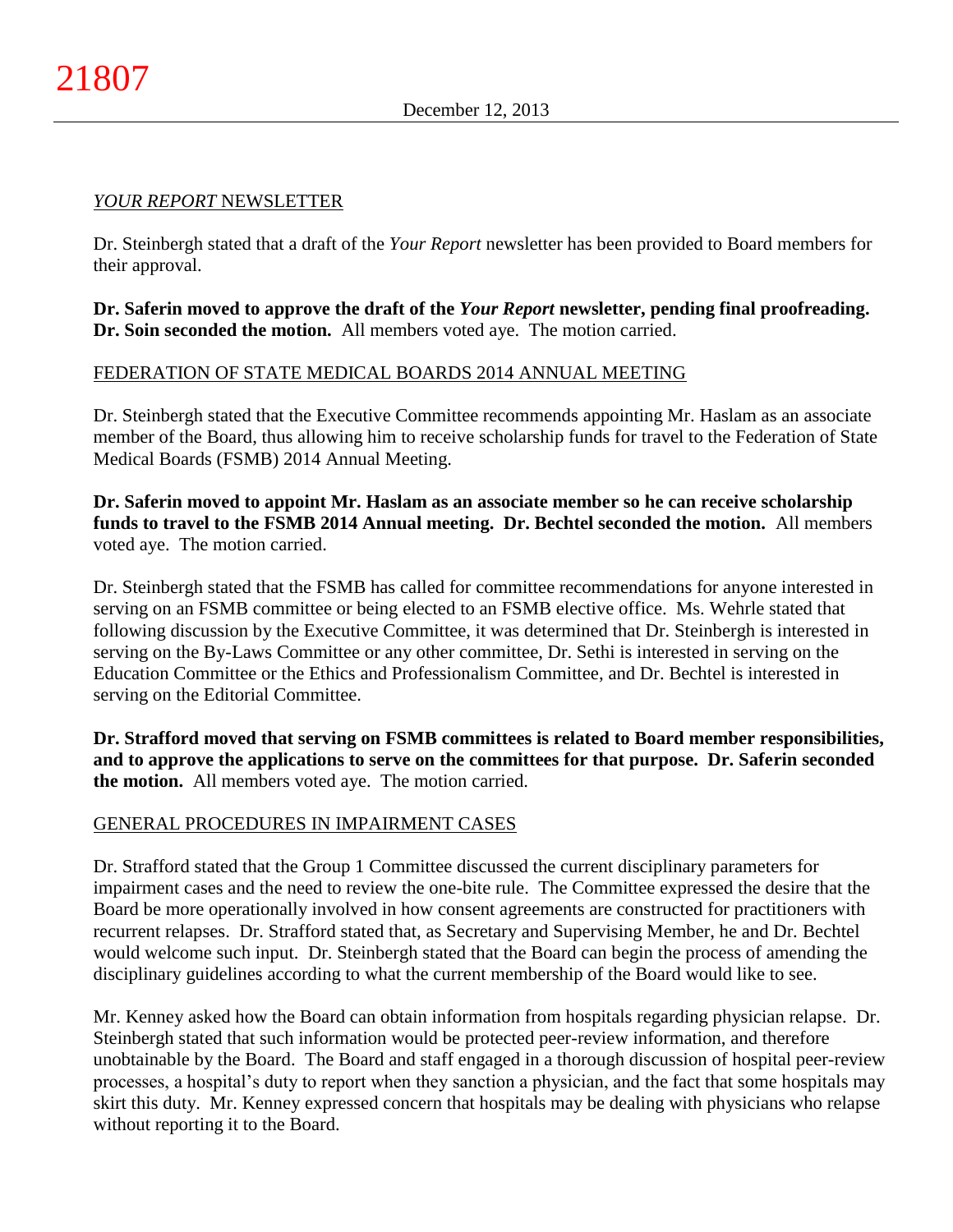Responding to questions from Mr. Giacalone, Ms. Anderson stated that physicians have a duty to selfreport or to report if they know of a practitioner who has relapsed, unless they fall into a reporting exemption under federal law. However, although such reporting is required, it does not always happen. Ms. Anderson stated that the Board can take disciplinary action on a physician who fails to report or selfreport a relapse.

Mr. Giacalone asked if the Board's consent agreements and board orders can include a provision in which the licensee attests that this is their first instance of substance abuse and, if that attestation is found to be false, their license is immediately revoked. Ms. Marshall replied that a "springing punishment" of this sort is not allowed under Section 119 of the Ohio Revised Code. However, an attestation can be include and if it is found to be false, the Board can issue a citation to the practitioner, which could result in revocation of license if the Board so chooses. Mr. Giacalone opined that if a licensee lies in order to take advantage of the one-bite rule, it is an issue of integrity and the minimum discipline should be revocation. Mr. Giacalone felt that the Board's disciplinary guidelines should be changed accordingly. Mr. Giacalone opined that this would encourage more physicians to come forward, since the alternative would be catastrophic to their careers.

Dr. Steinbergh stated that this discussion will continue in the Disciplinary Guidelines Committee.

### GROUP 1 COMMITTEE

In the absence of Dr. Ramprasad, Dr. Strafford delivered the report from the Group 1 Committee.

### LICENSURE APPLICATION REVIEW

### SHEILA WALL, M.D.

Dr. Strafford stated that Dr. Wall has applied for restoration of her license to practice medicine in Ohio. Dr. Wall has not practiced medicine for more than two years. The Group 1 Committee recommends approval of Dr. Wall's application, pending successful completion of the SPEX examination.

**Dr. Soin moved to approve Dr. Wall's application for restoration of her license to practice medicine and surgery in Ohio, pending successful completion of the Special Purpose Examination (SPEX). Dr. Saferin seconded the motion.** A vote was taken:

ROLL CALL: T

| Dr. Strafford  | - aye |
|----------------|-------|
| Dr. Bechtel    | - aye |
| Dr. Saferin    | - aye |
| Dr. Soin       | - aye |
| Dr. Steinbergh | - aye |
| Dr. Sethi      | - aye |
| Dr. Talmage    | - aye |
| Mr. Kenney     | - aye |
|                |       |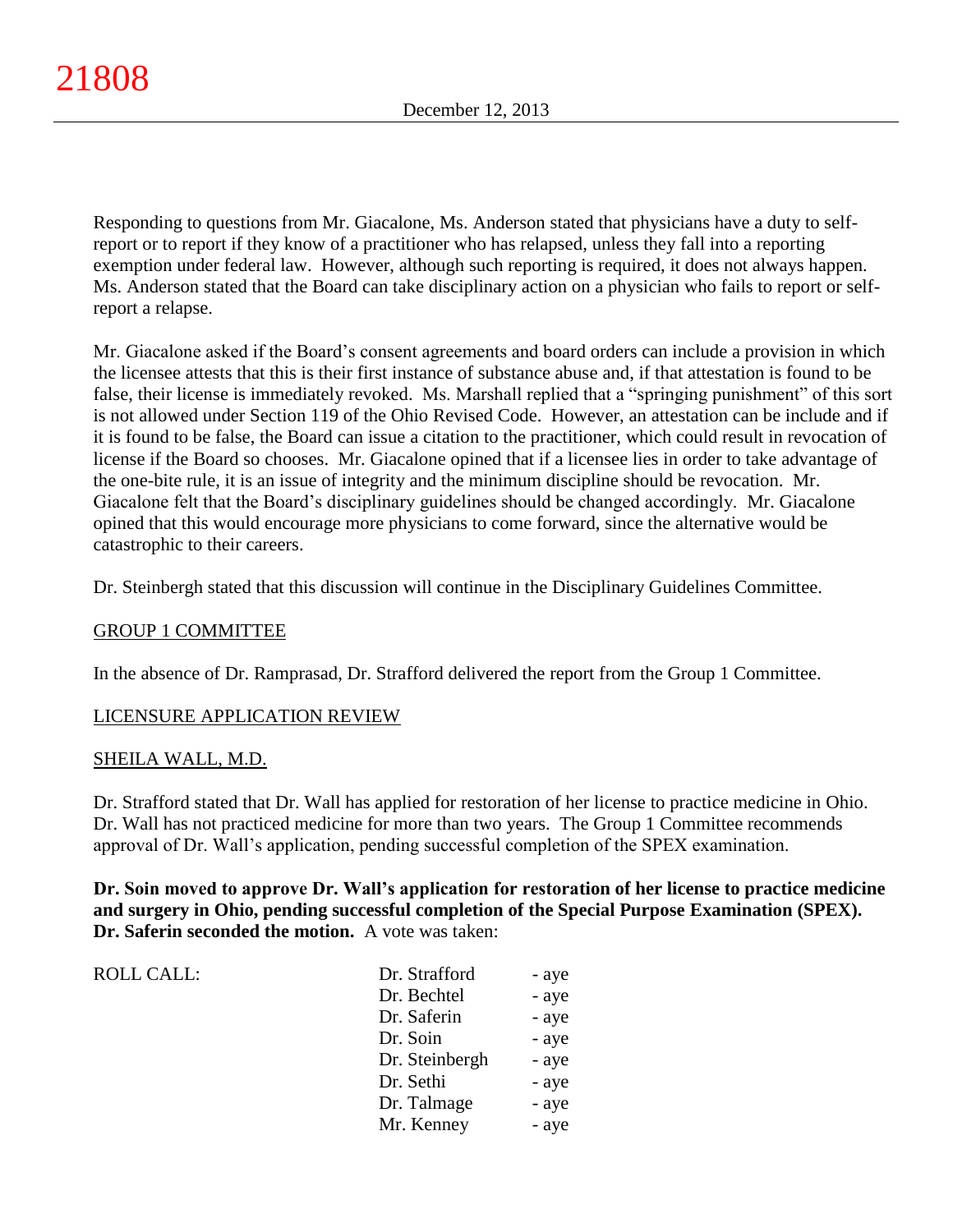Mr. Giacalone - aye

The motion carried.

### DISCUSSION OF REQUEST OF ROBERT E. WOOD, M.D.

Dr. Strafford stated that Dr. Wood of Cincinnati Children's Hospital has requested help in finding an existing pathway to licensure for a specific urgent need. Dr. Strafford explained that two children from Kuwait are currently received very specialized treatment at Cincinnati Children's Hospital. The hospital would like to train Kuwaiti physicians to perform the treatment so that the children can move back to Kuwait and have their treatment continue there. Mr. Miller stated that he and his staff have identified the most appropriate route for the Kuwaiti physicians to receive the proper certificate to undergo the training. Mr. Miller asked for the general consensus of the Board as to whether the certificates should be approved, stating that Dr. Strafford and Dr. Bechtel will be able to give final approval when the applications and paperwork of the Kuwaiti physicians arrive.

Dr. Steinbergh stated that she has spoken with Dr. Wood and noted that the children have been in Cincinnati for five years and the physicians have been waiting for the children to mature to the point where the lavage procedure can be performed. Dr. Steinbergh stated that the children are not returning to Kuwait in the near future and there is no urgent need, except for the need to accommodate the Kuwaiti physicians' travel itinerary.

Dr. Strafford stated that the Group 1 Committee's concern is that the Board is essentially doing the applicants' homework and it does not want to set a precedent. However, due to the human kindness component of this situation, the Committee felt it was acceptable to address the question and ask for the Board's approval of the concept.

**Dr. Saferin moved to authorize approval of the Clinical Research Faculty Certificate applications of the physicians in question, pending receipt of the proper documentation and approval by the Secretary and Supervising Member. Dr. Bechtel seconded the motion.** All members voted aye. The motion carried.

Dr. Strafford noted that this is an exception to the Board's usual practices in such cases, for reasons mentioned above. Dr. Steinbergh agreed.

### OHIO PHYSICIANS HEALTH PROGRAM

Dr. Strafford stated that the Group 1 Committee also discussed issues relating to the Ohio Physicians Health Program (OPHP), particularly the one-bite rule. Dr. Strafford stated that the one-bite rule represents a great opportunity, but it does not seem to have been applied uniformly. Dr. Strafford stated that some want to eliminate the one-bite rule, but Dr. Strafford opined that the Board should explore ways to monitor the rule.

Responding to questions from Board members, Mr. Haslam stated that OPHP is a non-profit organization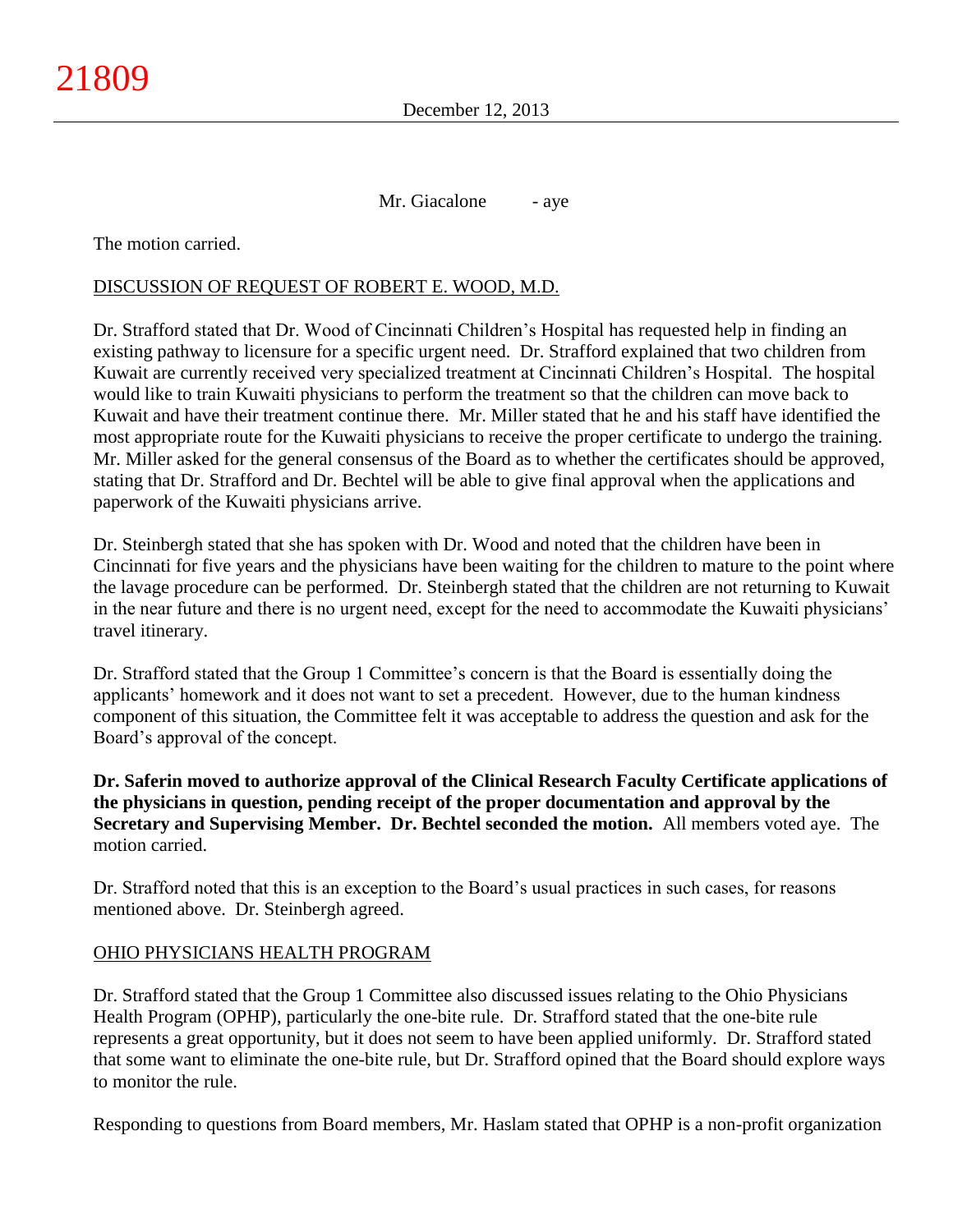and their relationship with the Board is cordial. Dr. Steinbergh stated that OPHP used to monitor the Board's probationers, but the Board has since assumed that responsibility itself with its monitoring program. Mr. Haslam stated that OPHP would like to resume monitoring probationers, but the Board already does a good job with monitoring. Mr. Haslam stated that OPHP does play a role, noting the OPHP represents physician advocacy and the Board represents patient advocacy. Mr. Haslam agreed with Dr. Strafford that the one-bite rule needs to be reviewed because it is not applied evenly.

# ADMINISTRATIVE HEARINGS

Mr. Giacalone stated that the Board should always strive to do what is best for the patients and for the physician. However, Mr. Giacalone did not feel that the Board is making informed decisions under their current processes. Mr. Giacalone stated that the hearing transcript provided by the Hearing Examiner for each case gives no information about the respondent's demeanor or what they sound like. Mr. Giacalone stated that the members of the Board represent an incredible amount of expertise, but it cannot be utilized because Board members cannot ask the respondent questions. Mr. Giacalone felt that certain cases, such as relapse or egregious cases, should be heard before the Board. Dr. Sethi agreed, saying that as clinicians, the Board members need to know more about the cases.

The Board engaged in a thorough discussion of the possibility of having some hearings held before the Board instead of a hearing examiner. It was noted that under current processes, a Board member or members could attend an administrative hearing since they are public, but they would not be able to ask questions. Ms. Marshall noted that in the case of summary suspensions, the respondent has the right to have a hearing with seven to fifteen days, and it would be extremely difficult to convene a quorum of the Board on such short notice.

Dr. Bechtel exited the meeting at this time.

Dr. Steinbergh suggested that Mr. Giacalone draft some of his thoughts, with input from the administrative staff, to be presented to the Board for future discussion.

# PHYSICIAN ASSISTANT MATTERS

# PROVISIONAL CERTIFICATE TO PRESCRIBE APPLICATION REVIEW

### JAMES MABE, P.A.-C

Dr. Steinbergh stated that Mr. Mabe completed an approved physician assistant program in 2002 before it was a masters-level program. Mr. Mabe also earned a doctorate of bioscience degree in the United Kingdom. The Group 2 Committee found that Mr. Mabe's courses of study were clinically relevant to the provisional certificate to prescribe and recommends that Mr. Mabe's application be approved.

**Dr. Strafford moved to find that Mr. Mabe's courses of study are clinically relevant to the provisional certificate to prescribe as a physician assistant and to approve his application. Dr. Soin seconded the motion.** A vote was taken: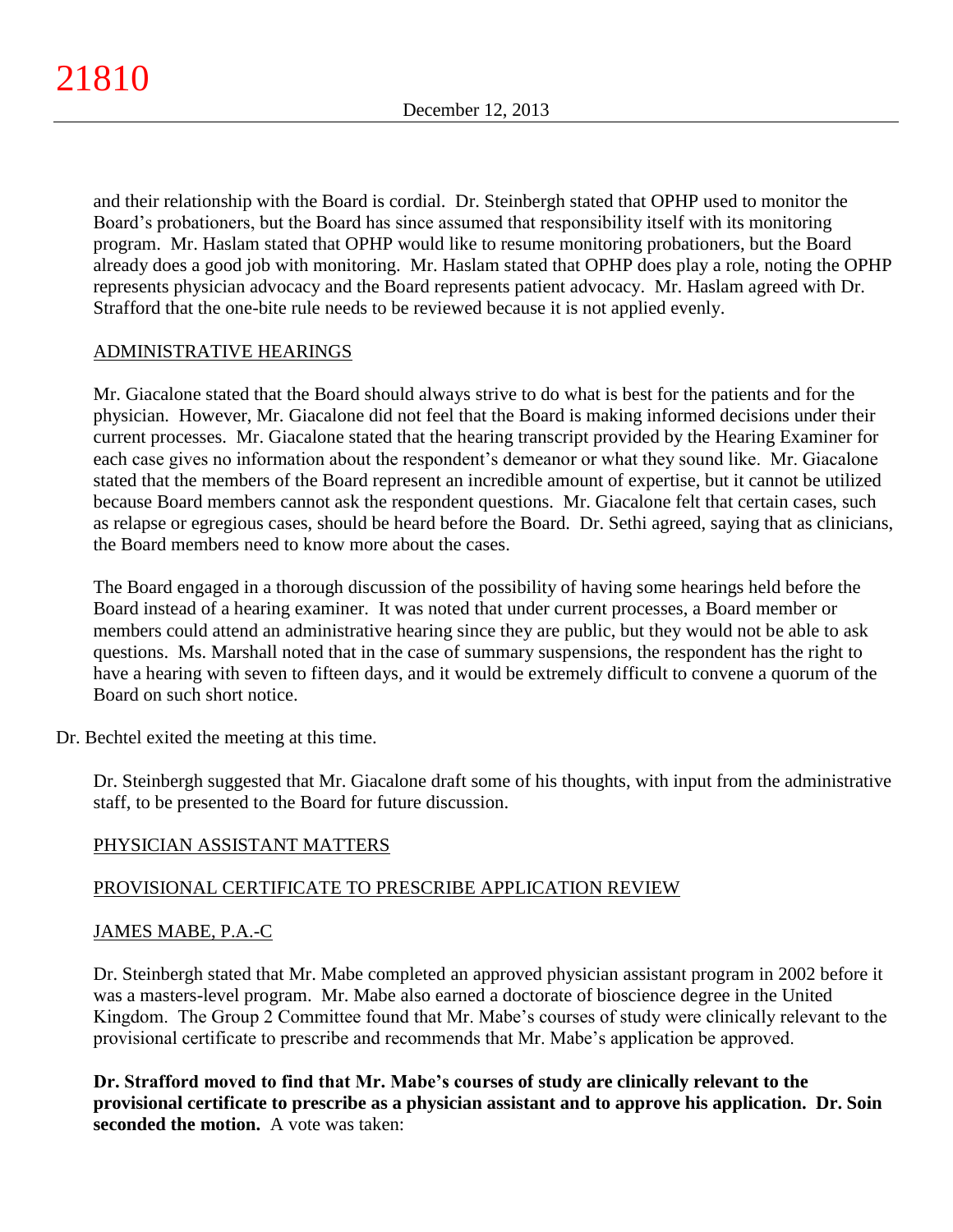### ROLL CALL:

| Dr. Strafford  | - aye |
|----------------|-------|
| Dr. Saferin    | - aye |
| Dr. Soin       | - aye |
| Dr. Steinbergh | - aye |
| Dr. Sethi      | - aye |
| Dr. Talmage    | - aye |
| Mr. Kenney     | - aye |
| Mr. Giacalone  | - aye |
|                |       |

#### The motion carried.

# PHYSICIAN SUPERVISORY PLANS AND PHYSICIAN ASSISTANT SUPERVISION AGREEMENT APPLICATIONS

### BLAKE WAXMAN, M.D., URGENT CARE SPECIALISTS

Dr. Steinbergh stated that the Group 2 Committee recommends approval of Dr. Waxman's supervisory plan and supervision agreement.

**Dr. Strafford moved to approve Dr. Waxman's physician supervision agreement and physician assistant supervision agreement application. Dr. Talmage seconded the motion.** All members voted aye. The motion carried.

### DOCTOR'S URGENT CARE OFFICES

Dr. Steinbergh stated that seven physicians from Doctor's Urgent Care Offices submitted identical applications. Janet Youngblood Higgins, M.D., had appeared at yesterday's Group 2 Committee meeting and answered some questions that the committee had had the previous month. Regarding the Committee's concerns about supervision, Dr. Higgins agreed that there would be 100% on-site supervision at all sites. With that stipulation, as well as provisions for quality assurance, the Group 2 Committee recommends approval of the applications.

**Dr. Talmage moved to approve the physician supervisory plans and physician assistant supervision agreement applications of Janet Youngblood Higgins, M.D., Amy Leech, D.O., Letitia Thompson-Hargrave, D.O., Gary Peterson, M.D., Kwabena Oteng, M.D., Richard Ohmer, M.D., and Jennifer McLellan, M.D., based on 100% on-site supervision at all sites and a quality assurance plan. Dr. Saferin seconded the motion.** All members voted aye. The motion carried.

### FORMULARY DISCUSSION

Dr. Steinbergh stated that the Physician Assistant Policy Committee (PAPC) has changed the format of the physician assistant formulary and a review and update of the medications on the formulary has begun. The PAPC recommends the following changes: Stribild, Bethkis, Lupaneta Pack, Juxtapid, and Situro have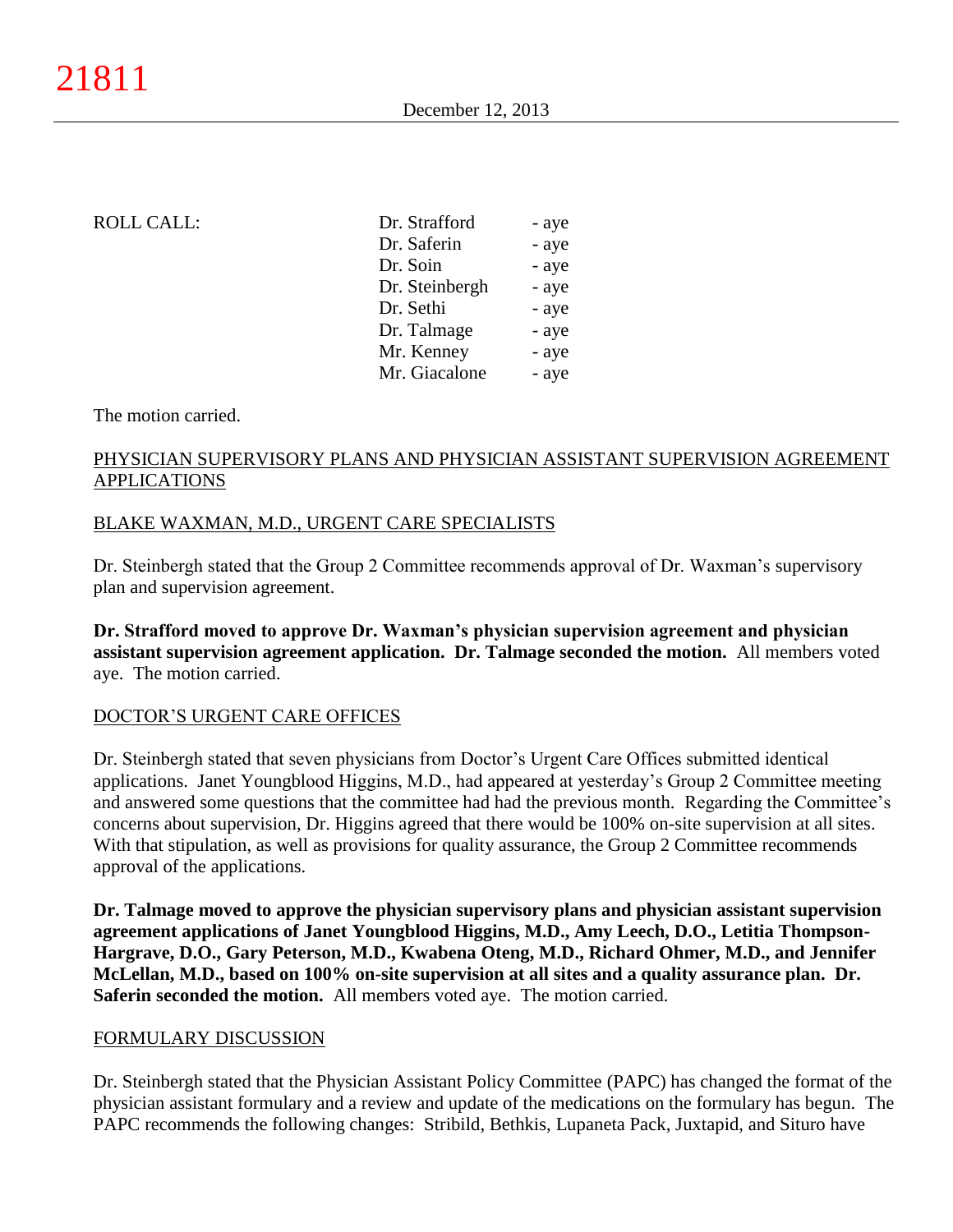been placed in the "Physician Initiated" category; and Jetrea, Cystaran, and Gattex Kit have been added to the "CTP May Not Prescribe" category. Dr. Steinbergh stated that the Group 2 Committee approved these recommendations.

### **Dr. Strafford moved to approve the recommendations of the PAPC and the Group 2 Committee. Dr. Saferin seconded the motion.** All members voted aye. The motion carried.

Dr. Steinbergh continued that the PAPC also received a request to review the medications Accutane, Clavaris, Sotret, and Soriatane. The PAPC recommended that Accutane, Clavaris, and Sotret be placed in the "Physician Initiated" category. At Dr. Bechtel's suggestion, it was recommended that Soriatane be placed in the "CPT May Not Prescribe" category. The Group 2 Committee concurred with the PAPC's recommendations.

**Dr. Saferin moved to approve the recommendations of the PAPC and the Group 2 Committee regarding the medications Accutane, Clavaris, Sotret, and Soriatane. Dr. Soin seconded the motion.** All members voted aye. The motion carried.

Dr. Steinbergh stated that the PAPC recommended that the medications Absorica, Clavaris, Sotret, and Zenitane be added to the "Physician Initiated" category, so long as the supervising physician is a dermatologist. The Group 2 committee concurred.

**Dr. Saferin moved to approve the recommendations of the PAPC and the Group 2 Committee regarding the medications Absorica, Clavaris, Sotret, and Zenitane. Dr. Strafford seconded the motion.** All members voted aye. The motion carried.

Dr. Steinbergh stated that the PAPC recommended that the medications Aldara and Zyclara be added to the "CTP Many Prescribe" category, so long as the supervising physician is a dermatologist. The Group 2 committee concurred.

**Dr. Talmage moved to approve the recommendations of the PAPC and the Group 2 Committee regarding the medications Aldara and Zyclara. Dr. Saferin seconded the motion.** All members voted aye. The motion carried.

# SPECIAL SERVICES APPLICATIONS

# CARDINAL ORTHOPAEDIC INSTITUTE

Dr. Steinbergh stated that the requests from the Cardinal Orthopaedic Institute all follow the same guidelines. The Physician Assistant Policy Committee and the Group 2 Committee recommend approval of the requests, pending some clarification of the language of the requests. Dr. Steinbergh stated that the supervising physician will see the patient prior to any injection, determine that the injection is needed, and provide 100% on-site supervision to the physician assistant. The physician assistant will observe 25 procedures performed by the physician, then the physician will observe 25 procedures performed by the physician assistant in order to determine competency.